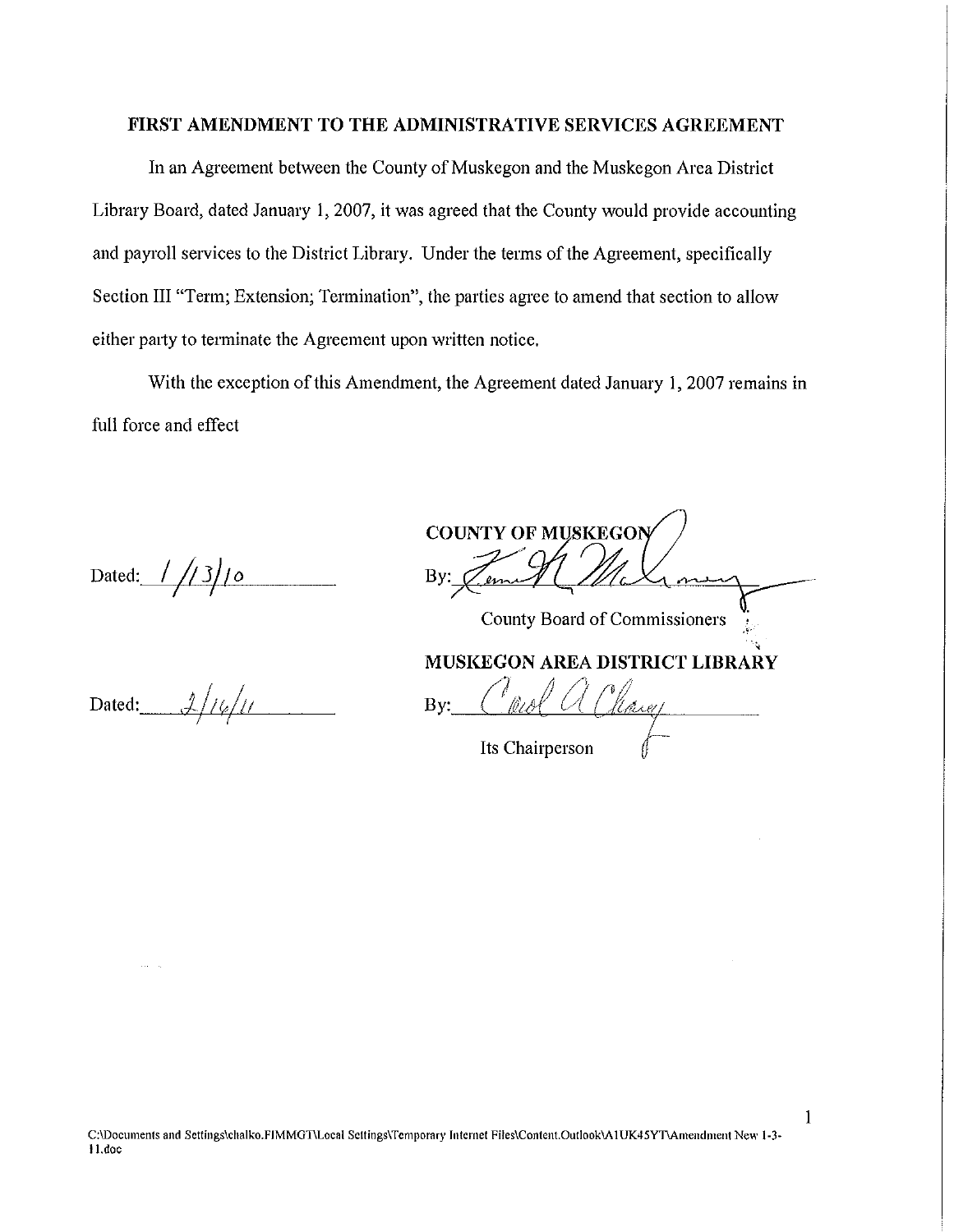# **AGREEMENT FOR REIMBURSEMENT OF MOVING COSTS BETWEEN THE MUSKEGON AREA DISTRICT LIBRARY AND THE COUNTY OF MUSKEGON**

This Agreement which is effective  $\frac{July 11}{2006}$ , by and between the Muskegon Area District Library, currently located at 97 E. Apple Avenue, Muskegon, Michigan 49442, hereinafter referred to as "Library" and the County of Muskegon, 990 Terrace Street, Muskegon, Michigan 49442, hereinafter referred to as "County".

### **I. PURPOSE**

The purpose of this Agreement is to allow the County to provide financial assistance to the Library in order to accommodate its relocation from its current facility to a new District Library Headquarters located at 4845 Airline Road, Muskegon, Michigan 49444, and to provide the terms and conditions under which the funds will be appropriated.

# **II. TERMS AND CONDITIONS OF PAYMENT**

It is understood and agreed by the patties to this Agreement that the payment of the funds discussed below will be contingent upon the Library vacating their current location by Tuesday, August 1, 2006, with a three (3) day grace period thereby providing that the payment is contingent upon the move being completed by Friday, August 4, 2006.

### **III. ISSUANCE OF PURCHASE ORDER**

It is understood and agreed by the parties to this Agreement that the Library will initiate the purchase order for the moving costs associated with its relocation.

### **IV. PAYMENT OF MOVING COSTS**

It is understood that the County may pay the Library moving costs from the Public Improvement Fund within thirty (30) days of the receipt of the invoice. Once the move is complete and an invoice properly documents the cost of the relocation, the Library will submit the invoice to the County for payment. It being further understood that the payment is contingent upon satisfaction of Section II above, and the County's satisfaction that the costs are reasonable and the relocation has taken place. The relocation to be complete, must include, but not be limited to, the removal of all furniture, equipment, shelving, both movable and fixed and all books. If Library fails to satisfy the terms of this paragraph, the County will not pay for the Library's moving costs, and these costs will remain a charge against the Library's budget.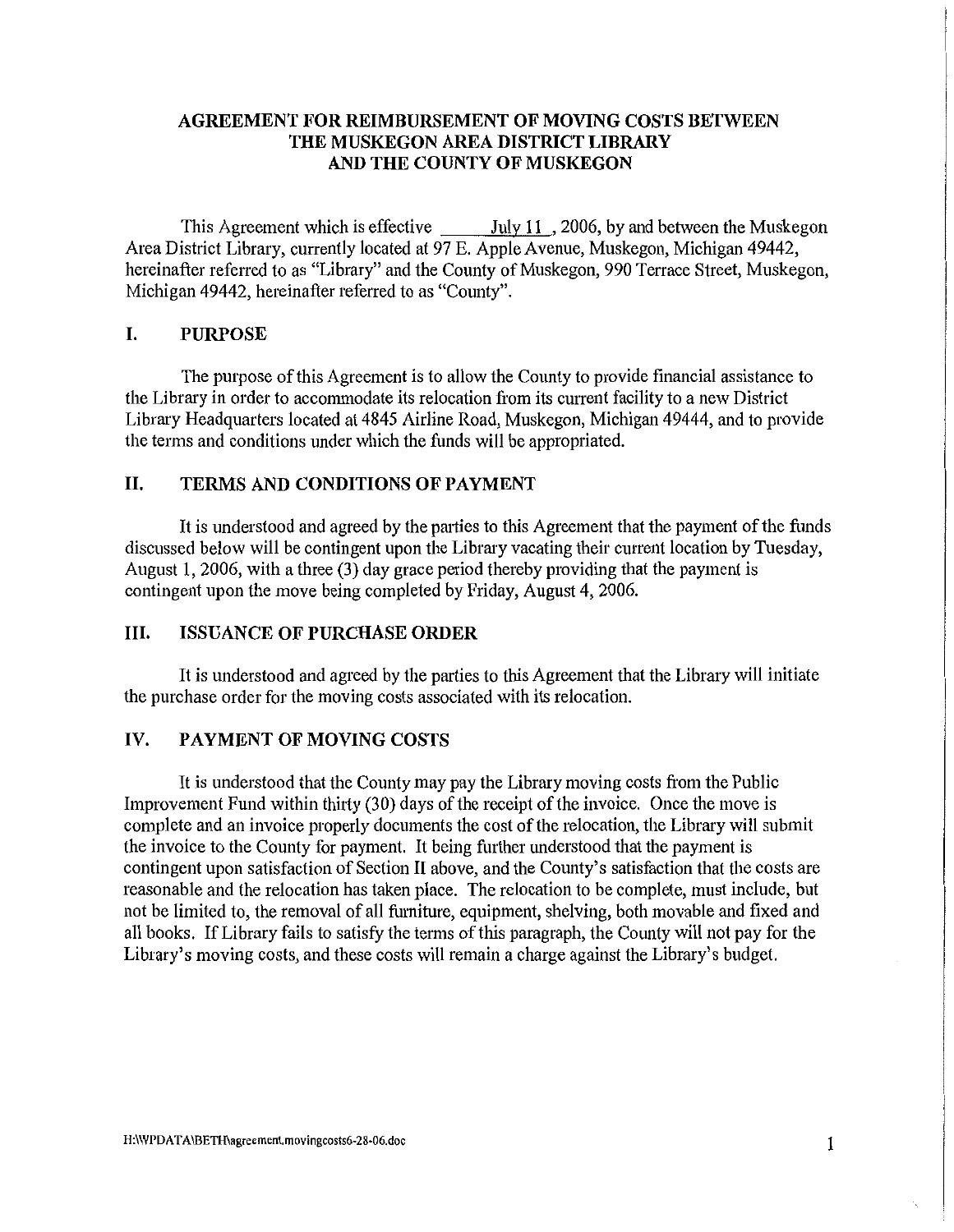## **V. AMOUNT OF MOVING COSTS**

It is understood by the parties that the amount of the moving costs to relocate the Library will not exceed Twenty Seven Thousand Three Hundred and no/100 (\$ 27,300.00) Dollars.

### **MUSKEGON AREA DISTRICT LIBRARY**

Dated:  $\overline{\{\} \mathcal{L}\mathcal{L}\}}$  14, 2006

Theron Wierenga, Chairman

Muskegon Area District Library Board

## **COUNTY OF MUSKEGON**

Dated:  $1/806$ , 2006

 $\mathbf{t}$  $B<sub>1</sub>$ James J. Derezinski, Chairman

Muskegon County Board of Directors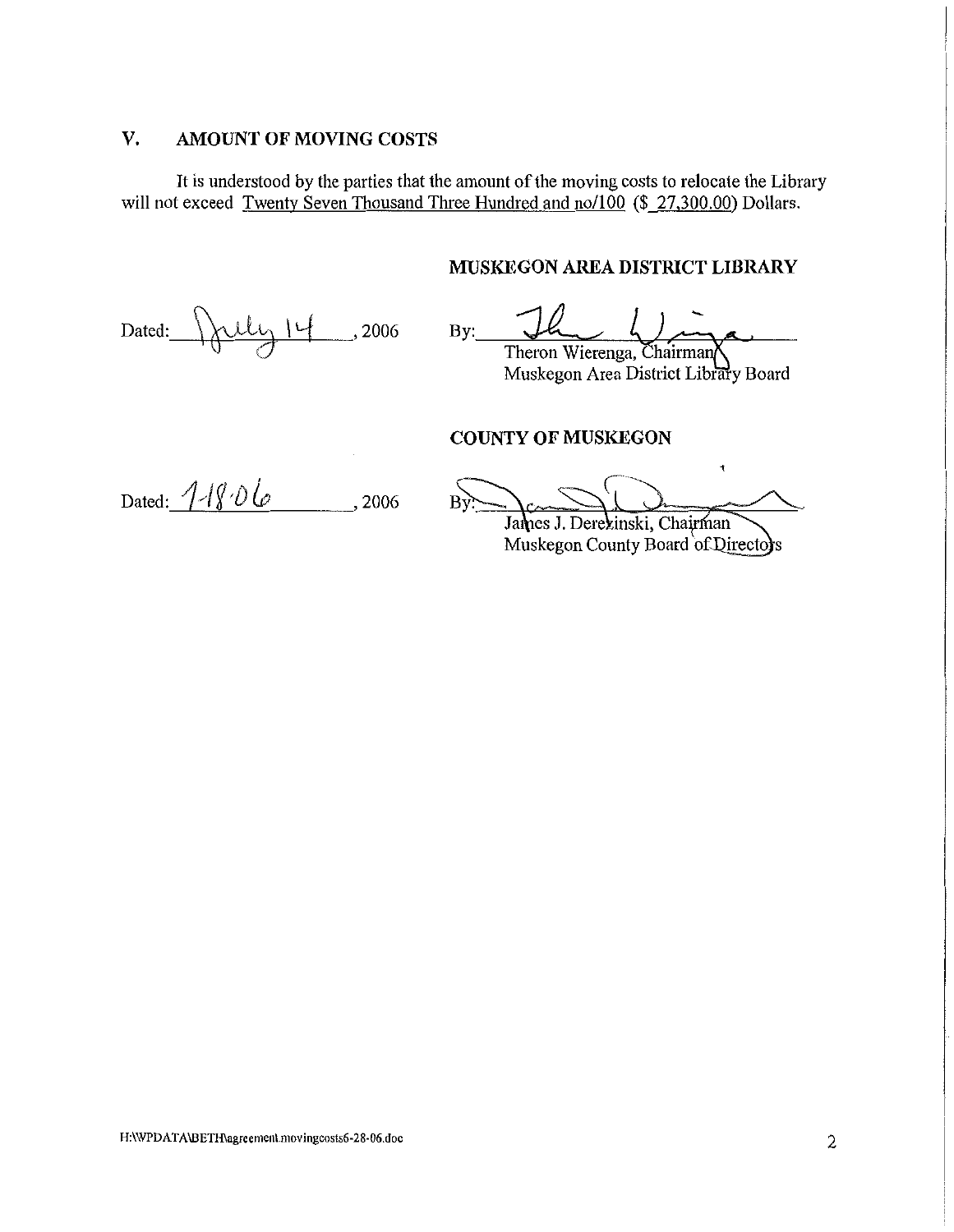D. District Description. The district of the Muskegon Area District Library shall consist of all that territory which is, as of the Effective Date, located in the jurisdictional limits of Muskegon County except Whitehall Township and those areas located within the jurisdictional boundaries of the White Lake Community Library or the Hackley Public Library. The district of the Muskegon Area District Library is shown on Exhibit A-1.

#### **II. DISTRICT LIBRARY BOARD**

A. District Library Board: Appointment: Tenn. The Muskegon Area District Library shall be governed by a Board consisting of 8 members. For purposes of Board appointments, the Participating Municipalities are divided into seven (7) regions based on population (as shown on Exhibit A-2), from which appointments are made, in addition to one appointment by Muskegon County at large. Muskegon County, the City of Norton Shores (Region 1), and Muskegon Charter Township (Region 2) shall each appoint one (1) Board member. The remaining five (5) Board members shall be appointed on a rotating basis within Regions 3, 4, 5, 6 and 7 as shown on Exhibit A-2. For Regions 3 through 7, the first Participating Municipality in the order listed in Exhibit A-2 in each region shall make the initial Board appointment as set forth below. Upon the expiration of a term, the appointment from each Region of Regions 3-7 shall be made by the next Participating Municipality in the order as shown in Exhibit A-2. Upon the expiration of the term of office of a Board member appointed by a Participating Municipality in each Region of Regions 3-7, the next appointment shall be made by the next Participating Municipality in the order in each Region listed in Exhibit A-2 and the appointments within each Region shall thereafter continue to rotate in the order listed in Exhibit A-2 as provided herein. The members first appointed to the Board shall be appointed to staggered terms as follows:

| Participating Municipalities           | Term Expires      |
|----------------------------------------|-------------------|
| Muskegon County (At Large)             | December 31, 2006 |
| City of Norton Shores (Region 1)       | December 31, 2006 |
| Muskegon Charter Township (Region 2)   | December 31, 2007 |
| City of Muskegon Heights (Region 3)*   | December 31, 2008 |
| Fruitport Charter Township (Region 4)* | December 31, 2007 |
| Egelston Township (Region $5$ )*       | December 31, 2008 |
| City of North Muskegon (Region 6)*     | December 31, 2007 |
| Dalton Township (Region 7)*            | December 31, 2008 |

*\*These appointments are rotated within each region as provided above and Exhibit A-2.* 

As staggered terms expire as provided above, Board members appointed by Muskegon County (at large), the City of Norton Shores (Region 1), Muskegon Charier Township (Region 2), and by the Participating Municipalities within Regions  $3-7$  on a rotating basis, shall be appointed for a term of three  $(3)$  years commencing January 1. In the event of a vacancy on the Board, the Participating Municipality that made the appointment for that tenn of office shall appoint a Board member to fill the vacancy for the unexpired term. Au appointment to fill a vacancy shall be made by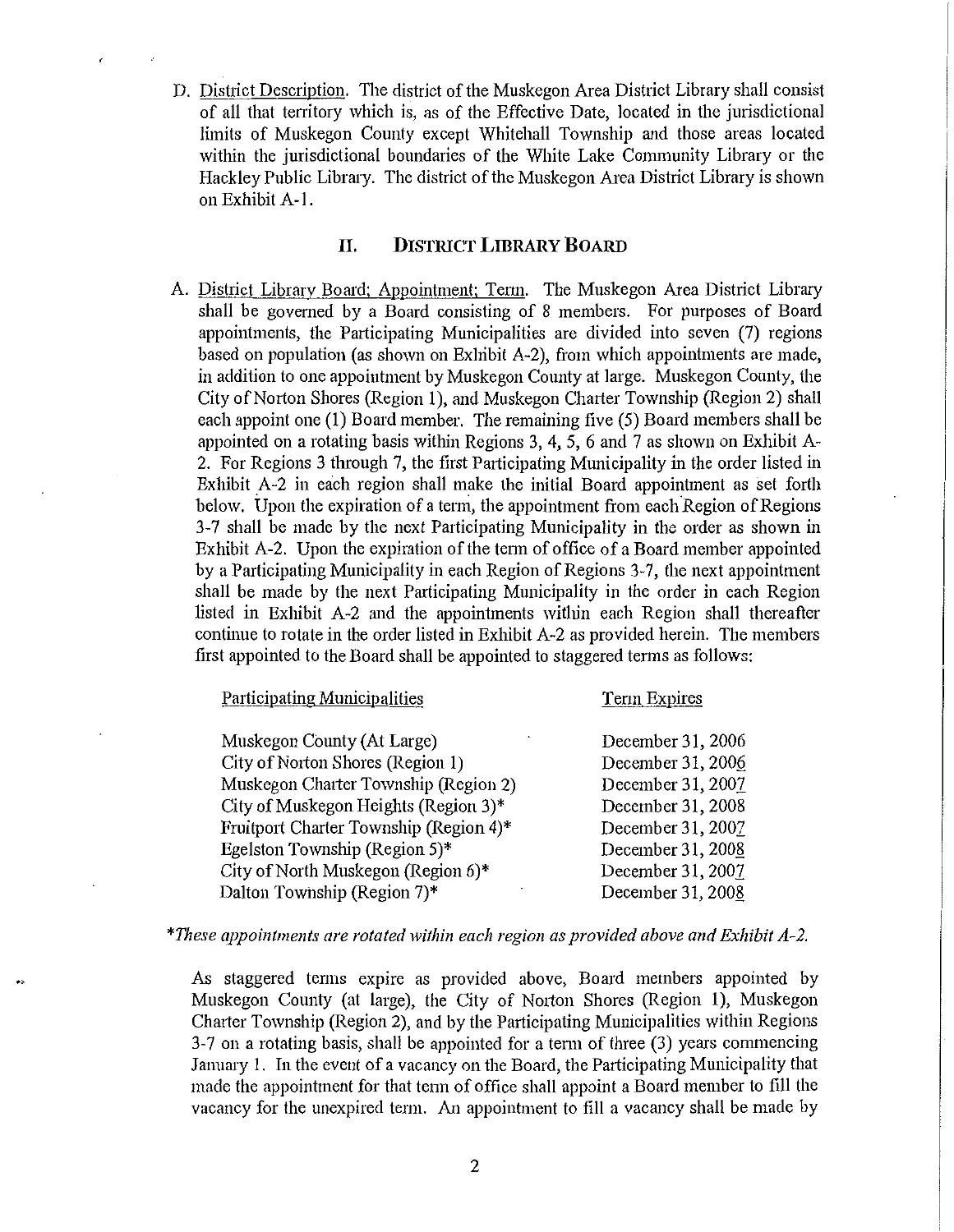the Participating Municipality within 30 days of such vacancy or as soon thereafter as the Participating Municipality can complete the appointment process.

- B. District Library Board; General Powers. The Board shall be authorized and empowered to:
	- (a) Establish, maintain, and operate public libraries for the district;
	- (b) Exclusively control the expenditure of money deposited into the district library fund;
	- (c) Appoint and remove officers from among its members;
	- (d) Appoint and remove a librarian and necessary assistants and fix their compensation;
	- (e) Acquire real or personal property for use for library purposes by purchase, laud contract, installment purchase contract, lease with or without option to purchase, or title retaining contract;
	- (f) Erect buildings;
	- (g) Supervise and control district library property;
	- $(h)$  Enter into a contract to receive library-related service from or give library-related service to a library or municipality within or without the district;
	- (i) Adopt bylaws and regulations, not inconsistent with Act 24, goveming the board and the district library;
	- $(i)$  Propose and levy upon approval of the electors a tax for support of the district library, as provided in Act 24;
	- (k) Bonow money pursuant to the district library financing act, 1988 PA 265, as amended;
	- $(1)$  Issue bonds pursuant to the district library financing act, 1988 PA 265, as amended;  $\ddot{\phantom{a}}$
	- (m) Accept gifts, grants, donations, and bequests for the district library;
	- (n) Do any other thing necessary for conducting the district library service, the cost of which shall be charged against the district library ftmd; and
	- (o) Perform any other acts authorized by law.
- C. Expenses; Compensation. The Board may reimburse a Board member for necessary expenses and may compensate Board members for attending meetings as provided in Section 12(2) of Act 24.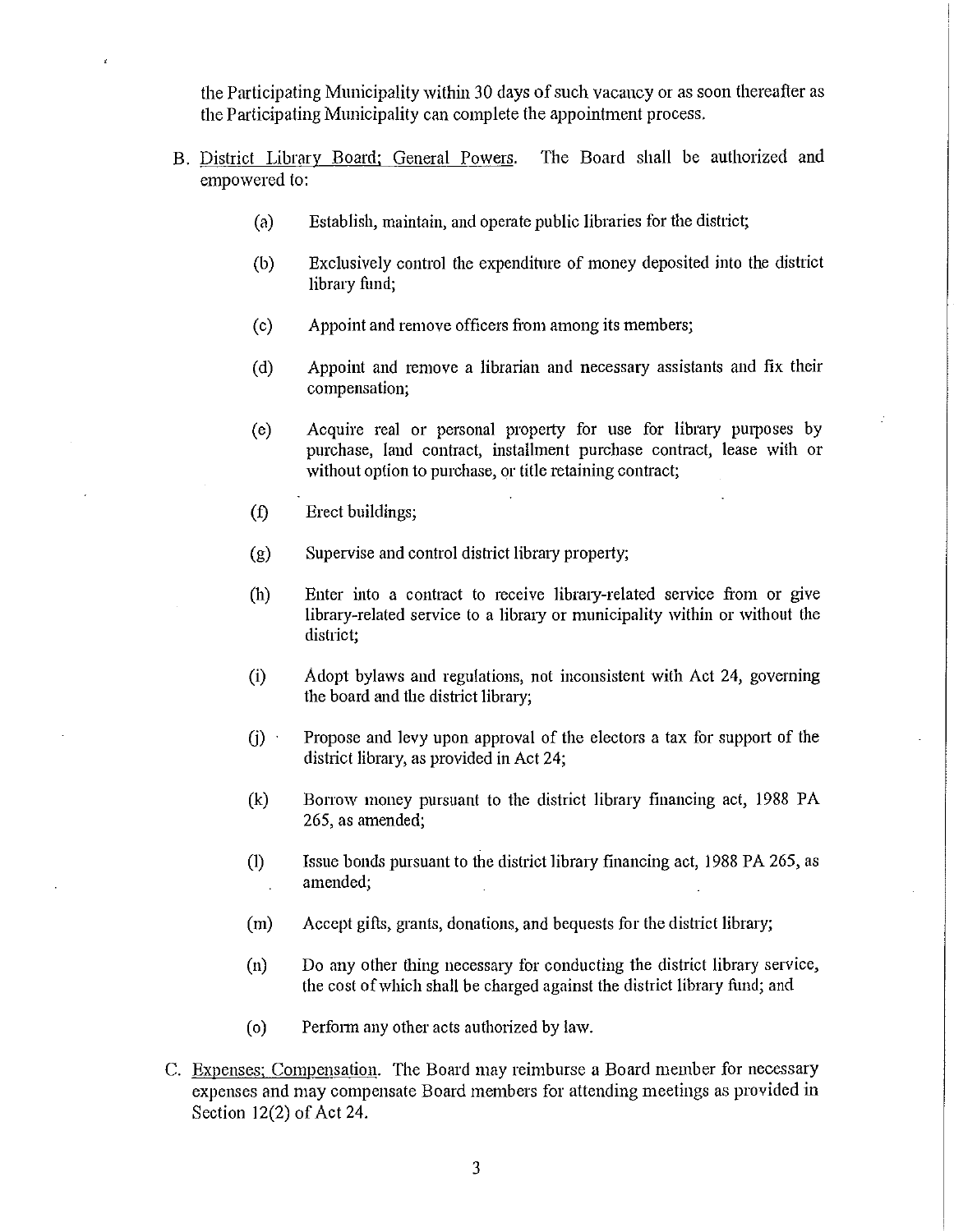#### III. DISTRICT LIBRARY FINANCIAL SUPPORT

- A. Termination Unless Millage Approval. This Agreement shall terminate and the Muskegon Area District Library shall be abolished effective December 31, 2006, unless on or before November 30, 2006, the electors of the Library District approve a district library tax at the rate of not less than 0.5 mills. In the event that this Agreement terminates pursuant to this Section, all net assets of the Muskegon Area District Library (including, but not limited to, all real property and personal property transfened pursuant to Section N of this Agreement) shall be returned and transfened to Muskegon County and public library service shall be provided to the residents of the district by the re-establishment, effective January 1, 2007, of the Muskegon County Library, the organization of which shall be the same as it existed on the day prior to the Effective Date of this Agreement (provided, however, that the County reserves all rights regarding the operation and funding of the re-established County Library). In such event, Muskegon County shall assume all liabilities of the Muskegon Area District Library and shall defend, indemnify, and hold harmless the other Participating Municipalities from any liabilities of the former Muskegon Area District Library.
- B. District Library Board; Budget. The fiscal year of the Muskegon Area District Library shall be from January I through December 31 (unless revised by the District Library Board) provided that the first fiscal year ofthe Library shall be a partial fiscal year from the Effective Date through December 31, 2005. The Board shall ammally determine the budget for the Muskegon Area District Library. Funds necessary for the operation of the Muskegon Area District Library shall be derived from the following sources:
	- a) State aid
	- b) Penal fines
	- c) Gifts, grants, donations and bequests, if any
	- d) District library millage
	- e) Appropriations pursuant to this District Library Agreement
	- f) Any other lawful sources of funding

From the Effective Date of this Agreement until September 30, 2006, Muskegon County shall support the District Library by paying to the District Library the sum of \$300,000. The County shall pay such amount in a lump sum not later than October 15,2005.

If a District Library millage is approved by District Library voters on or before August 31, 2006, Muskegon County shall support the operation of the District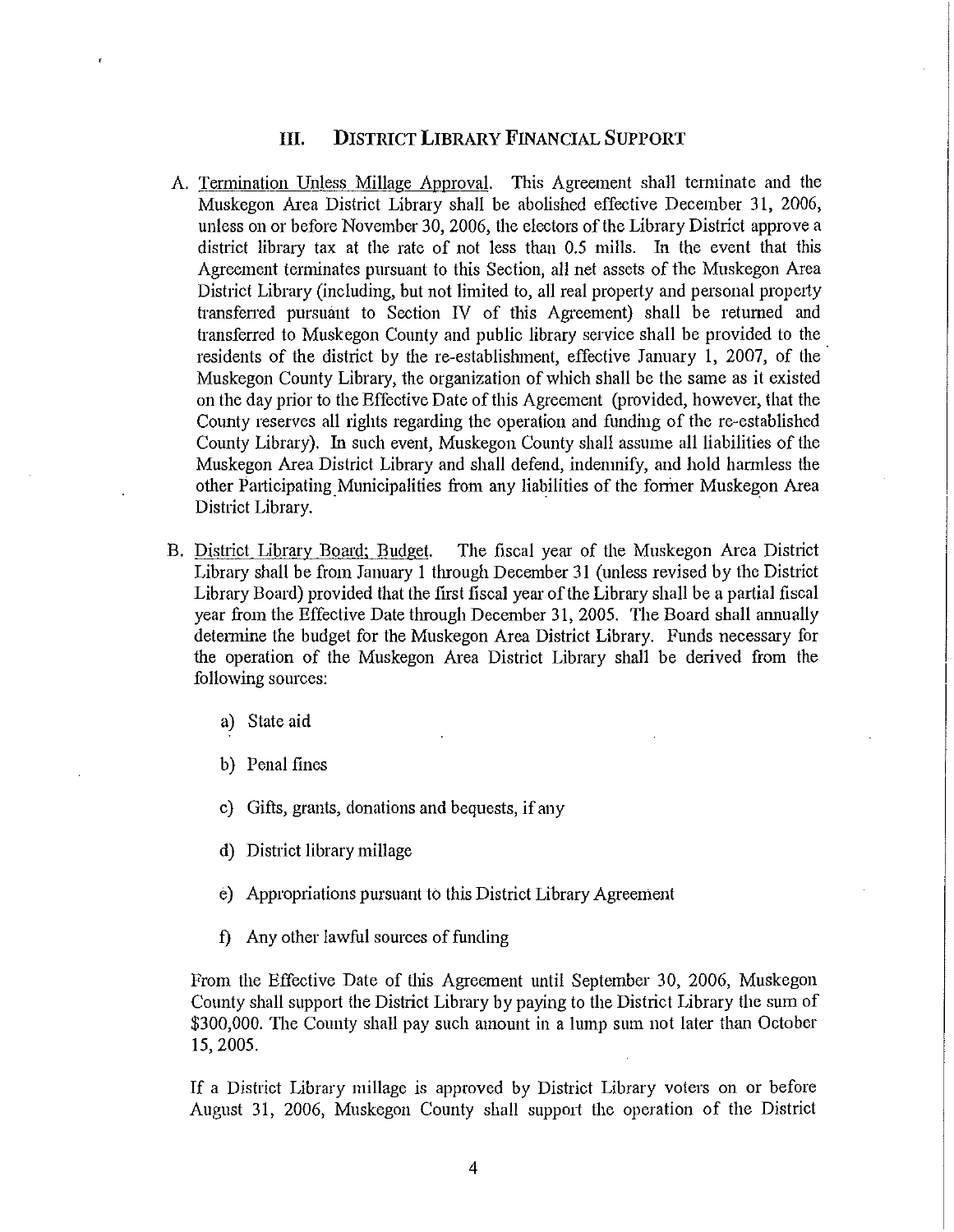Library on an interim basis for the County's 2007 Fiscal Year (October 1, 2006  $-$ September 30, 2007) by paying the lump sum amount of \$300,000 not later than October 15, 2006, subject, however, to the obligation of the District Library to reimburse the County for such amount without interest when revenues are received from the December 1, 2006 levy of the District Library millage. The \$300,000 amount provided by the County shall be reimbursed by the District Library from District Library millage revenues as soon as possible and in no event later than June 30, 2007.

If a District Library millage is not approved by District Library voters on or before August 31, 2006, Muskegon County shall support the District Library on an interim basis for the County's 2007 Fiscal Year by paying the lump sum amount of \$300,000 not later than October 15, 2006, subject, however, to the obligation of the District Library to reimburse the County for such amount without interest if a District Library millage is approved by District Library voters after September 1, 2006 but before November 30, 2006 and such millage is levied on December 1, 2006. In such event, the \$300,000 amount provided by the County shall be reimbursed by the District Library from District Library millage revenues as soon as possible and in no event later than June 30, 2007. If a District Library millage is not approved by District Library voters on or before November 30, 2006, the District Library shall be abolished and the Muskegon County Library shall be re-established as provided in Section III.A. of this Agreement.

In addition to the amounts referenced above, the County shall advance funds to the District Library in an amount necessary for the District Library to meet its cash flow obligations prior to February 28, 2007 subject, however, to the obligation of the District Library to repay the County for such advances together with interest at the Federal Reserve prime rate until such advances are returned to the County.

Participating Municipalities which as of the Effective Date of this Agreement are parties to an Intergovernmental Agreement ("Intergovernmental Agreements") with Muskegon County (by and through the Muskegon County Library Board) shall continue to fulfill their obligations so long as the Intergovernmental Agreements are in effect.

Except as otherwise provided above, the Participating Municipalities shall have no obligation to appropriate funds for the support of the Muskegon Area District Library. Nothing in this Agreement shall be construed to prohibit voluntary appropriations to the Muskegon Area District Library by a Participating Municipality. To the extent any moneys or property from any source whatsoever are received by any Participating Municipality designated for the operation and administration of library services or the acquisition of books and equipment, or real or other personal property for library use, such Participating Municipality shall transfer such moneys or property upon receipt thereof to the Muskegon Area District Library.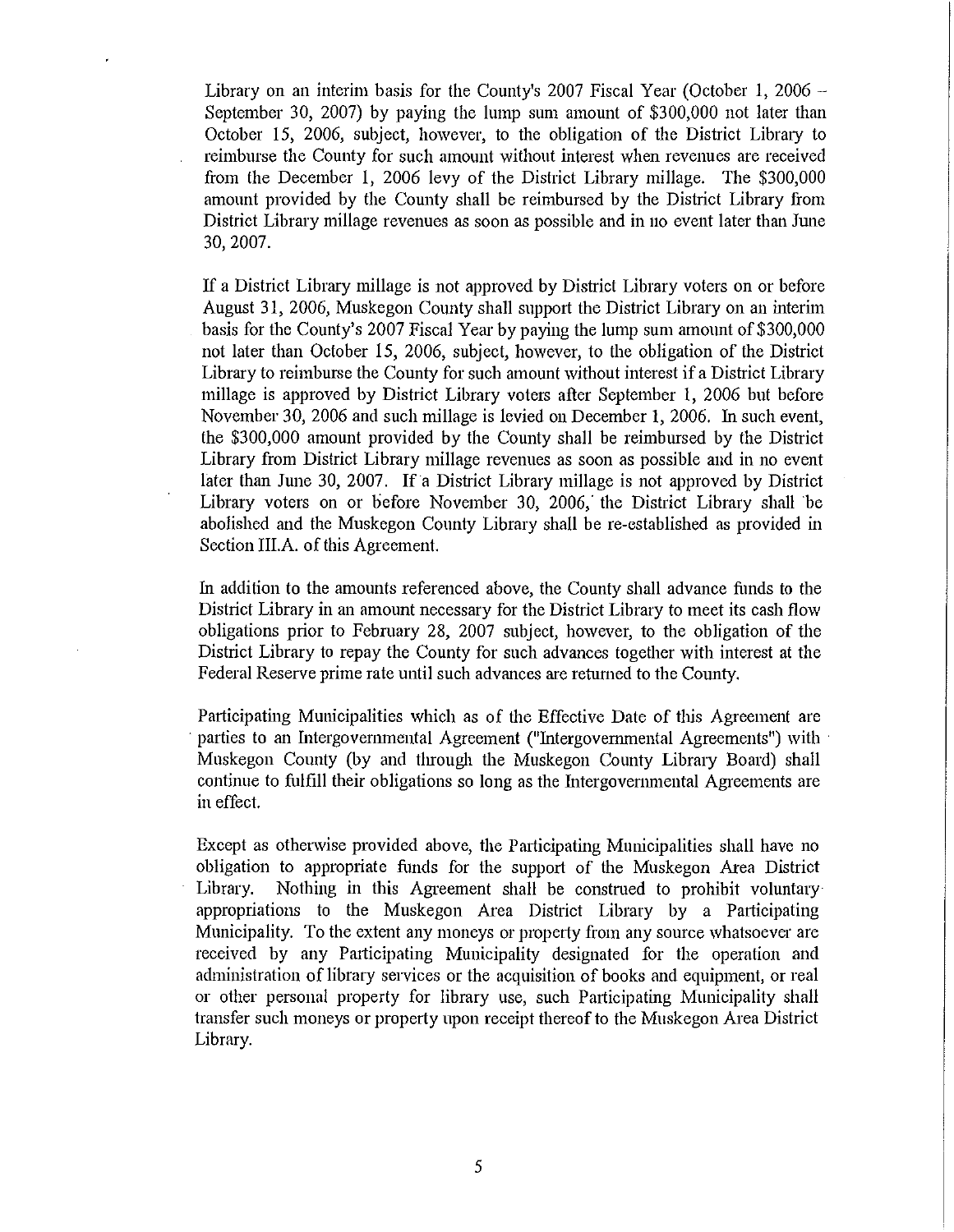### IV. TRANSFER OF PROPERTY AND EMPLOYEES

- A. Transfer of Personal Property. Upon the Effective Date of this Agreement, and contingent upon agreement by the Muskegon Area District Library Board to undertake the obligations specified in the Library Management Contract and the Property Transfer Agreement, substantially in the form attached to this Agreement as Exhibits B and C, respectively, Muskegon County and the Muskegon County Library shall transfer the personal property identified in the Property Transfer Agreement to the Muskegon Area District Library, in the manner and subject to the terms and conditions specified in the Property Transfer Agreement.
- B. Lease of Library Building. Upon the Effective Date of this Agreement and contingent upon the agreement of the Muskegon Area District Library Board to undertake the obligations in the Library Management Contract and Property Transfer Agreement, Muskegon County shall lease certain premises to the Muskegon Area District Library for its headquarters in accordance with the Lease attached to the Property Transfer Agreement as Schedule 2 to Exhibit C.
- C. Branch Facilities. Participating Municipalities with branches of the Muskegon County Library System shall retain ownership of branch library facilities unless otherwise agreed by a Participating Municipality and the Muskegon Area District Library.
- D. Transfer of Library Funds. Within 15 days after the Effective Date of this Agreement, and contingent upon the agreement of the Muskegon Area District Library Board to undertake the obligations in the Library Management Contract and Property Transfer Agreement, Muskegon County and the Muskegon County Library Board shall transfer the balance of the Muskegon County Library fund as of the Effective Date of this Agreement to the district library fund of the Muskegon Area District Library.
- E. Assignment of Contracts. On or before the Effective Date of this Agreement and contingent upon the agreement of the Muskegon Area District Library Board to undertake the obligations in the Library Management Contract and the Library Property Transfer Agreement, Muskegon County and the Muskegon County Library shall assign to the Muskegon Area District Library all right, title and interest in and to all County Library contracts including, but not limited to, those contracts described on Exhibit D attached hereto, by executing the Assigrnnent of Library Contracts attached as Exhibit D. The Participating Municipalities acknowledge and agree that the Muskegon Area District Library is the assignee of the County and the County Library for the Intergovemmental Agreements.
- F. Assumption of Liabilities; Indemnification. As of the Effective Date of this Agreement, the Muskegon Area District Library assumes all responsibility for operation and management of the properties conveyed herein for library purposes. The Muskegon Area District Library assumes all liability, indebtedness and expenses for operation, maintenance, and improvements of the library facilities together with all claims arising on or after the Effective Date of this Agreement from the operation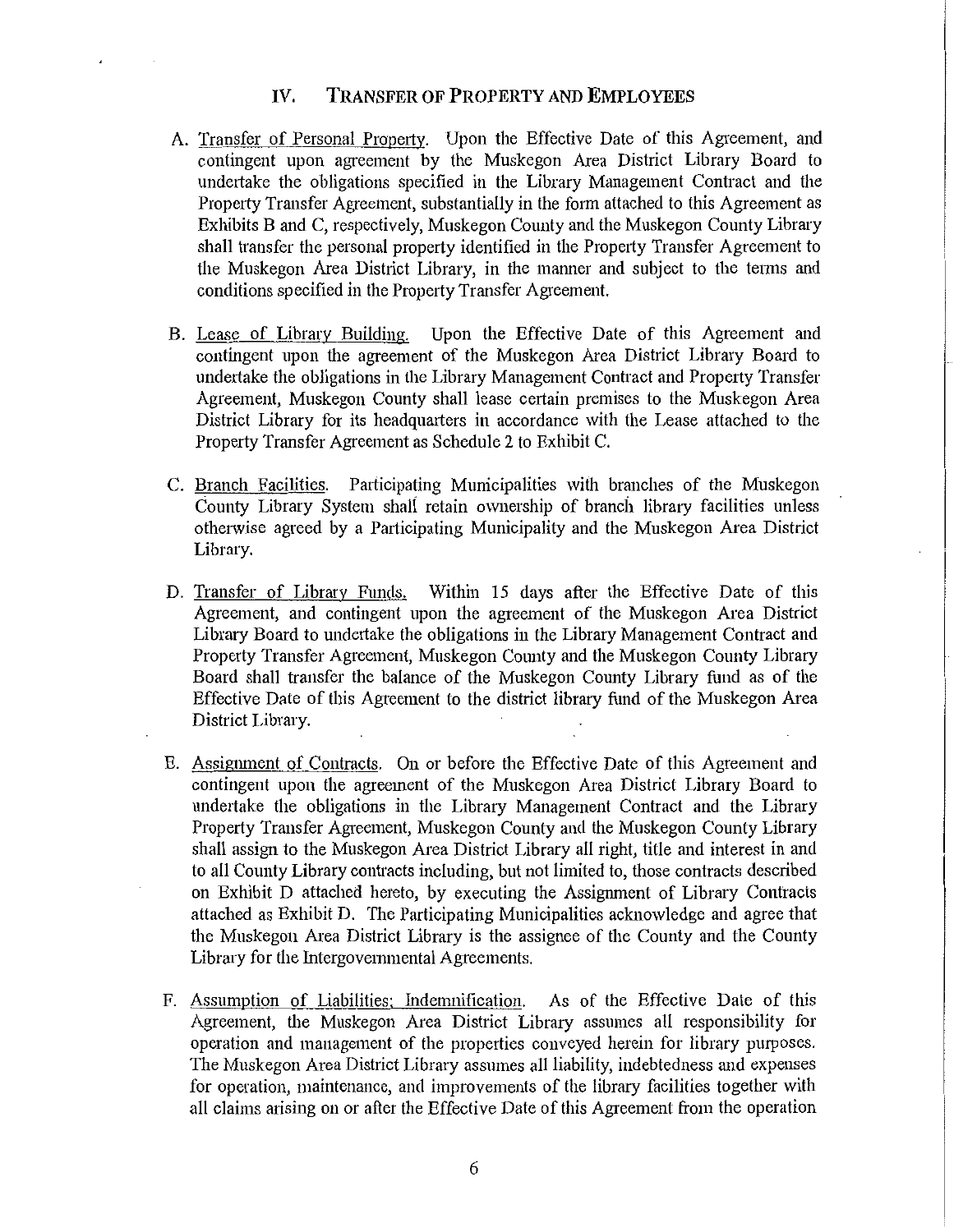of the Library. The Muskegon Area District Library shall defend, indemnify and hold harmless the Participating Municipalities from all claims and liabilities arising out of the operation, maintenance, and improvement of the Muskegon Area District Library pursuant to this Agreement.

- G. Employees. During the period from the Effective Date of this Agreement until December 31, 2006 (the "Interim Period"), Muskegon County shall continue to employ persons assigned to the operation of the Muskegon County Library, and shall lease such employees to the Muskegon Area District Library in accordance with the Library Agreement for Lease of County Employees attached as Exhibit E.
- H. Library Dissolution. As of the Effective Date of this Agreement, the Muskegon County Library is hereby dissolved, subject to Section III.A. of this Agreement.

#### **V. MISCELLANEOUS**

- A. Tenn. This Agreement shall remain in effect unless and until all but one of the Participating Municipalities withdraws from the Muskegon Area District Library pursuant to Section V.B. below or this Agreement tenninates pursuant to Section III. A. above. Upon termination of this Agreement and dissolution of the District Library, the assets of the Muskegon Area District Library shall be distributed as provided in Section V.B. below.
- B. Withdrawal. A Participating Municipality may withdraw pursuant to the procedures set forth in Section 24 of Act 24 provided, however, that any resolution to withdraw before December 31, 2014 shall be null and void. In the event that a later withdrawal by a Patticipating Municipality that does not cause the tennination of this Agreement pursuant to Section V.A. above, the withdrawing Participating Municipality shall not be entitled to any assets, and all assets of the Muskegon Area District Library shall remain the propetty of the Muskegon Area District Library. In the evenf of a later withdrawal of a Participating Municipality that causes the termination of this Agreement pursuant to Section V .A. above, the assets of the Muskegon Area District Library shall be distributed to Muskegon County for the re-establislnnent of the Muskegon County Library and Muskegon County shall assume all liabilities of the former Muskegon Area District Library.

I **International Property** 

- C. Amendment. This Agreement shall not be amended except by written· agreement approved by the legislative bodies of at least two-thirds  $(2/3)$  of the Participating Municipalities. Notwithstanding the foregoing, until December 31, 2006, this Agreement shall not be amended except by the written amendment approved by the Muskegon County Board of Commissioners and at least 2/3 of the other Participating Municipalities.
- D. Governing Law. This Agreement shall be interpreted in accordance with the law of the State of Michigan.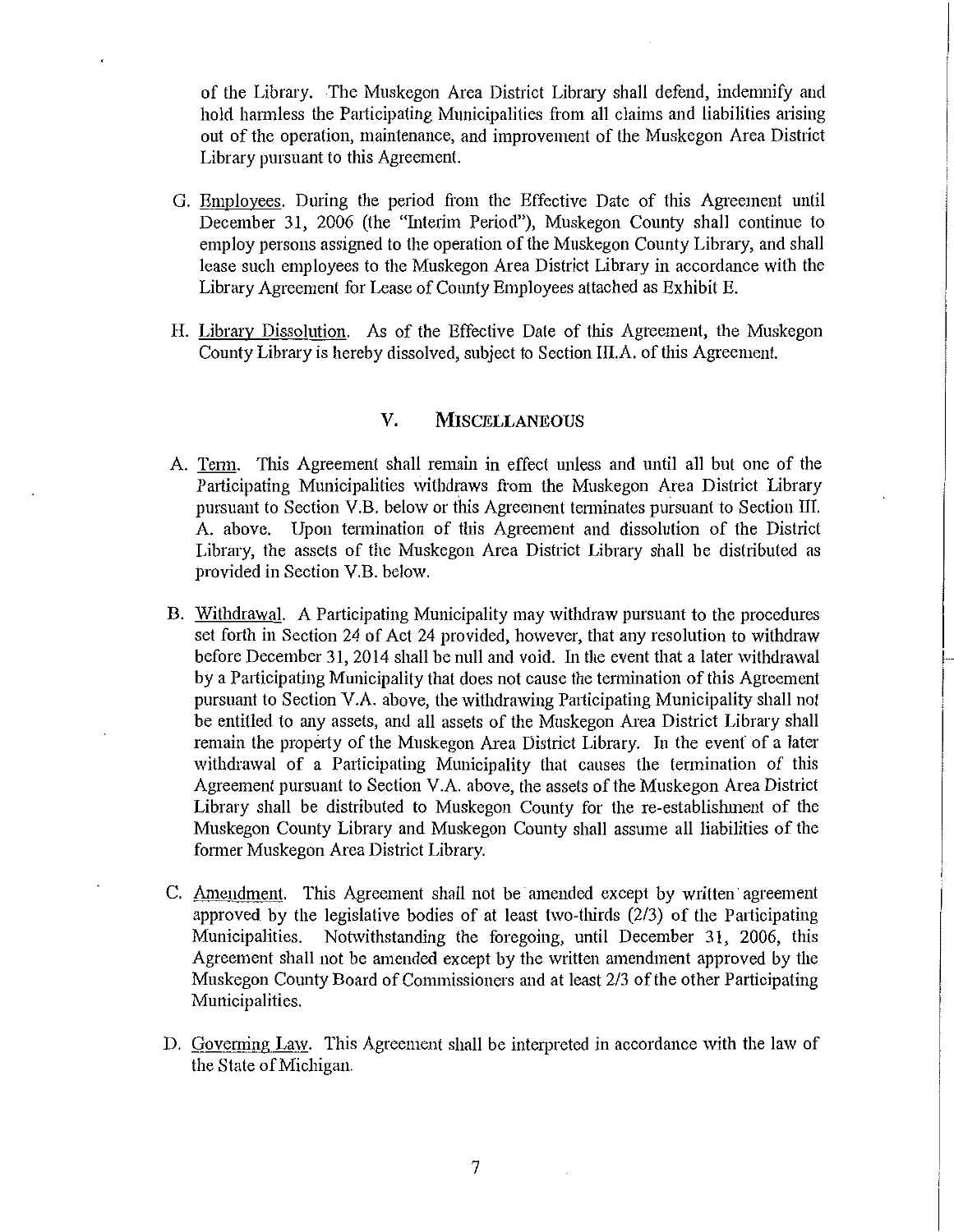E. Counterpatis. This Agreement may be executed in two or more counterparts, each of which shall be deemed and all of which shall constitute one and the same agreement, and the signature of any party to any counterpart shall be deemed a signature to the Agreement and may be appended to any other counterpart.

Participating Municipalities:

MUSKEGON COUNTY

Dated:  $06/30/05$  By:

Its: Board Chairman aien!  $By:$ Orendez Clerk Its:

# BLUE LAKE TOWNSHIP

| Dated:        | By:                                                |
|---------------|----------------------------------------------------|
|               | $Its:\n \qquad \qquad \qquad \qquad \qquad \qquad$ |
|               | By: $\qquad \qquad$                                |
|               |                                                    |
| and the state | <b>CASNOVIA TOWNSHIP</b>                           |
| Dated:        |                                                    |
|               | Its:                                               |
|               |                                                    |
|               | Its:                                               |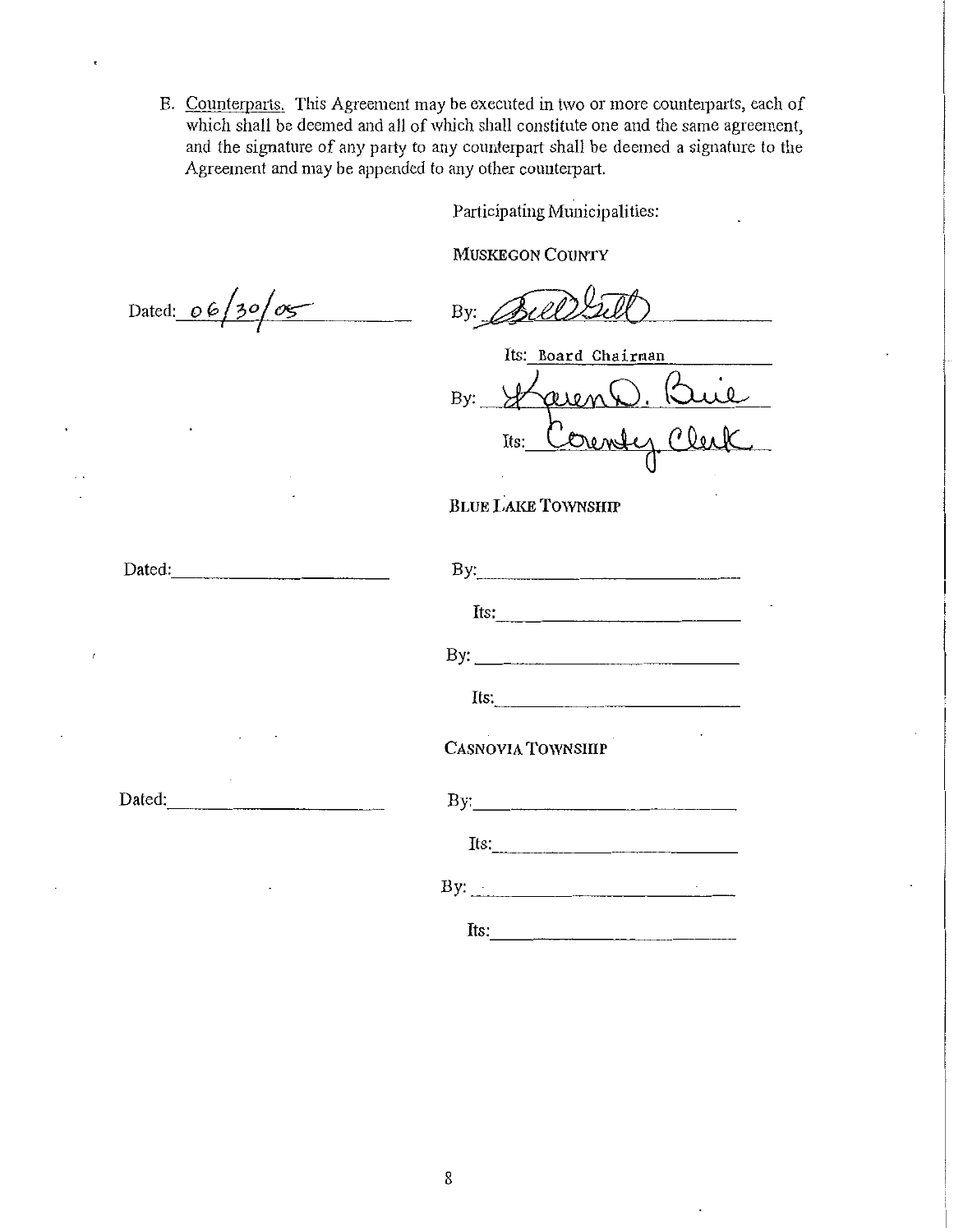Participating Municipalities:

# MUSKEGON COUNTY

 $\bar{c}$ 

|       | Its:<br>OBeni<br>By:<br>Its:                                                                                                                                                                                                                                                                                                                                                                                  |
|-------|---------------------------------------------------------------------------------------------------------------------------------------------------------------------------------------------------------------------------------------------------------------------------------------------------------------------------------------------------------------------------------------------------------------|
| DATED | <b>BLUE LAKE TOWNSHIP</b><br>By:<br><b>DONALD STUDA</b><br>Its: SUPERVISOR                                                                                                                                                                                                                                                                                                                                    |
|       | By $\Box \angle \angle \angle$ abogatly<br>FRED E. ARBOGAST SR.<br>Its: CLERK                                                                                                                                                                                                                                                                                                                                 |
|       | <b>CASNOVIA TOWNSHIP</b>                                                                                                                                                                                                                                                                                                                                                                                      |
| DATED | By: $\qquad \qquad$ $\qquad \qquad$ $\qquad$ $\qquad \qquad$ $\qquad$ $\qquad \qquad$ $\qquad$ $\qquad$ $\qquad$ $\qquad$ $\qquad$ $\qquad$ $\qquad$ $\qquad$ $\qquad$ $\qquad$ $\qquad$ $\qquad$ $\qquad$ $\qquad$ $\qquad$ $\qquad$ $\qquad$ $\qquad$ $\qquad$ $\qquad$ $\qquad$ $\qquad$ $\qquad$ $\qquad$ $\qquad$ $\qquad$ $\qquad$ $\qquad$                                                             |
|       | Its: $\qquad \qquad$                                                                                                                                                                                                                                                                                                                                                                                          |
|       |                                                                                                                                                                                                                                                                                                                                                                                                               |
|       | Its: $\frac{1}{\sqrt{1-\frac{1}{2}}\sqrt{1-\frac{1}{2}}\sqrt{1-\frac{1}{2}}\sqrt{1-\frac{1}{2}}\sqrt{1-\frac{1}{2}}\sqrt{1-\frac{1}{2}}\sqrt{1-\frac{1}{2}}\sqrt{1-\frac{1}{2}}\sqrt{1-\frac{1}{2}}\sqrt{1-\frac{1}{2}}\sqrt{1-\frac{1}{2}}\sqrt{1-\frac{1}{2}}\sqrt{1-\frac{1}{2}}\sqrt{1-\frac{1}{2}}\sqrt{1-\frac{1}{2}}\sqrt{1-\frac{1}{2}}\sqrt{1-\frac{1}{2}}\sqrt{1-\frac{1}{2}}\sqrt{1-\frac{1}{2}}\$ |
|       | <b>CEDAR CREEK TOWNSHIP</b>                                                                                                                                                                                                                                                                                                                                                                                   |
| DATED |                                                                                                                                                                                                                                                                                                                                                                                                               |
|       | Its:                                                                                                                                                                                                                                                                                                                                                                                                          |
|       |                                                                                                                                                                                                                                                                                                                                                                                                               |
|       | Its: $\frac{1}{2}$                                                                                                                                                                                                                                                                                                                                                                                            |
|       |                                                                                                                                                                                                                                                                                                                                                                                                               |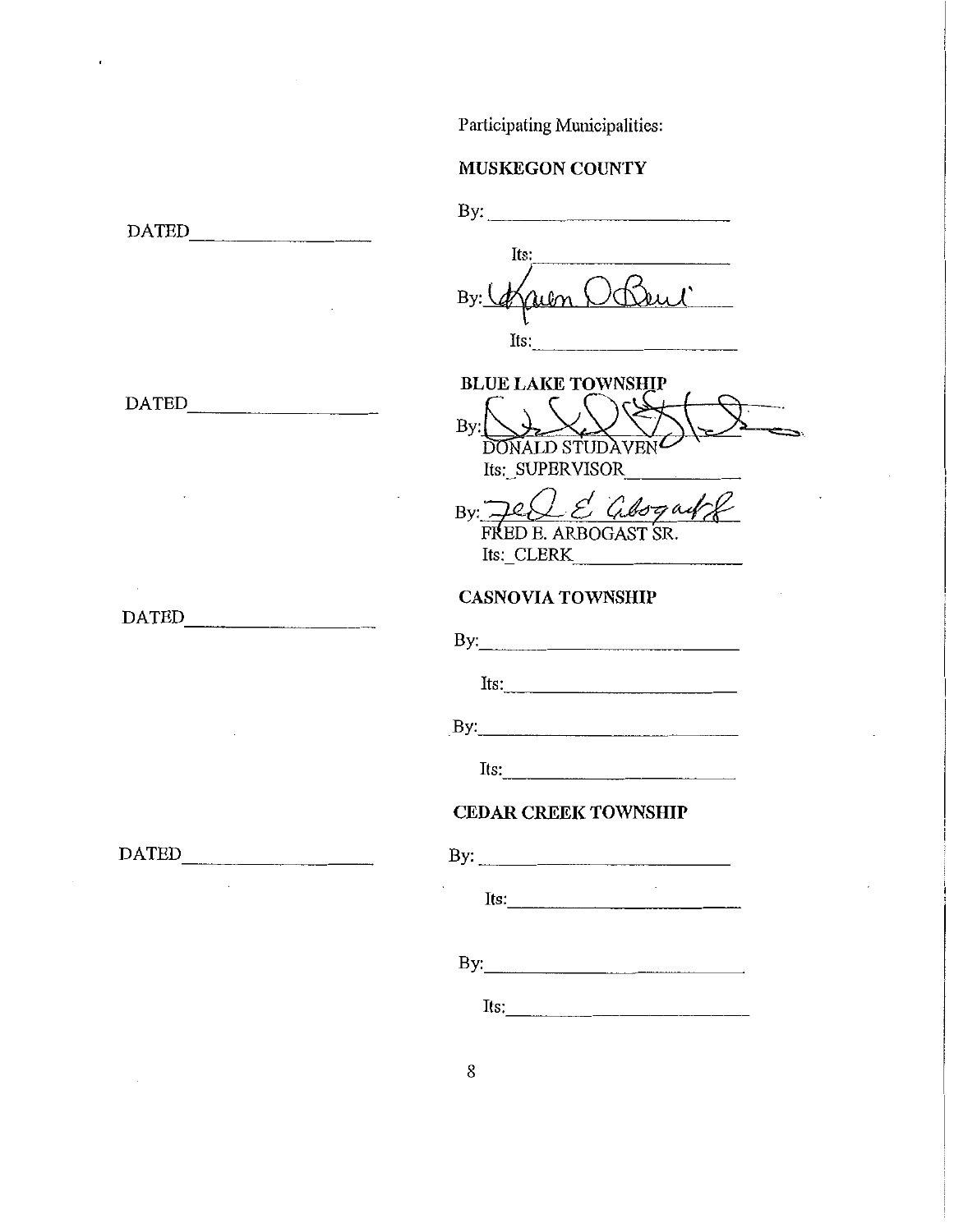E. Counterparts. This Agreement may be executed in two or more counterparts, each of which shall be deemed and all of which shall constitute one and the same agreement, and the signature of any patty to any counterpatt shall be deemed a signature to the Agreement and may be appended to any other counterpatt.

Participating Municipalities:

MUSKEGON COUNTY

| Dated: $\frac{1}{2}$ Dated: |                                                        |
|-----------------------------|--------------------------------------------------------|
|                             | Its:<br>By: $\psi$<br>Its: $\qquad \qquad$             |
|                             | <b>BLUE LAKE TOWNSHIP</b>                              |
| Dated: $\frac{1}{2}$        | By: $\qquad \qquad$                                    |
|                             | Its: $\frac{1}{2}$                                     |
|                             | Its:                                                   |
| Dated: $J\vee R$ 13, 2005   | CASNOVIA TOWNSHIP<br>By Cellon (100<br>Its: SupERVISOR |
|                             | By: Carl Van Lo                                        |
|                             | Its: $ClerK$                                           |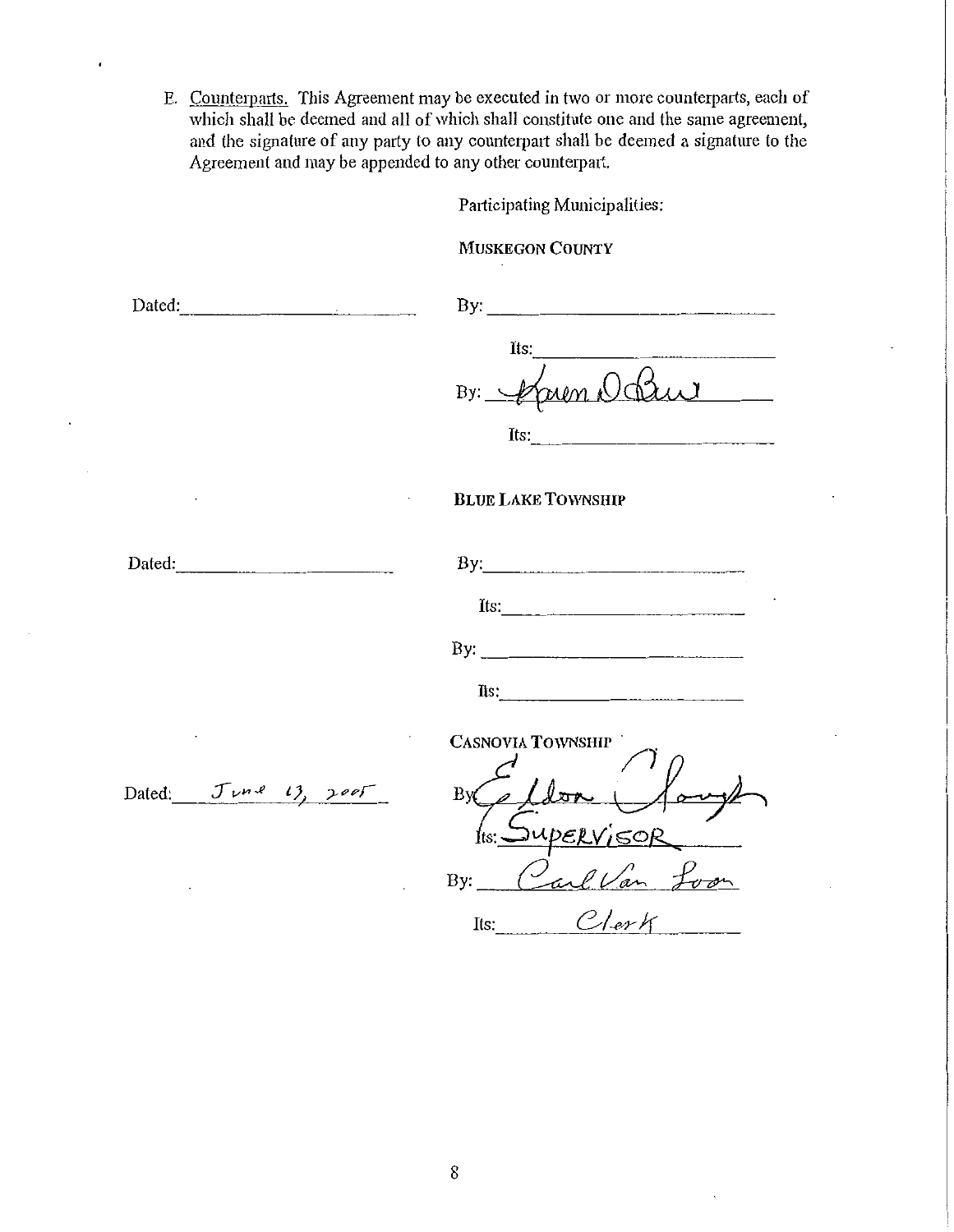Dated: May 23, 2006

Dated: \_\_\_\_\_\_\_\_ <sup>~</sup>

 $By *Quane Nauchen*$ Its: *Clerk* 

By: James/Musto  $Y$ ts:  $\chi$ upervaler

DALTON TOWNSHIP

| Dated:<br><u> 1980 - Jan James Barnett, fransk politik (</u> | By: $\qquad \qquad$            |
|--------------------------------------------------------------|--------------------------------|
|                                                              | Its:                           |
| $\bullet$                                                    | By: $\qquad \qquad$<br>$\cdot$ |
|                                                              | Its:                           |
|                                                              | <b>EGELSTON TOWNSHIP</b>       |
| Dated:                                                       | By:                            |
| ٠                                                            | Its:                           |

By:  $\qquad \qquad$ 

 $Its:\_$ 

# FRUITLAND TOWNSHIP

| By:  |     |
|------|-----|
| Its: |     |
|      | By: |
| Its: |     |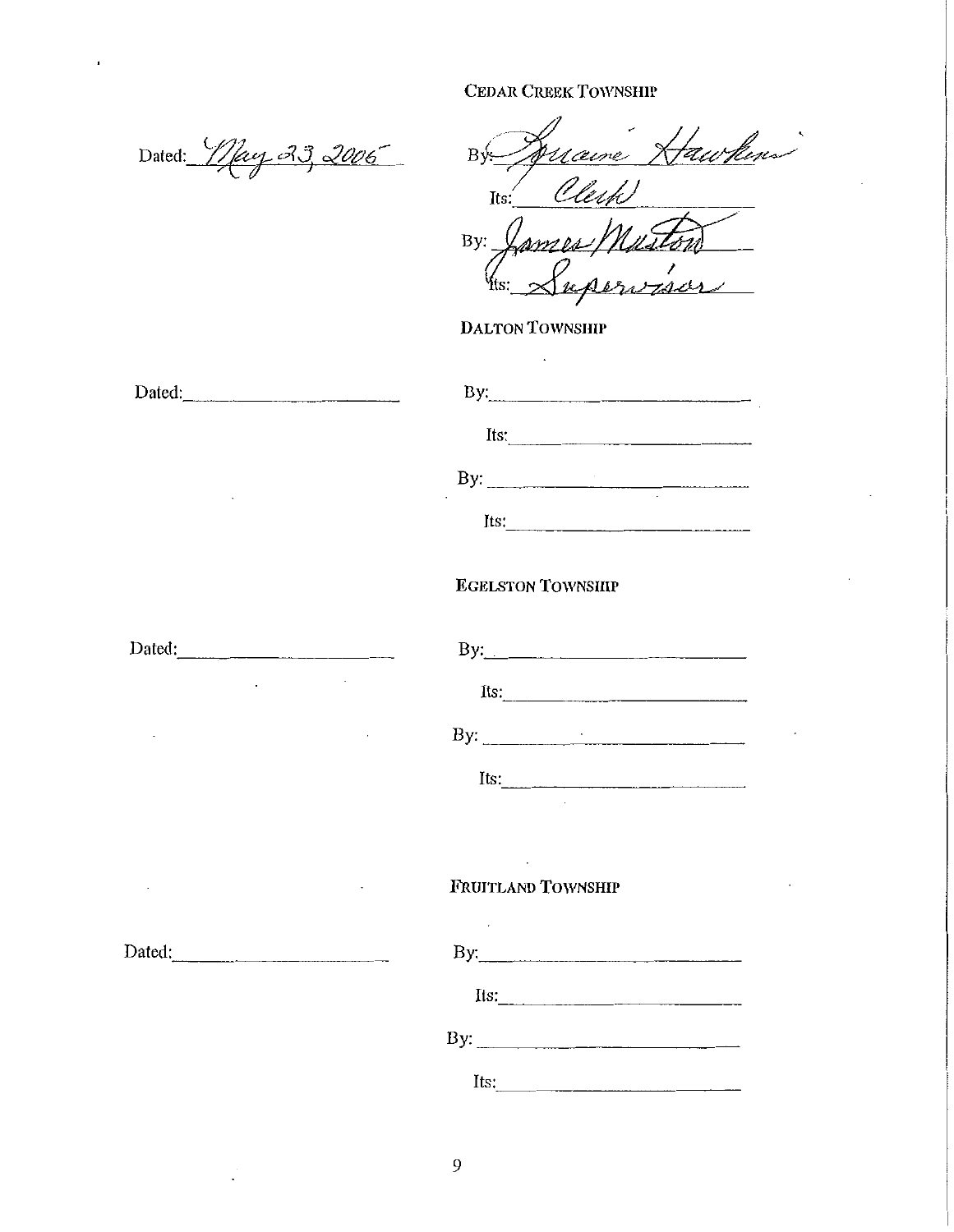| Dated:              | By: $\qquad \qquad$ $\qquad \qquad$ $\qquad \qquad$ $\qquad \qquad$ $\qquad \qquad$ $\qquad \qquad$ $\qquad \qquad$ $\qquad \qquad$ $\qquad \qquad$ $\qquad \qquad$ $\qquad \qquad$ $\qquad$ $\qquad \qquad$ $\qquad$ $\qquad$ $\qquad$ $\qquad$ $\qquad$ $\qquad$ $\qquad$ $\qquad$ $\qquad$ $\qquad$ $\qquad$ $\qquad$ $\qquad$ $\qquad$ $\qquad$ $\qquad$ $\qquad$                                                         |
|---------------------|-------------------------------------------------------------------------------------------------------------------------------------------------------------------------------------------------------------------------------------------------------------------------------------------------------------------------------------------------------------------------------------------------------------------------------|
|                     | Its:                                                                                                                                                                                                                                                                                                                                                                                                                          |
|                     | By: $\frac{1}{\sqrt{1-\frac{1}{\sqrt{1-\frac{1}{\sqrt{1-\frac{1}{\sqrt{1-\frac{1}{\sqrt{1-\frac{1}{\sqrt{1-\frac{1}{\sqrt{1-\frac{1}{\sqrt{1-\frac{1}{\sqrt{1-\frac{1}{\sqrt{1-\frac{1}{\sqrt{1-\frac{1}{\sqrt{1-\frac{1}{\sqrt{1-\frac{1}{\sqrt{1-\frac{1}{\sqrt{1-\frac{1}{\sqrt{1-\frac{1}{\sqrt{1-\frac{1}{\sqrt{1-\frac{1}{\sqrt{1-\frac{1}{\sqrt{1-\frac{1}{\sqrt{1-\frac{1}{\sqrt{1-\frac{1}{\sqrt{1-\frac{1}{\sqrt{1$ |
|                     | Its: $\qquad \qquad$                                                                                                                                                                                                                                                                                                                                                                                                          |
|                     | <b>DALTON TOWNSHIP</b>                                                                                                                                                                                                                                                                                                                                                                                                        |
| Dated: June B, 2005 | By: Scatt flach.                                                                                                                                                                                                                                                                                                                                                                                                              |
|                     | Its: Supervisor                                                                                                                                                                                                                                                                                                                                                                                                               |
|                     |                                                                                                                                                                                                                                                                                                                                                                                                                               |
|                     | By: Mary Ellen Sherwool                                                                                                                                                                                                                                                                                                                                                                                                       |
|                     | <b>EGELSTON TOWNSHIP</b>                                                                                                                                                                                                                                                                                                                                                                                                      |
| Dated:              | By: $\qquad \qquad \qquad$                                                                                                                                                                                                                                                                                                                                                                                                    |
|                     | Its: $\frac{1}{2}$                                                                                                                                                                                                                                                                                                                                                                                                            |
|                     |                                                                                                                                                                                                                                                                                                                                                                                                                               |
|                     |                                                                                                                                                                                                                                                                                                                                                                                                                               |
|                     |                                                                                                                                                                                                                                                                                                                                                                                                                               |
|                     | FRUITLAND TOWNSHIP                                                                                                                                                                                                                                                                                                                                                                                                            |
|                     | By:                                                                                                                                                                                                                                                                                                                                                                                                                           |
|                     | $Its:\_$                                                                                                                                                                                                                                                                                                                                                                                                                      |
|                     | By: $\frac{1}{\sqrt{1-\frac{1}{2}}\sqrt{1-\frac{1}{2}}\sqrt{1-\frac{1}{2}}\sqrt{1-\frac{1}{2}}\sqrt{1-\frac{1}{2}}\sqrt{1-\frac{1}{2}}\sqrt{1-\frac{1}{2}}\sqrt{1-\frac{1}{2}}\sqrt{1-\frac{1}{2}}\sqrt{1-\frac{1}{2}}\sqrt{1-\frac{1}{2}}\sqrt{1-\frac{1}{2}}\sqrt{1-\frac{1}{2}}\sqrt{1-\frac{1}{2}}\sqrt{1-\frac{1}{2}}\sqrt{1-\frac{1}{2}}\sqrt{1-\frac{1}{2}}\sqrt{1-\frac{1}{2}}\sqrt{1-\frac{1}{2}}\sqrt$              |
|                     | Its: $\qquad \qquad$                                                                                                                                                                                                                                                                                                                                                                                                          |

 $\bar{\psi}$ 

 $\mathbb{Z}$ 

 $\bar{\star}$ 

 $\sim 10$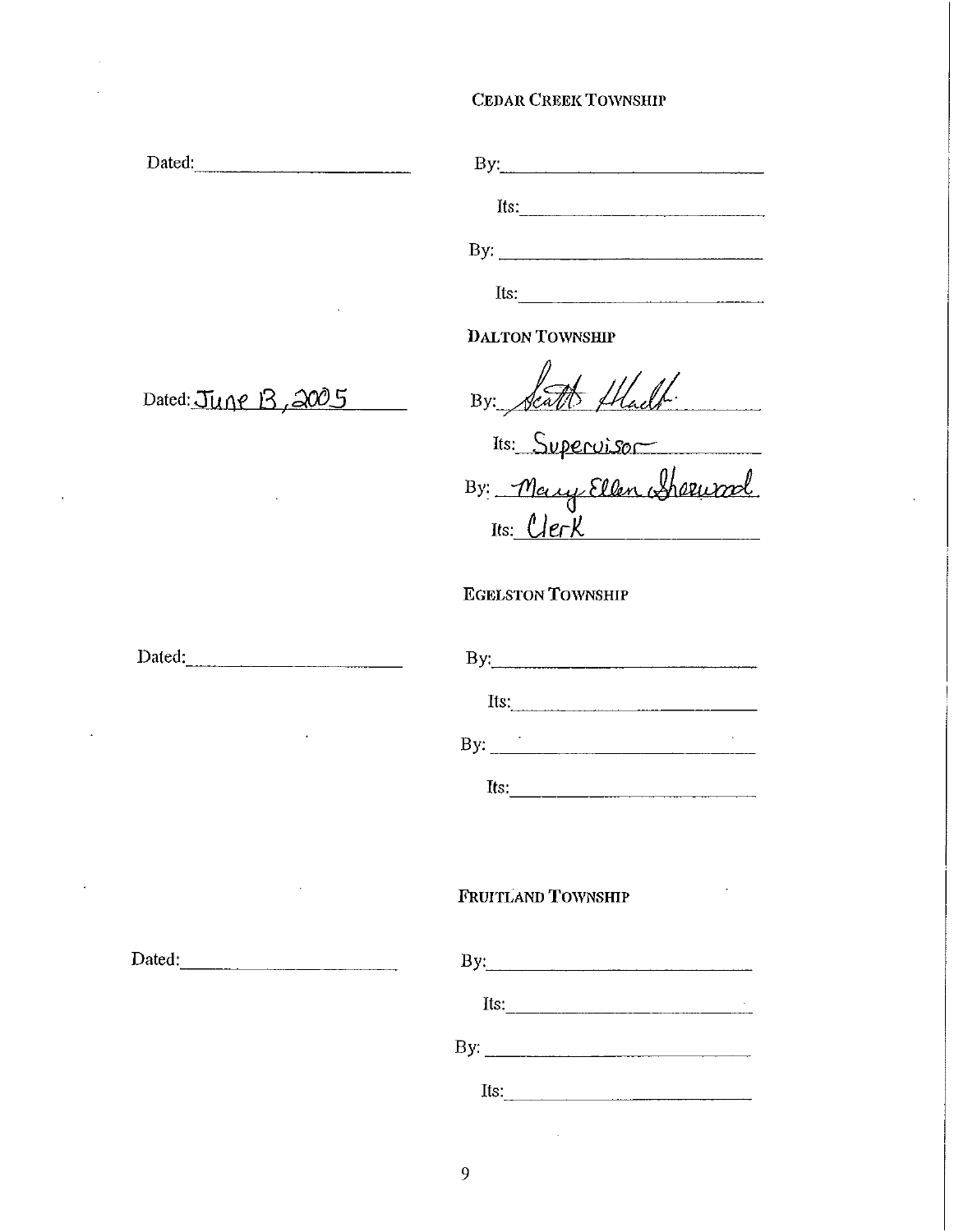| Dated: | By:                    |
|--------|------------------------|
|        | Its: $\qquad \qquad$   |
|        |                        |
|        | Its: $\qquad \qquad$   |
|        | <b>DALTON TOWNSHIP</b> |
|        | By: $\qquad \qquad$    |
|        | Its: $\qquad \qquad$   |
|        | By: $\qquad \qquad$    |
|        | Its:                   |

### EGELSTON TOWNSIIIP

Dated: G -{) */...o- D'S* 

By: Victy L. Jensen<br>Its: Supervisor  $By:$  Joan Thanp Its:  $C$   $erK$ 

# FRUITLAND TOWNSHIP

| By:                 |  |  |
|---------------------|--|--|
| Its:                |  |  |
| By: $\qquad \qquad$ |  |  |
| Its:                |  |  |

Dated:. \_\_\_\_\_\_\_\_ \_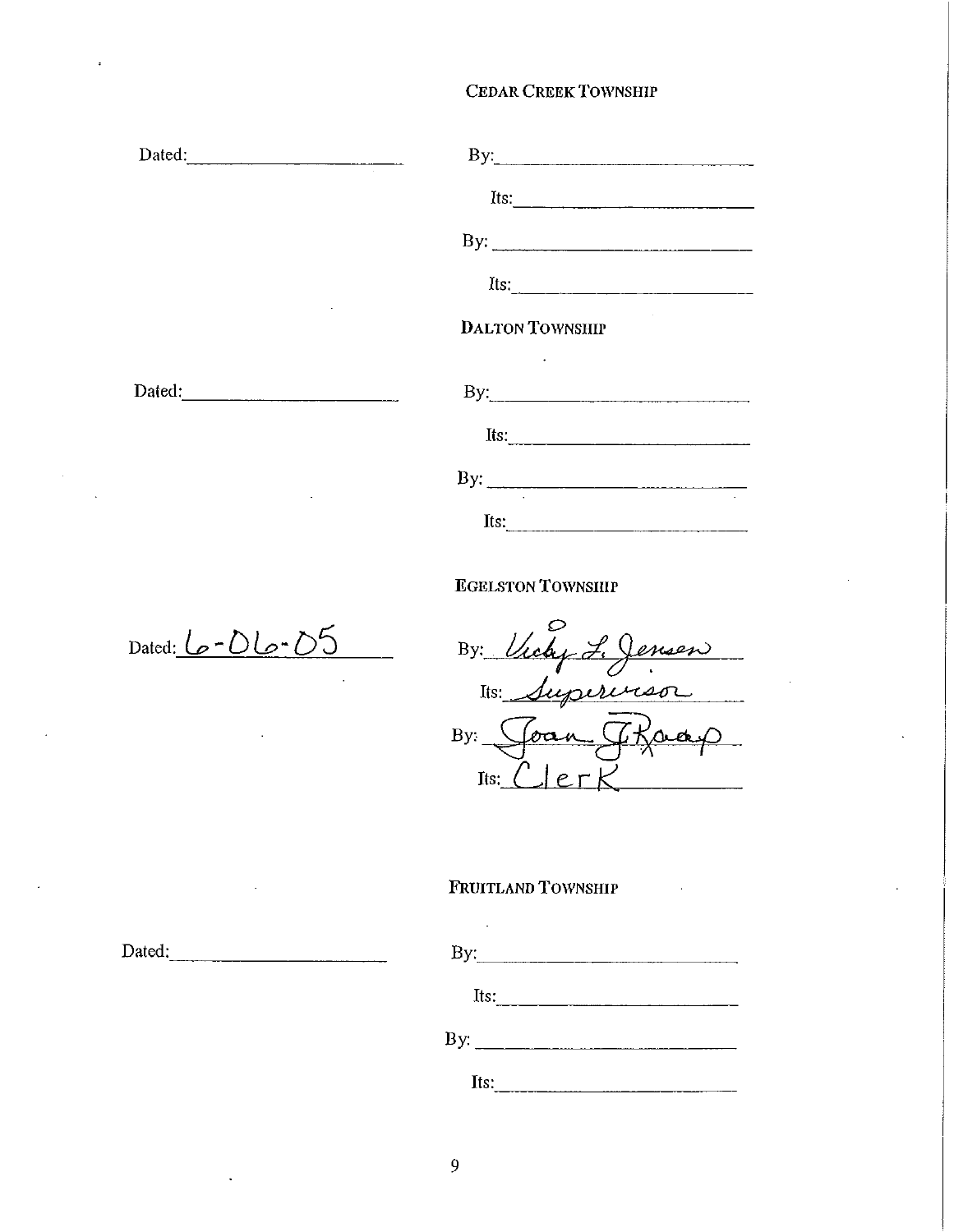| Dated:                                                                                                                                                                                                                                                                                                                                                                 | By: $\qquad \qquad$                                                                                                                                                                                                                                                                                                                                                                                           |
|------------------------------------------------------------------------------------------------------------------------------------------------------------------------------------------------------------------------------------------------------------------------------------------------------------------------------------------------------------------------|---------------------------------------------------------------------------------------------------------------------------------------------------------------------------------------------------------------------------------------------------------------------------------------------------------------------------------------------------------------------------------------------------------------|
|                                                                                                                                                                                                                                                                                                                                                                        | Its:                                                                                                                                                                                                                                                                                                                                                                                                          |
|                                                                                                                                                                                                                                                                                                                                                                        |                                                                                                                                                                                                                                                                                                                                                                                                               |
|                                                                                                                                                                                                                                                                                                                                                                        | Its: $\frac{1}{\sqrt{1-\frac{1}{2}}\sqrt{1-\frac{1}{2}}\sqrt{1-\frac{1}{2}}\sqrt{1-\frac{1}{2}}\sqrt{1-\frac{1}{2}}\sqrt{1-\frac{1}{2}}\sqrt{1-\frac{1}{2}}\sqrt{1-\frac{1}{2}}\sqrt{1-\frac{1}{2}}\sqrt{1-\frac{1}{2}}\sqrt{1-\frac{1}{2}}\sqrt{1-\frac{1}{2}}\sqrt{1-\frac{1}{2}}\sqrt{1-\frac{1}{2}}\sqrt{1-\frac{1}{2}}\sqrt{1-\frac{1}{2}}\sqrt{1-\frac{1}{2}}\sqrt{1-\frac{1}{2}}\sqrt{1-\frac{1}{2}}\$ |
|                                                                                                                                                                                                                                                                                                                                                                        | <b>DALTON TOWNSHIP</b>                                                                                                                                                                                                                                                                                                                                                                                        |
| Dated:                                                                                                                                                                                                                                                                                                                                                                 |                                                                                                                                                                                                                                                                                                                                                                                                               |
|                                                                                                                                                                                                                                                                                                                                                                        | Its:                                                                                                                                                                                                                                                                                                                                                                                                          |
|                                                                                                                                                                                                                                                                                                                                                                        |                                                                                                                                                                                                                                                                                                                                                                                                               |
|                                                                                                                                                                                                                                                                                                                                                                        | Its: $\frac{1}{2}$                                                                                                                                                                                                                                                                                                                                                                                            |
|                                                                                                                                                                                                                                                                                                                                                                        | <b>EGELSTON TOWNSHIP</b>                                                                                                                                                                                                                                                                                                                                                                                      |
| Dated: $\qquad \qquad$ $\qquad \qquad$ $\qquad \qquad$ $\qquad \qquad$ $\qquad \qquad$ $\qquad \qquad$ $\qquad \qquad$ $\qquad \qquad$ $\qquad \qquad$ $\qquad \qquad$ $\qquad \qquad$ $\qquad \qquad$ $\qquad \qquad$ $\qquad$ $\qquad$ $\qquad$ $\qquad$ $\qquad$ $\qquad$ $\qquad$ $\qquad$ $\qquad$ $\qquad$ $\qquad$ $\qquad$ $\qquad$ $\qquad$ $\qquad$ $\qquad$ |                                                                                                                                                                                                                                                                                                                                                                                                               |
|                                                                                                                                                                                                                                                                                                                                                                        | Its: $\qquad \qquad$                                                                                                                                                                                                                                                                                                                                                                                          |
|                                                                                                                                                                                                                                                                                                                                                                        | $\frac{1}{2}$ By:                                                                                                                                                                                                                                                                                                                                                                                             |
|                                                                                                                                                                                                                                                                                                                                                                        | Its: $\frac{1}{2}$                                                                                                                                                                                                                                                                                                                                                                                            |

FRUITLAND TOWNSHIP

Its: Duputison

Dated:  $\qquad \qquad \qquad \qquad \qquad \qquad \text{B}$ 

 $\ddot{\phantom{a}}$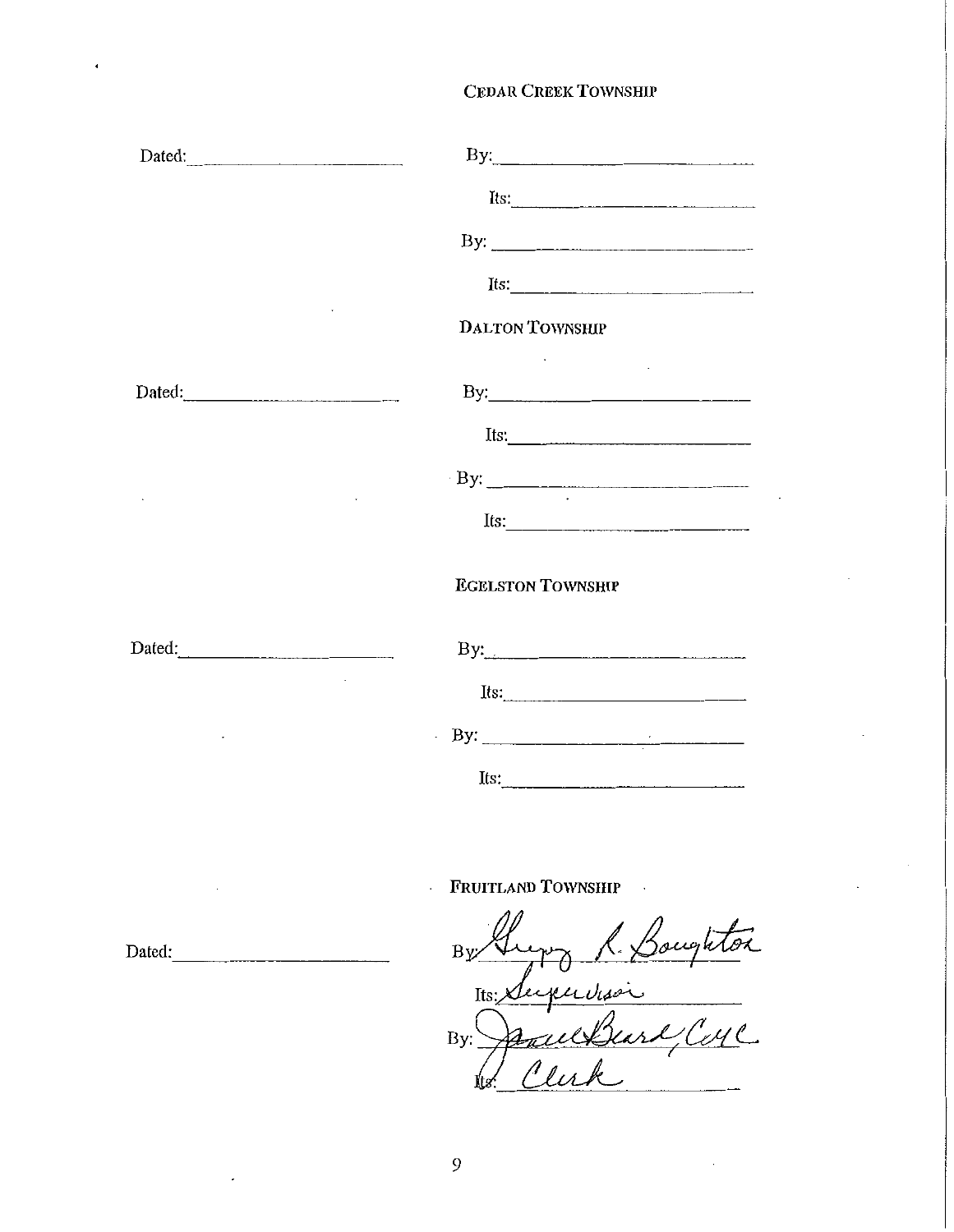|                                    | <b>FRUITPORT CHARTER TOWNSHIP</b>                                                                                                                                                                                                                                                                                                                                                                             |
|------------------------------------|---------------------------------------------------------------------------------------------------------------------------------------------------------------------------------------------------------------------------------------------------------------------------------------------------------------------------------------------------------------------------------------------------------------|
| Dated: June 14, 2005               | $By: \bigcup$                                                                                                                                                                                                                                                                                                                                                                                                 |
|                                    | Its: $\chi$ ephistr<br>By: Carol Hulba                                                                                                                                                                                                                                                                                                                                                                        |
|                                    | Its: Clerk                                                                                                                                                                                                                                                                                                                                                                                                    |
|                                    | <b>VILLAGE OF FRUITPORT</b>                                                                                                                                                                                                                                                                                                                                                                                   |
| Dated:                             |                                                                                                                                                                                                                                                                                                                                                                                                               |
|                                    | Its: $\qquad \qquad$                                                                                                                                                                                                                                                                                                                                                                                          |
|                                    | By: $\qquad \qquad$                                                                                                                                                                                                                                                                                                                                                                                           |
|                                    | Its: $\frac{1}{\sqrt{1-\frac{1}{2}}\sqrt{1-\frac{1}{2}}\sqrt{1-\frac{1}{2}}\sqrt{1-\frac{1}{2}}\sqrt{1-\frac{1}{2}}\sqrt{1-\frac{1}{2}}\sqrt{1-\frac{1}{2}}\sqrt{1-\frac{1}{2}}\sqrt{1-\frac{1}{2}}\sqrt{1-\frac{1}{2}}\sqrt{1-\frac{1}{2}}\sqrt{1-\frac{1}{2}}\sqrt{1-\frac{1}{2}}\sqrt{1-\frac{1}{2}}\sqrt{1-\frac{1}{2}}\sqrt{1-\frac{1}{2}}\sqrt{1-\frac{1}{2}}\sqrt{1-\frac{1}{2}}\sqrt{1-\frac{1}{2}}\$ |
|                                    | <b>HOLTON TOWNSHIP</b>                                                                                                                                                                                                                                                                                                                                                                                        |
| Dated:                             | By: $\frac{1}{2}$ By:                                                                                                                                                                                                                                                                                                                                                                                         |
|                                    | Its:                                                                                                                                                                                                                                                                                                                                                                                                          |
|                                    |                                                                                                                                                                                                                                                                                                                                                                                                               |
|                                    | Its:                                                                                                                                                                                                                                                                                                                                                                                                          |
| the community of the<br>$\epsilon$ | <b>LAKETON TOWNSHIP</b>                                                                                                                                                                                                                                                                                                                                                                                       |
| Dated:                             |                                                                                                                                                                                                                                                                                                                                                                                                               |
|                                    | Its: $\qquad \qquad$                                                                                                                                                                                                                                                                                                                                                                                          |
|                                    |                                                                                                                                                                                                                                                                                                                                                                                                               |
|                                    | Its: $\qquad \qquad$                                                                                                                                                                                                                                                                                                                                                                                          |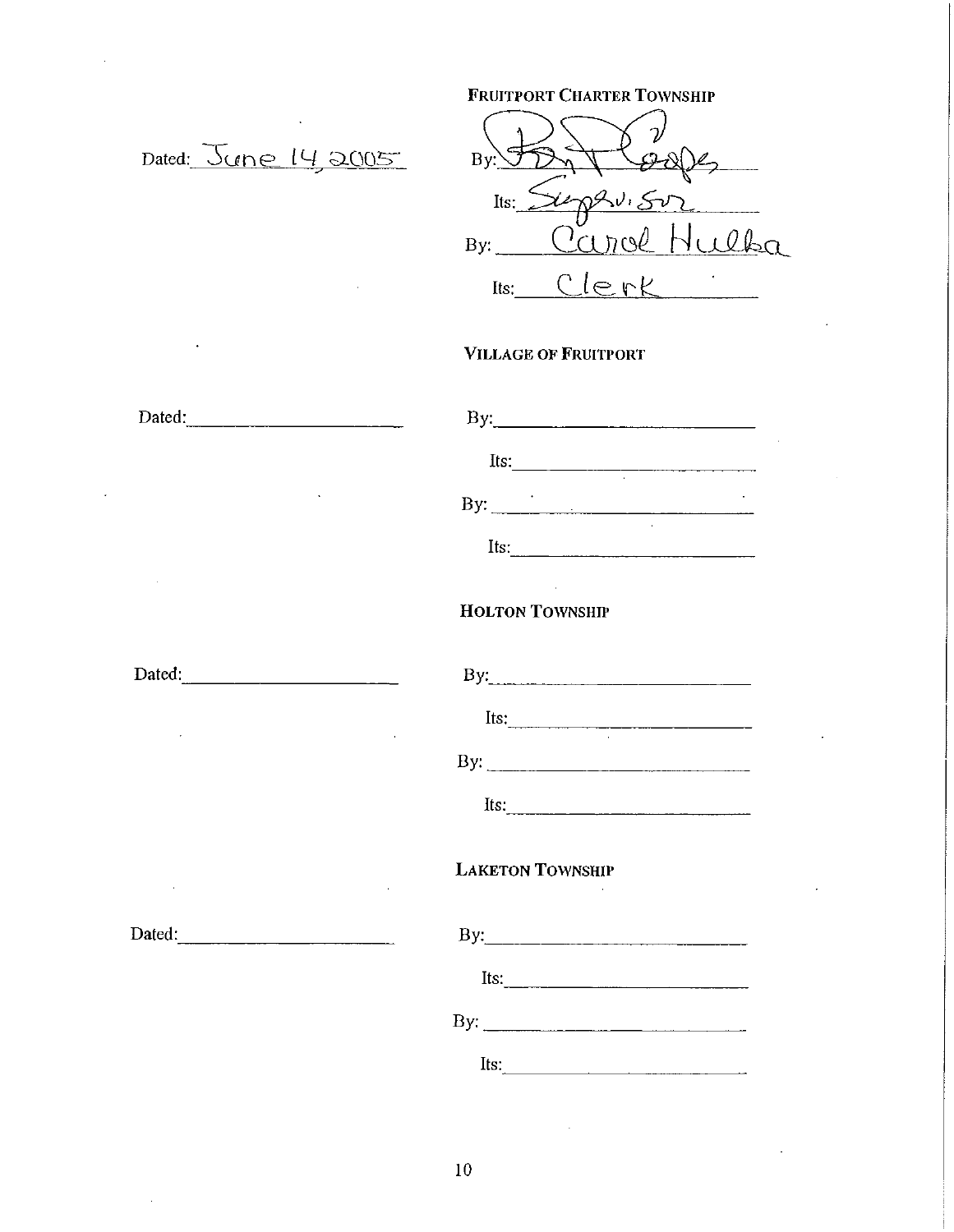$V_1$ *LLAGE OF* Fruitport <del>Charter Township</del>

Dated: <u>(p - 20 - 2005</u>

 $\ddot{\phantom{a}}$ 

 $\mathcal{D}$ notor 0 'en  $By.$ 

Its:  $P$ *RESIQENT* By: Cassalya appender Its: <u>*OLEE*IC</u>

#### VILLAGE OF FRUITPORT

| By: $\qquad \qquad$                                                                                                                                                                                                                                                                                                                                                                                           |
|---------------------------------------------------------------------------------------------------------------------------------------------------------------------------------------------------------------------------------------------------------------------------------------------------------------------------------------------------------------------------------------------------------------|
|                                                                                                                                                                                                                                                                                                                                                                                                               |
|                                                                                                                                                                                                                                                                                                                                                                                                               |
| Its: $\frac{1}{\sqrt{1-\frac{1}{2}}\sqrt{1-\frac{1}{2}}\sqrt{1-\frac{1}{2}}\sqrt{1-\frac{1}{2}}\sqrt{1-\frac{1}{2}}\sqrt{1-\frac{1}{2}}\sqrt{1-\frac{1}{2}}\sqrt{1-\frac{1}{2}}\sqrt{1-\frac{1}{2}}\sqrt{1-\frac{1}{2}}\sqrt{1-\frac{1}{2}}\sqrt{1-\frac{1}{2}}\sqrt{1-\frac{1}{2}}\sqrt{1-\frac{1}{2}}\sqrt{1-\frac{1}{2}}\sqrt{1-\frac{1}{2}}\sqrt{1-\frac{1}{2}}\sqrt{1-\frac{1}{2}}\sqrt{1-\frac{1}{2}}\$ |
| <b>HOLTON TOWNSHIP</b>                                                                                                                                                                                                                                                                                                                                                                                        |
|                                                                                                                                                                                                                                                                                                                                                                                                               |
| Its: $\frac{1}{\sqrt{1-\frac{1}{2}}\sqrt{1-\frac{1}{2}}\sqrt{1-\frac{1}{2}}\sqrt{1-\frac{1}{2}}\sqrt{1-\frac{1}{2}}\sqrt{1-\frac{1}{2}}\sqrt{1-\frac{1}{2}}\sqrt{1-\frac{1}{2}}\sqrt{1-\frac{1}{2}}\sqrt{1-\frac{1}{2}}\sqrt{1-\frac{1}{2}}\sqrt{1-\frac{1}{2}}\sqrt{1-\frac{1}{2}}\sqrt{1-\frac{1}{2}}\sqrt{1-\frac{1}{2}}\sqrt{1-\frac{1}{2}}\sqrt{1-\frac{1}{2}}\sqrt{1-\frac{1}{2}}\sqrt{1-\frac{1}{2}}\$ |
|                                                                                                                                                                                                                                                                                                                                                                                                               |
|                                                                                                                                                                                                                                                                                                                                                                                                               |
| <b>LAKETON TOWNSHIP</b>                                                                                                                                                                                                                                                                                                                                                                                       |
| By:                                                                                                                                                                                                                                                                                                                                                                                                           |
| Its: $\qquad \qquad$                                                                                                                                                                                                                                                                                                                                                                                          |
|                                                                                                                                                                                                                                                                                                                                                                                                               |
| Its: $\frac{1}{2}$                                                                                                                                                                                                                                                                                                                                                                                            |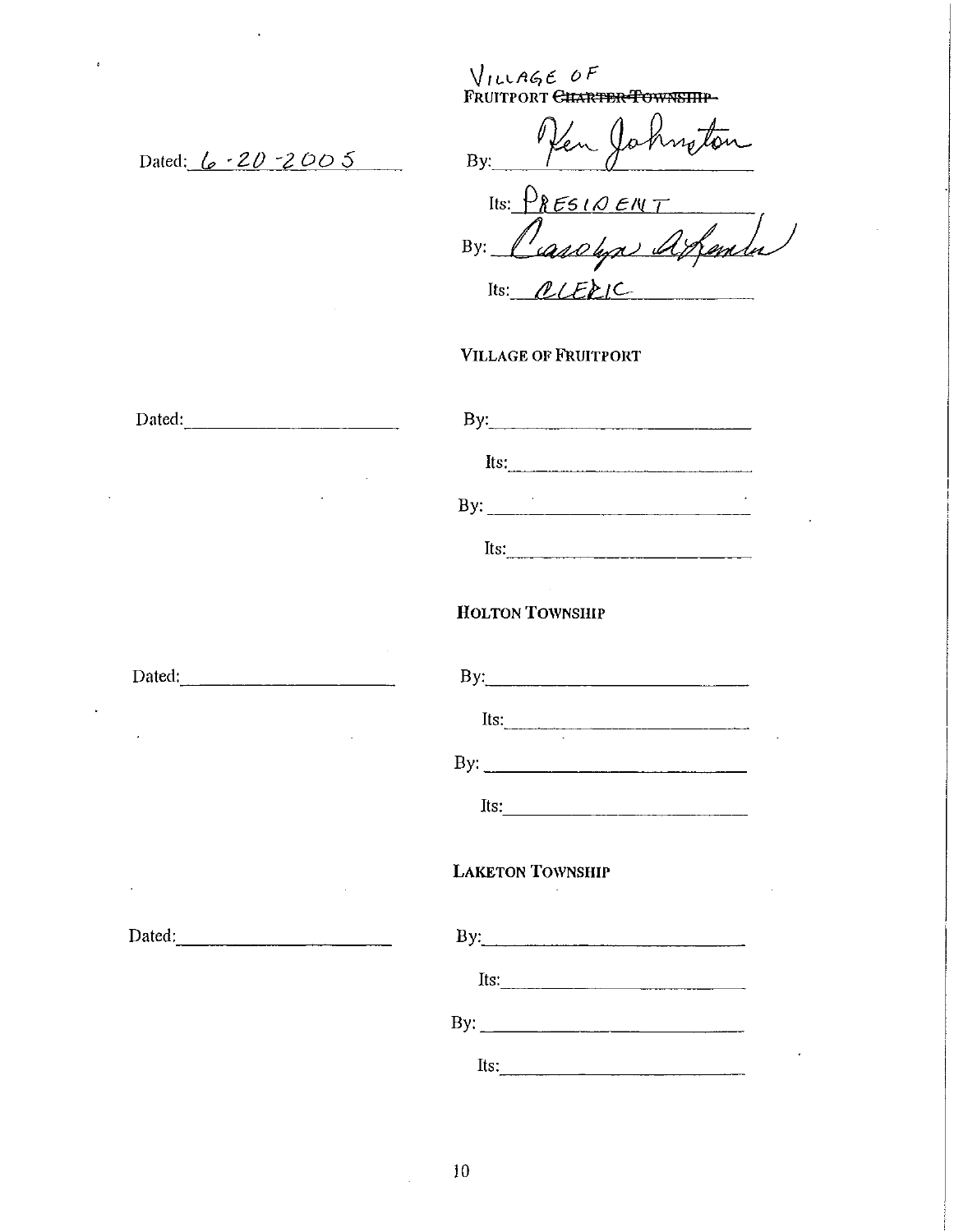### FRUITPORT CHARTER TOWNSHIP

| Dated:                   | By:                         |
|--------------------------|-----------------------------|
|                          | Its:                        |
|                          |                             |
|                          | Its:                        |
|                          | <b>VILLAGE OF FRUITPORT</b> |
| Dated: 2008. [19] Dated: | By:                         |
|                          | Its:                        |
|                          | By: $\qquad \qquad$         |
|                          | Its:                        |

HOLTON TOWNSHIP

Dated:  $\sqrt{\frac{74-05}{5}}$ 

Dated:

 $By:$  *J VICKEY TUP*  $V$  e 11s. Imperier Its: Clerk

# LAKETON ToWNSHIP

|      | By:                 |
|------|---------------------|
|      | Its:<br>٠           |
|      | By: $\qquad \qquad$ |
| Its: | ٠                   |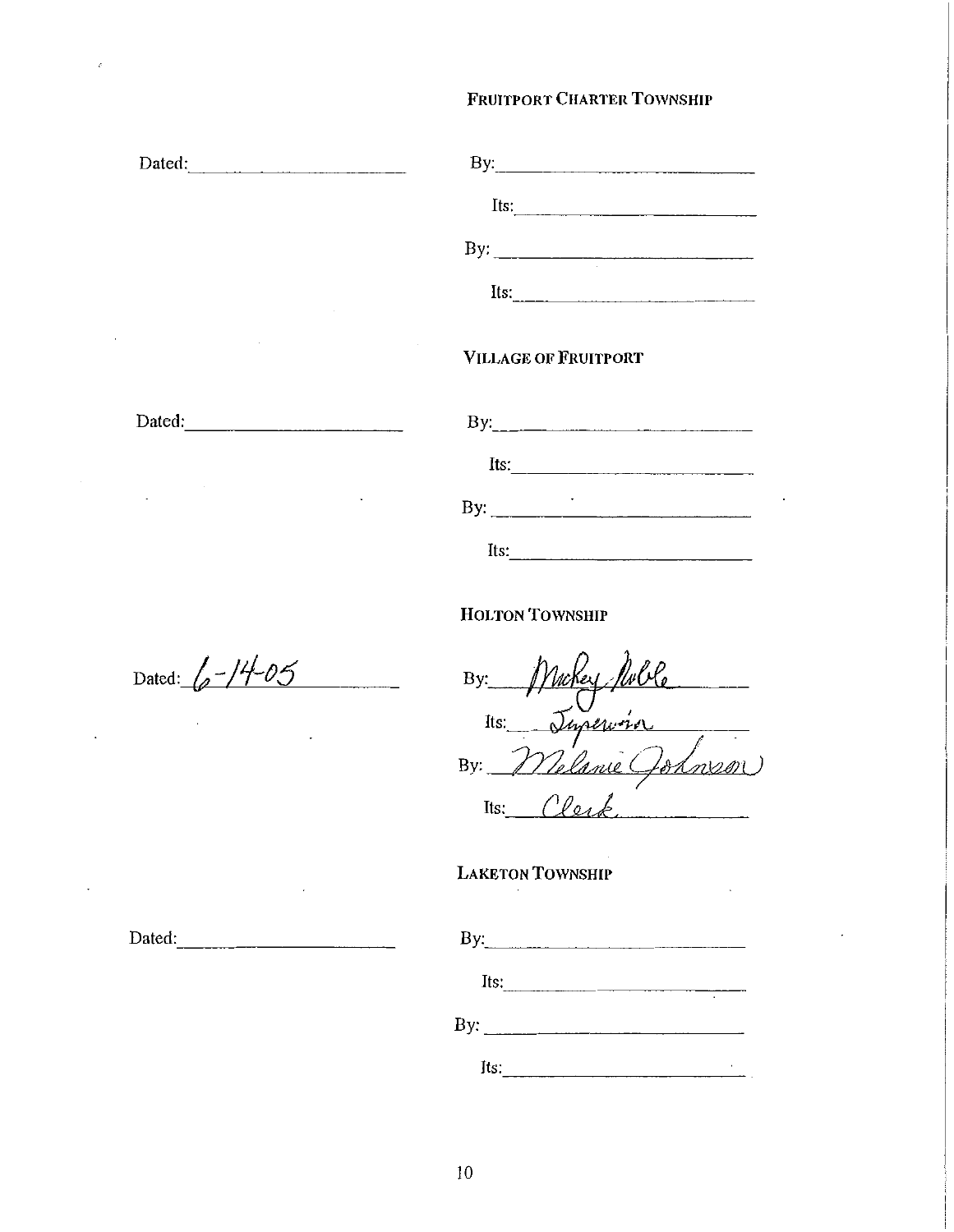$\epsilon$ 

# FRUITPORT CHARTER TOWNSHIP

| Dated:               |                                                                                                                                                                                                                                                                                                                                                                                                               |
|----------------------|---------------------------------------------------------------------------------------------------------------------------------------------------------------------------------------------------------------------------------------------------------------------------------------------------------------------------------------------------------------------------------------------------------------|
|                      | Its:<br>$\mathbf{L}$                                                                                                                                                                                                                                                                                                                                                                                          |
| $\ddot{\phantom{a}}$ |                                                                                                                                                                                                                                                                                                                                                                                                               |
|                      |                                                                                                                                                                                                                                                                                                                                                                                                               |
|                      |                                                                                                                                                                                                                                                                                                                                                                                                               |
|                      | VILLAGE OF FRUITPORT                                                                                                                                                                                                                                                                                                                                                                                          |
|                      |                                                                                                                                                                                                                                                                                                                                                                                                               |
| Dated:               |                                                                                                                                                                                                                                                                                                                                                                                                               |
|                      | Its:                                                                                                                                                                                                                                                                                                                                                                                                          |
|                      | By: $\qquad \qquad$                                                                                                                                                                                                                                                                                                                                                                                           |
|                      |                                                                                                                                                                                                                                                                                                                                                                                                               |
|                      |                                                                                                                                                                                                                                                                                                                                                                                                               |
|                      | <b>HOLTON TOWNSHIP</b>                                                                                                                                                                                                                                                                                                                                                                                        |
| Dated:               |                                                                                                                                                                                                                                                                                                                                                                                                               |
|                      |                                                                                                                                                                                                                                                                                                                                                                                                               |
|                      | Its: $\frac{1}{\sqrt{1-\frac{1}{2}}\sqrt{1-\frac{1}{2}}\sqrt{1-\frac{1}{2}}\sqrt{1-\frac{1}{2}}\sqrt{1-\frac{1}{2}}\sqrt{1-\frac{1}{2}}\sqrt{1-\frac{1}{2}}\sqrt{1-\frac{1}{2}}\sqrt{1-\frac{1}{2}}\sqrt{1-\frac{1}{2}}\sqrt{1-\frac{1}{2}}\sqrt{1-\frac{1}{2}}\sqrt{1-\frac{1}{2}}\sqrt{1-\frac{1}{2}}\sqrt{1-\frac{1}{2}}\sqrt{1-\frac{1}{2}}\sqrt{1-\frac{1}{2}}\sqrt{1-\frac{1}{2}}\sqrt{1-\frac{1}{2}}\$ |
|                      | By: $\frac{1}{2}$ $\frac{1}{2}$ $\frac{1}{2}$ $\frac{1}{2}$ $\frac{1}{2}$ $\frac{1}{2}$ $\frac{1}{2}$ $\frac{1}{2}$ $\frac{1}{2}$ $\frac{1}{2}$ $\frac{1}{2}$ $\frac{1}{2}$ $\frac{1}{2}$ $\frac{1}{2}$ $\frac{1}{2}$ $\frac{1}{2}$ $\frac{1}{2}$ $\frac{1}{2}$ $\frac{1}{2}$ $\frac{1}{2}$ $\frac{1}{2}$ $\frac{1}{2$                                                                                        |
|                      |                                                                                                                                                                                                                                                                                                                                                                                                               |
|                      | LAKETON TOWNSHIP                                                                                                                                                                                                                                                                                                                                                                                              |
|                      |                                                                                                                                                                                                                                                                                                                                                                                                               |
| Dated:               |                                                                                                                                                                                                                                                                                                                                                                                                               |
|                      | <b>MURS</b><br>Its                                                                                                                                                                                                                                                                                                                                                                                            |
|                      | By:                                                                                                                                                                                                                                                                                                                                                                                                           |
|                      | Its:                                                                                                                                                                                                                                                                                                                                                                                                          |
|                      |                                                                                                                                                                                                                                                                                                                                                                                                               |
|                      |                                                                                                                                                                                                                                                                                                                                                                                                               |
|                      | 10                                                                                                                                                                                                                                                                                                                                                                                                            |

10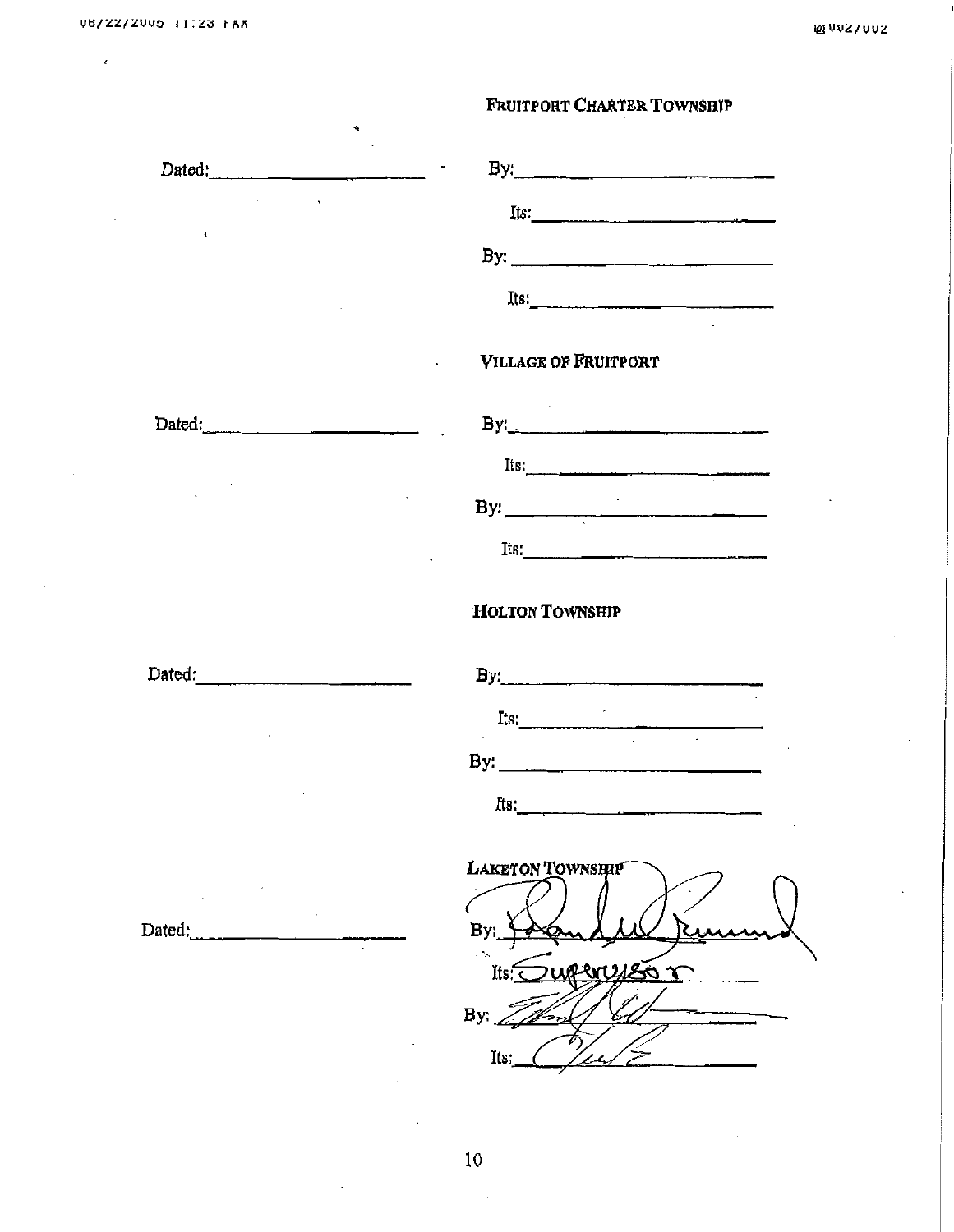$\mathcal{L}$ 

 $\ddot{\phantom{0}}$ 

| Dated: $6-8-0.5$ | By: Henry Elecclup                                                                                                                                                                                                                                                                                                                                  |
|------------------|-----------------------------------------------------------------------------------------------------------------------------------------------------------------------------------------------------------------------------------------------------------------------------------------------------------------------------------------------------|
|                  |                                                                                                                                                                                                                                                                                                                                                     |
|                  |                                                                                                                                                                                                                                                                                                                                                     |
|                  | Its: Mayor<br>By Jusanne M. Knowegy L                                                                                                                                                                                                                                                                                                               |
|                  | <b>MONTAGUE TOWNSHIP</b>                                                                                                                                                                                                                                                                                                                            |
| Dated:           | $By:\underline{\qquad \qquad }$                                                                                                                                                                                                                                                                                                                     |
|                  | Its:                                                                                                                                                                                                                                                                                                                                                |
|                  | By: $\overline{\phantom{a}}$                                                                                                                                                                                                                                                                                                                        |
|                  | Its:                                                                                                                                                                                                                                                                                                                                                |
|                  | <b>MOORLAND TOWNSHIP</b>                                                                                                                                                                                                                                                                                                                            |
| Dated:           | By: $\qquad \qquad$ $\qquad \qquad$ $\qquad$ $\qquad \qquad$ $\qquad$ $\qquad$ $\qquad$ $\qquad$ $\qquad$ $\qquad$ $\qquad$ $\qquad$ $\qquad$ $\qquad$ $\qquad$ $\qquad$ $\qquad$ $\qquad$ $\qquad$ $\qquad$ $\qquad$ $\qquad$ $\qquad$ $\qquad$ $\qquad$ $\qquad$ $\qquad$ $\qquad$ $\qquad$ $\qquad$ $\qquad$ $\qquad$ $\qquad$ $\qquad$ $\qquad$ |
|                  | Its: $\frac{1}{2}$                                                                                                                                                                                                                                                                                                                                  |
|                  |                                                                                                                                                                                                                                                                                                                                                     |
|                  | Its:                                                                                                                                                                                                                                                                                                                                                |
|                  | <b>CITY OF MUSKEGON HEIGHTS</b>                                                                                                                                                                                                                                                                                                                     |
|                  | By: $\qquad \qquad$                                                                                                                                                                                                                                                                                                                                 |
|                  | Its: $\qquad \qquad$                                                                                                                                                                                                                                                                                                                                |
|                  | By: $\qquad \qquad$                                                                                                                                                                                                                                                                                                                                 |
|                  |                                                                                                                                                                                                                                                                                                                                                     |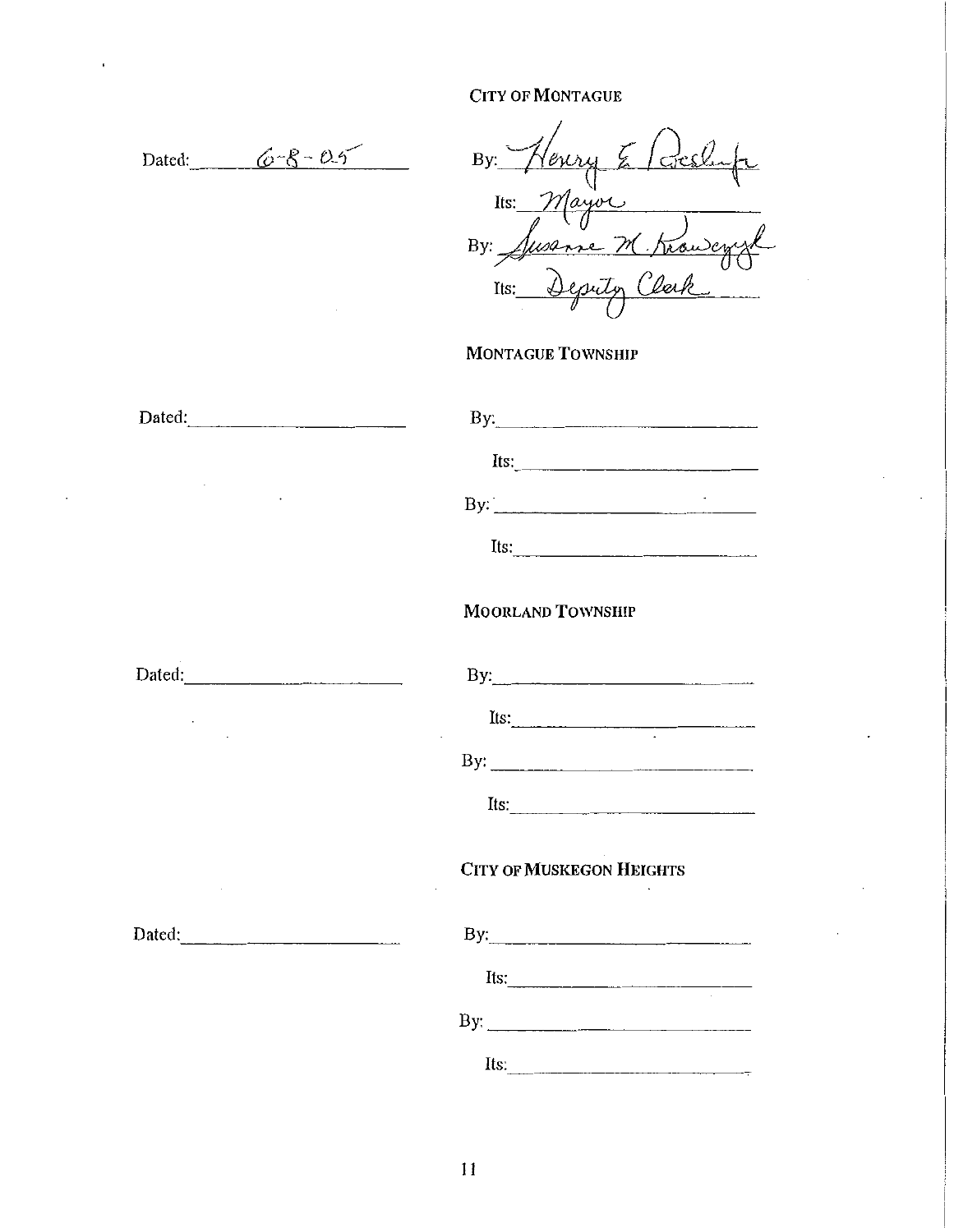| Dated: | By: $\qquad \qquad$ |  |
|--------|---------------------|--|
|        | Its:                |  |
|        | By.                 |  |
|        | Its:                |  |

# MONTAGUE TOWNSIIIP

Dated: June 14 2005

 $\bar{1}$ 

 $\mathbf{r}$ 

 $B$ y:  $Q\mathcal{U}$ /  $Ku\mathcal{V}$  $\frac{1}{10}$ .  $B$ y: Welly Ween  $\mu$ s:  $\mu$ 

# MOORLAND TOWNSHIP

| Dated: |                                                                           |
|--------|---------------------------------------------------------------------------|
|        | Its: $\qquad \qquad$                                                      |
|        |                                                                           |
|        | Its: $\qquad \qquad$                                                      |
|        | <b>CITY OF MUSKEGON HEIGHTS</b><br>the control of the control of the con- |
| Dated: | By:                                                                       |
|        | Its: $\qquad \qquad$                                                      |
|        |                                                                           |
|        | Its:                                                                      |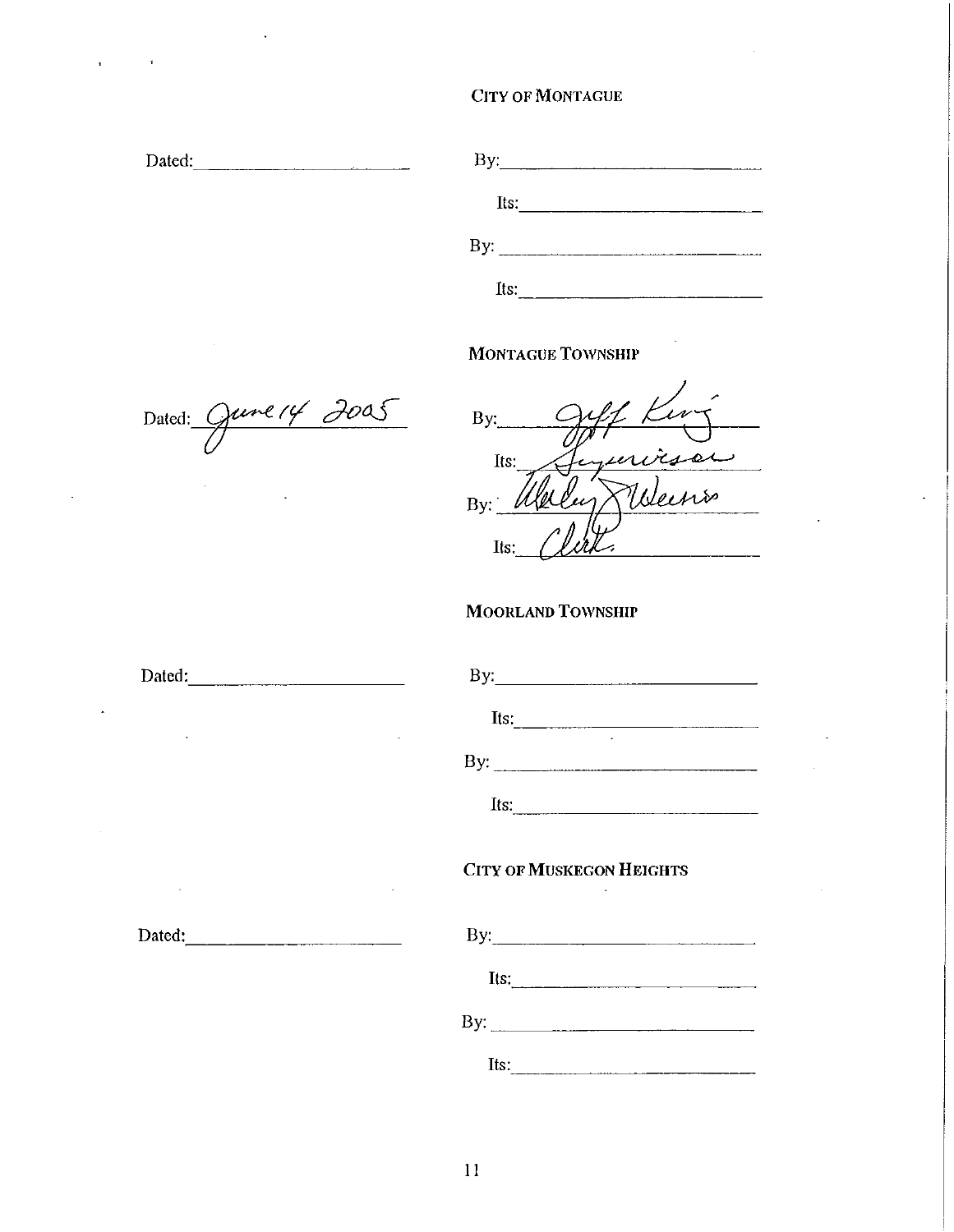| Dated:                          |                                                                                                                                                                                                                                                                                                                                                                       |
|---------------------------------|-----------------------------------------------------------------------------------------------------------------------------------------------------------------------------------------------------------------------------------------------------------------------------------------------------------------------------------------------------------------------|
|                                 | Its: $\qquad \qquad$                                                                                                                                                                                                                                                                                                                                                  |
|                                 | By: $\overline{\phantom{iiiiiiiiiiiiiii}}$                                                                                                                                                                                                                                                                                                                            |
|                                 | Its:                                                                                                                                                                                                                                                                                                                                                                  |
|                                 | <b>MONTAGUE TOWNSHIP</b>                                                                                                                                                                                                                                                                                                                                              |
| Dated:                          | By: $\qquad \qquad$ $\qquad \qquad$ $\qquad \qquad$ $\qquad \qquad$ $\qquad \qquad$ $\qquad \qquad$ $\qquad \qquad$ $\qquad \qquad$ $\qquad \qquad$ $\qquad \qquad$ $\qquad \qquad$ $\qquad$ $\qquad \qquad$ $\qquad$ $\qquad$ $\qquad$ $\qquad$ $\qquad$ $\qquad$ $\qquad$ $\qquad$ $\qquad$ $\qquad$ $\qquad$ $\qquad$ $\qquad$ $\qquad$ $\qquad$ $\qquad$ $\qquad$ |
|                                 | Its: $\frac{1}{2}$                                                                                                                                                                                                                                                                                                                                                    |
|                                 | By: $\qquad \qquad$                                                                                                                                                                                                                                                                                                                                                   |
|                                 | Its:                                                                                                                                                                                                                                                                                                                                                                  |
|                                 | <b>MOORLAND TOWNSHIP</b>                                                                                                                                                                                                                                                                                                                                              |
| Dated: $\frac{6}{3}\frac{1}{3}$ | By:                                                                                                                                                                                                                                                                                                                                                                   |
|                                 | $S_{\text{obsrosser}}$<br>Its:                                                                                                                                                                                                                                                                                                                                        |
|                                 | Sugness<br>By: $\frac{1}{4}$<br>Its:                                                                                                                                                                                                                                                                                                                                  |
| $\Box$                          | <b>CITY OF MUSKEGON HEIGHTS</b>                                                                                                                                                                                                                                                                                                                                       |
| Dated:                          |                                                                                                                                                                                                                                                                                                                                                                       |

 $\sim$ 

 $\label{eq:2.1} \frac{1}{\left(1-\frac{1}{2}\right)}\left(\frac{1}{\left(1-\frac{1}{2}\right)}\right)^{\frac{1}{2}}\left(\frac{1}{\left(1-\frac{1}{2}\right)}\right)^{\frac{1}{2}}\left(\frac{1}{\left(1-\frac{1}{2}\right)}\right)^{\frac{1}{2}}.$ 

 $\mathcal{L}^{\mathcal{L}}$ 

 $\sim$ 

 $\mathcal{A}^{\mathcal{A}}$ 

II

Its: -----------

 $\ddot{\phantom{a}}$ 

Its:  $\frac{1}{2}$ 

By: \_\_\_\_\_\_\_\_\_\_ \_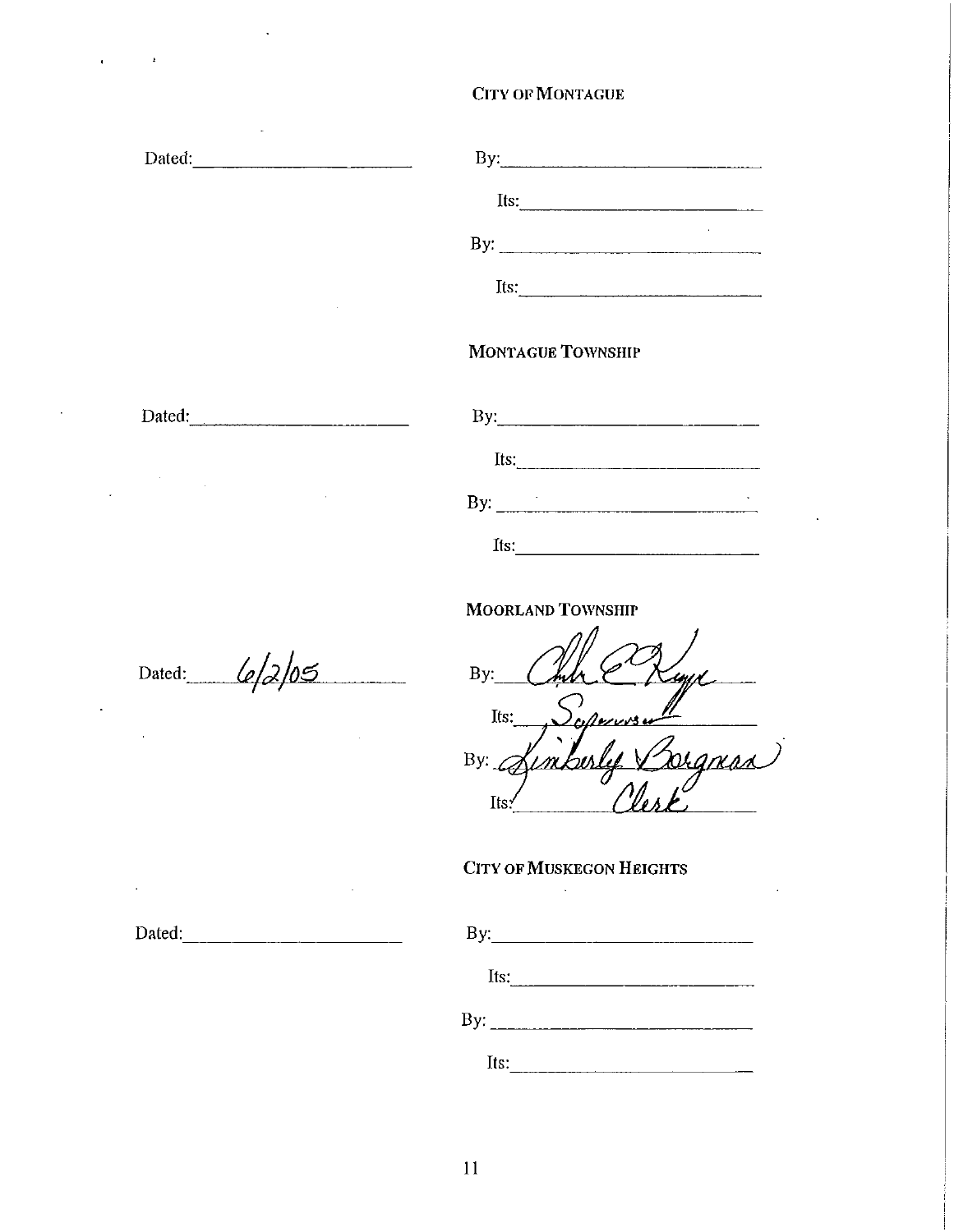|                        | Its: $\frac{1}{2}$                                                                                                                                                                                                                                                                                                                                                                                            |
|------------------------|---------------------------------------------------------------------------------------------------------------------------------------------------------------------------------------------------------------------------------------------------------------------------------------------------------------------------------------------------------------------------------------------------------------|
|                        | By: $\qquad \qquad$                                                                                                                                                                                                                                                                                                                                                                                           |
|                        | Its:                                                                                                                                                                                                                                                                                                                                                                                                          |
|                        | <b>MONTAGUE TOWNSHIP</b>                                                                                                                                                                                                                                                                                                                                                                                      |
| Dated:                 |                                                                                                                                                                                                                                                                                                                                                                                                               |
|                        | Its:                                                                                                                                                                                                                                                                                                                                                                                                          |
|                        | By: $\qquad \qquad$                                                                                                                                                                                                                                                                                                                                                                                           |
|                        | Its: $\qquad \qquad$                                                                                                                                                                                                                                                                                                                                                                                          |
|                        | <b>MOORLAND TOWNSHIP</b>                                                                                                                                                                                                                                                                                                                                                                                      |
| Dated: $\qquad \qquad$ |                                                                                                                                                                                                                                                                                                                                                                                                               |
|                        | Its: $\qquad \qquad$                                                                                                                                                                                                                                                                                                                                                                                          |
|                        |                                                                                                                                                                                                                                                                                                                                                                                                               |
|                        | Its: $\frac{1}{\sqrt{1-\frac{1}{2}}\sqrt{1-\frac{1}{2}}\sqrt{1-\frac{1}{2}}\sqrt{1-\frac{1}{2}}\sqrt{1-\frac{1}{2}}\sqrt{1-\frac{1}{2}}\sqrt{1-\frac{1}{2}}\sqrt{1-\frac{1}{2}}\sqrt{1-\frac{1}{2}}\sqrt{1-\frac{1}{2}}\sqrt{1-\frac{1}{2}}\sqrt{1-\frac{1}{2}}\sqrt{1-\frac{1}{2}}\sqrt{1-\frac{1}{2}}\sqrt{1-\frac{1}{2}}\sqrt{1-\frac{1}{2}}\sqrt{1-\frac{1}{2}}\sqrt{1-\frac{1}{2}}\sqrt{1-\frac{1}{2}}\$ |
|                        | CITY OF MUSKEGON HEIGHTS.                                                                                                                                                                                                                                                                                                                                                                                     |
| Dated: June 13, 2005   | By Rellasting R. Williams                                                                                                                                                                                                                                                                                                                                                                                     |
|                        | Its:<br>Mayor                                                                                                                                                                                                                                                                                                                                                                                                 |

 $\ddot{\phantom{a}}$ 

 $\mathcal{L}(\mathbf{r})$  and  $\mathcal{L}(\mathbf{r})$ 

By: *Willm*  $\iota$ *. Dens* 4

Its: City Nanager

 $\bar{\beta}$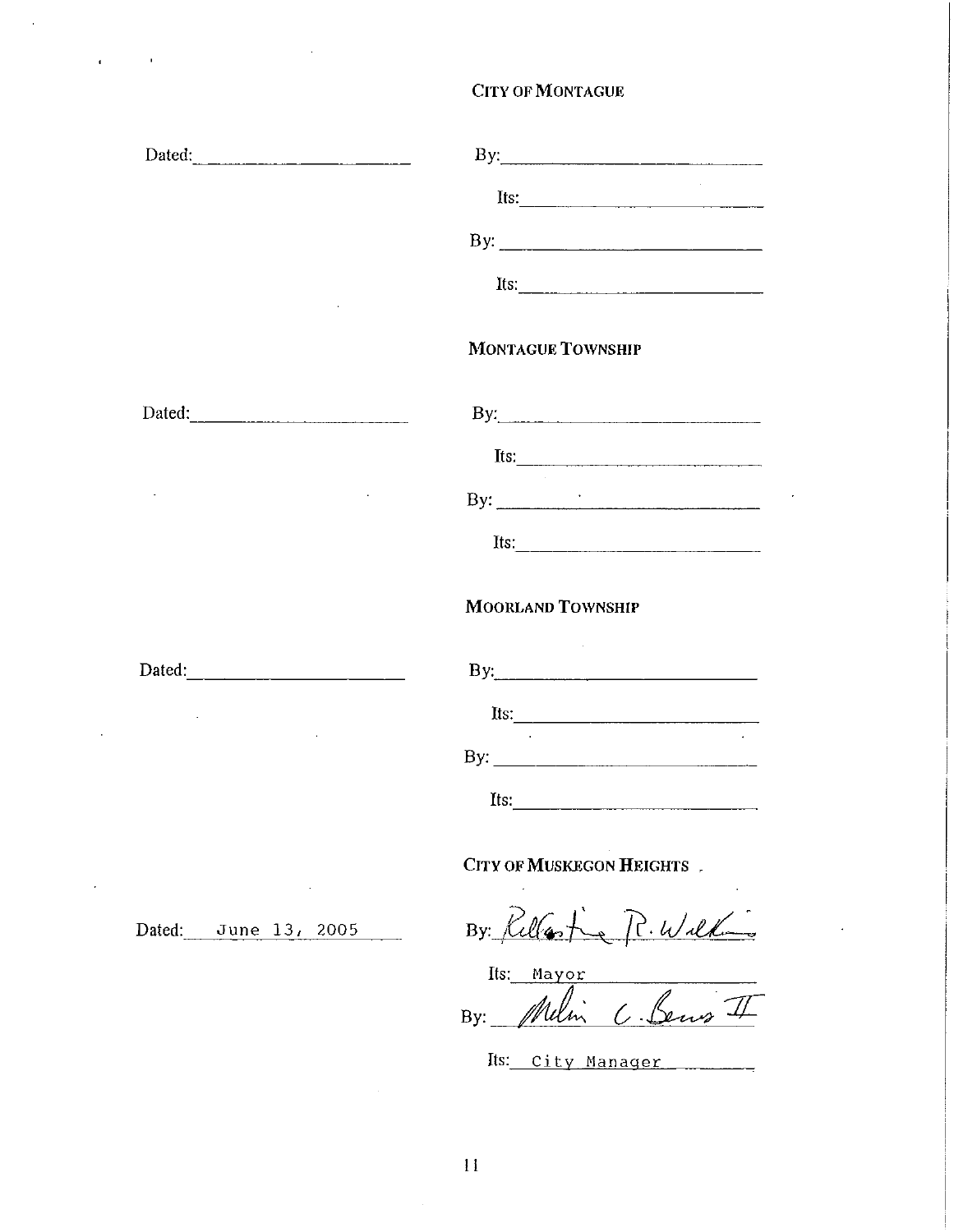Dated: *f)une* 7, 2005

Jordan By:  $f \hat{a}$ <u>uch</u> Its: yeav  $4207$ '/aur  $By:$ Its:

#### CITY OF NORTH MUSKEGON

| Dated: |                                                                                                                                                                                                                                                                                                                                                                                                               |
|--------|---------------------------------------------------------------------------------------------------------------------------------------------------------------------------------------------------------------------------------------------------------------------------------------------------------------------------------------------------------------------------------------------------------------|
|        | Its: $\frac{1}{2}$                                                                                                                                                                                                                                                                                                                                                                                            |
|        |                                                                                                                                                                                                                                                                                                                                                                                                               |
|        | Its: $\frac{1}{\sqrt{1-\frac{1}{2}}\sqrt{1-\frac{1}{2}}\sqrt{1-\frac{1}{2}}\sqrt{1-\frac{1}{2}}\sqrt{1-\frac{1}{2}}\sqrt{1-\frac{1}{2}}\sqrt{1-\frac{1}{2}}\sqrt{1-\frac{1}{2}}\sqrt{1-\frac{1}{2}}\sqrt{1-\frac{1}{2}}\sqrt{1-\frac{1}{2}}\sqrt{1-\frac{1}{2}}\sqrt{1-\frac{1}{2}}\sqrt{1-\frac{1}{2}}\sqrt{1-\frac{1}{2}}\sqrt{1-\frac{1}{2}}\sqrt{1-\frac{1}{2}}\sqrt{1-\frac{1}{2}}\sqrt{1-\frac{1}{2}}\$ |
|        | <b>CITY OF NORTON SHORES</b>                                                                                                                                                                                                                                                                                                                                                                                  |
| Dated: |                                                                                                                                                                                                                                                                                                                                                                                                               |
|        |                                                                                                                                                                                                                                                                                                                                                                                                               |
|        |                                                                                                                                                                                                                                                                                                                                                                                                               |
|        | $Its:\n \qquad \qquad \qquad \qquad$                                                                                                                                                                                                                                                                                                                                                                          |
|        | RAVENNA TOWNSHIP                                                                                                                                                                                                                                                                                                                                                                                              |
| Dated: |                                                                                                                                                                                                                                                                                                                                                                                                               |
|        |                                                                                                                                                                                                                                                                                                                                                                                                               |
|        | By: $\frac{1}{2}$ $\frac{1}{2}$ $\frac{1}{2}$ $\frac{1}{2}$ $\frac{1}{2}$ $\frac{1}{2}$ $\frac{1}{2}$ $\frac{1}{2}$ $\frac{1}{2}$ $\frac{1}{2}$ $\frac{1}{2}$ $\frac{1}{2}$ $\frac{1}{2}$ $\frac{1}{2}$ $\frac{1}{2}$ $\frac{1}{2}$ $\frac{1}{2}$ $\frac{1}{2}$ $\frac{1}{2}$ $\frac{1}{2}$ $\frac{1}{2}$ $\frac{1}{2$                                                                                        |
|        |                                                                                                                                                                                                                                                                                                                                                                                                               |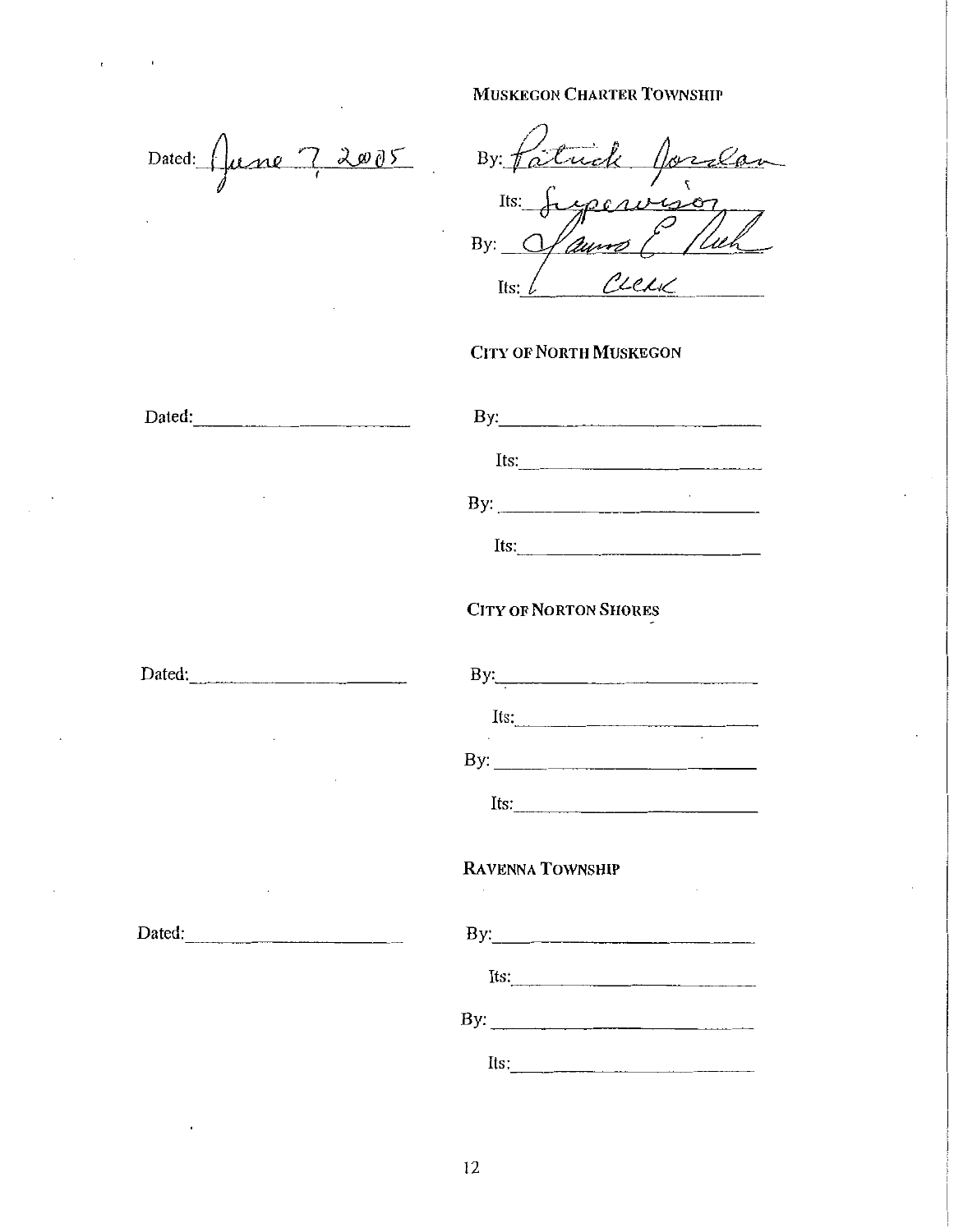| Dated:          | By:                           |
|-----------------|-------------------------------|
|                 | Its: $\qquad \qquad$          |
| $\cdot$         | By:                           |
|                 | Its:                          |
|                 | <b>CITY OF NORTH MUSKEGON</b> |
| Dated: $2-20-0$ | $\bigcup_{i=1}^{n}$<br>By:    |

 $B$ ):  $\qquad \qquad \qquad \qquad$  $Its: 1112767$  $\mathcal{D}_{n}$ ,  $\mathcal{D}_{n}$  .  $\mathcal{D}_{n}$  if  $\mathcal{D}_{n}$  $B$ y: <u>\\n 'n Paris 1sect</u>  $Its.$   $CexN$ 

# CITY OF NORTON SHORES

| Dated: | By:                  |
|--------|----------------------|
|        | Its: $\qquad \qquad$ |
|        |                      |
|        | Its: $\frac{1}{2}$   |
|        | RAVENNA TOWNSHIP     |
| Dated: |                      |
|        | Its:                 |
|        |                      |
|        | Its:                 |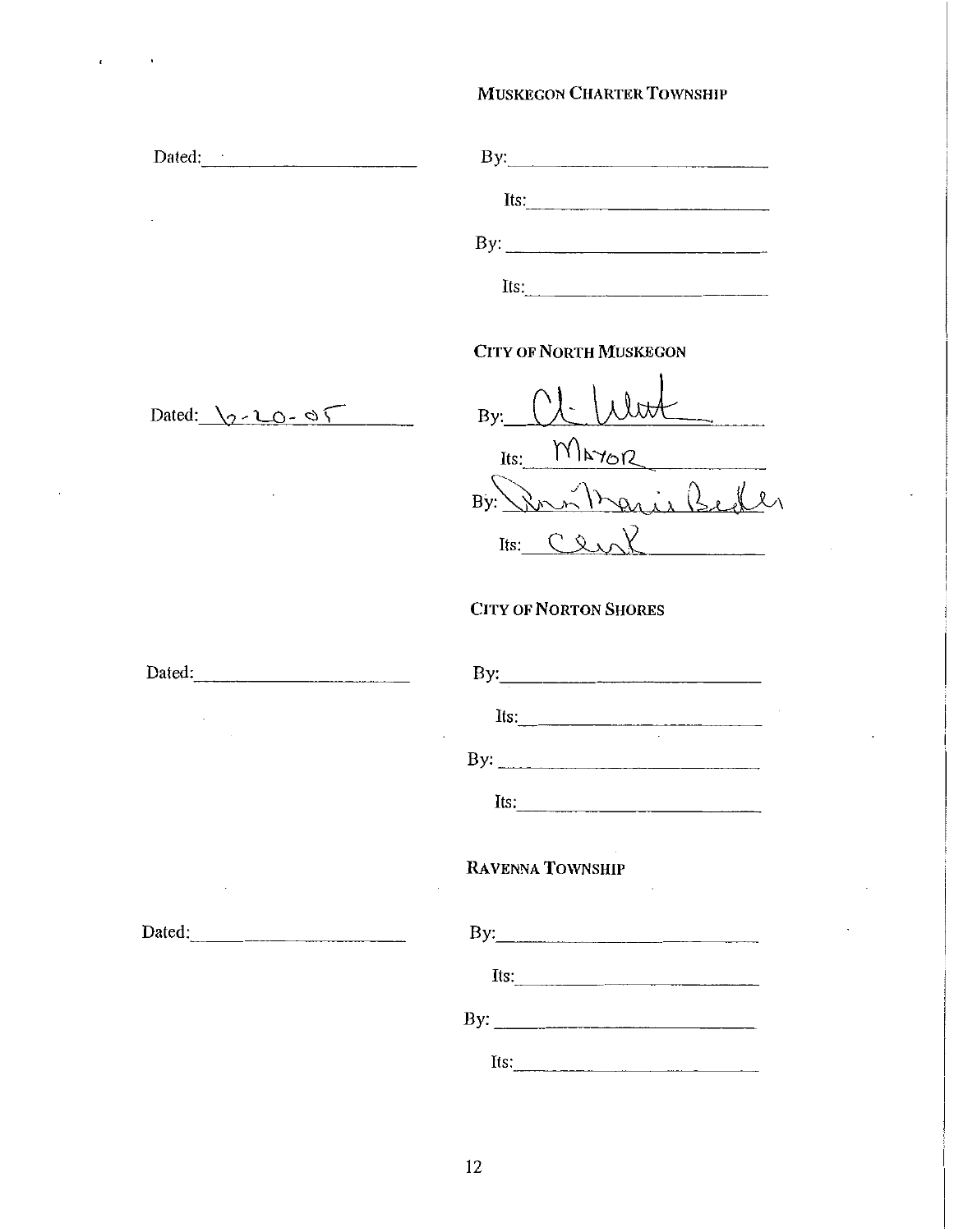| Dated: 1                                                                                                                                                                                                                                                                                                                                                                                                                                                                                                             | By:                                                                                                                                                                                                                                                                                                                                                                |
|----------------------------------------------------------------------------------------------------------------------------------------------------------------------------------------------------------------------------------------------------------------------------------------------------------------------------------------------------------------------------------------------------------------------------------------------------------------------------------------------------------------------|--------------------------------------------------------------------------------------------------------------------------------------------------------------------------------------------------------------------------------------------------------------------------------------------------------------------------------------------------------------------|
|                                                                                                                                                                                                                                                                                                                                                                                                                                                                                                                      | Its: $\frac{1}{2}$                                                                                                                                                                                                                                                                                                                                                 |
|                                                                                                                                                                                                                                                                                                                                                                                                                                                                                                                      |                                                                                                                                                                                                                                                                                                                                                                    |
|                                                                                                                                                                                                                                                                                                                                                                                                                                                                                                                      | $Its:\_$                                                                                                                                                                                                                                                                                                                                                           |
|                                                                                                                                                                                                                                                                                                                                                                                                                                                                                                                      | <b>CITY OF NORTH MUSKEGON</b>                                                                                                                                                                                                                                                                                                                                      |
| Dated:<br>$\label{eq:3} \begin{split} \mathcal{L}_{\text{max}}(\mathcal{L}_{\text{max}},\mathcal{L}_{\text{max}}) = \mathcal{L}_{\text{max}}(\mathcal{L}_{\text{max}},\mathcal{L}_{\text{max}}) \mathcal{L}_{\text{max}}(\mathcal{L}_{\text{max}}) \mathcal{L}_{\text{max}}(\mathcal{L}_{\text{max}}) \mathcal{L}_{\text{max}}(\mathcal{L}_{\text{max}}) \mathcal{L}_{\text{max}}(\mathcal{L}_{\text{max}}) \mathcal{L}_{\text{max}}(\mathcal{L}_{\text{max}}) \mathcal{L}_{\text{max}}(\mathcal{L}_{\text{max}}) \$ | By: $\qquad \qquad$ $\qquad \qquad$ $\qquad \qquad$ $\qquad \qquad$ $\qquad \qquad$ $\qquad \qquad$ $\qquad \qquad$ $\qquad \qquad$ $\qquad$ $\qquad \qquad$ $\qquad$ $\qquad$ $\qquad$ $\qquad$ $\qquad$ $\qquad$ $\qquad$ $\qquad$ $\qquad$ $\qquad$ $\qquad$ $\qquad$ $\qquad$ $\qquad$ $\qquad$ $\qquad$ $\qquad$ $\qquad$ $\qquad$ $\qquad$ $\qquad$ $\qquad$ |
|                                                                                                                                                                                                                                                                                                                                                                                                                                                                                                                      | Its: $\qquad \qquad$                                                                                                                                                                                                                                                                                                                                               |
|                                                                                                                                                                                                                                                                                                                                                                                                                                                                                                                      | By: $\qquad \qquad$                                                                                                                                                                                                                                                                                                                                                |

 $Its$ 

CITY OF NORTON SHORES

 $\bar{\mathbf{t}}$ 

Dated: June 8, 2005 By: Devery Crandall  $\begin{array}{ccc} & \downarrow & \mathcal{U} \\ & \mathcal{I} & \mathcal{U} \\ \mathcal{I} & \mathcal{I} & \mathcal{U} \end{array}$ B Syriald Tuller

Its: City Clerk

### RAVENNA TOWNSHIP

| Dated: | By: |
|--------|-----|
|        |     |

| Dy. |      |  |  |  |
|-----|------|--|--|--|
|     | Its: |  |  |  |
| By: |      |  |  |  |
|     | Its: |  |  |  |

 $\bar{z}$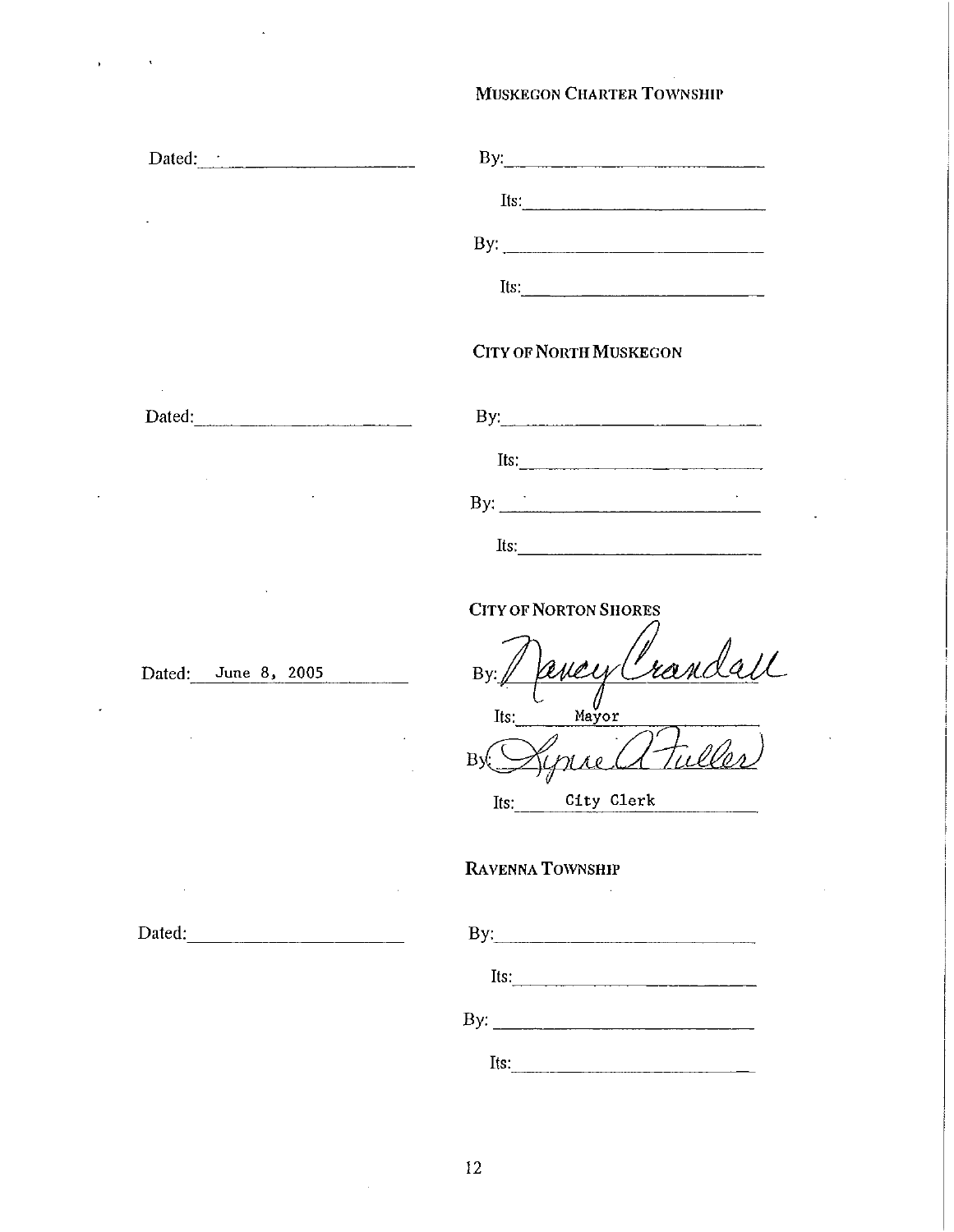| Dated: <u>The Communication</u> |                                                                                                                                                                                                                                                                                                                                                                                                               |
|---------------------------------|---------------------------------------------------------------------------------------------------------------------------------------------------------------------------------------------------------------------------------------------------------------------------------------------------------------------------------------------------------------------------------------------------------------|
|                                 | Its: $\frac{1}{\sqrt{1-\frac{1}{2}}\sqrt{1-\frac{1}{2}}\sqrt{1-\frac{1}{2}}\sqrt{1-\frac{1}{2}}\sqrt{1-\frac{1}{2}}\sqrt{1-\frac{1}{2}}\sqrt{1-\frac{1}{2}}\sqrt{1-\frac{1}{2}}\sqrt{1-\frac{1}{2}}\sqrt{1-\frac{1}{2}}\sqrt{1-\frac{1}{2}}\sqrt{1-\frac{1}{2}}\sqrt{1-\frac{1}{2}}\sqrt{1-\frac{1}{2}}\sqrt{1-\frac{1}{2}}\sqrt{1-\frac{1}{2}}\sqrt{1-\frac{1}{2}}\sqrt{1-\frac{1}{2}}\sqrt{1-\frac{1}{2}}\$ |
|                                 | By: $\overline{\phantom{a}}$                                                                                                                                                                                                                                                                                                                                                                                  |
|                                 | Its: $\qquad \qquad$                                                                                                                                                                                                                                                                                                                                                                                          |
|                                 | <b>CITY OF NORTH MUSKEGON</b>                                                                                                                                                                                                                                                                                                                                                                                 |
|                                 | By: $\qquad \qquad$ $\qquad \qquad$ $\qquad$ $\qquad \qquad$ $\qquad$ $\qquad \qquad$ $\qquad$ $\qquad$ $\qquad$ $\qquad$ $\qquad$ $\qquad$ $\qquad$ $\qquad$ $\qquad$ $\qquad$ $\qquad$ $\qquad$ $\qquad$ $\qquad$ $\qquad$ $\qquad$ $\qquad$ $\qquad$ $\qquad$ $\qquad$ $\qquad$ $\qquad$ $\qquad$ $\qquad$ $\qquad$ $\qquad$ $\qquad$ $\qquad$                                                             |
|                                 | Its:                                                                                                                                                                                                                                                                                                                                                                                                          |
|                                 |                                                                                                                                                                                                                                                                                                                                                                                                               |
|                                 | $Its:\_$                                                                                                                                                                                                                                                                                                                                                                                                      |
|                                 | <b>CITY OF NORTON SHORES</b>                                                                                                                                                                                                                                                                                                                                                                                  |
|                                 |                                                                                                                                                                                                                                                                                                                                                                                                               |
|                                 | Its:                                                                                                                                                                                                                                                                                                                                                                                                          |
|                                 |                                                                                                                                                                                                                                                                                                                                                                                                               |
|                                 | Its: $\frac{1}{2}$                                                                                                                                                                                                                                                                                                                                                                                            |
|                                 | RAVENNA TOWNSHIP                                                                                                                                                                                                                                                                                                                                                                                              |

Dated: Clance 28, 0005

 $\mathbf{r}$ 

By: Renny Q <u> Dhuman</u> By:  $Its$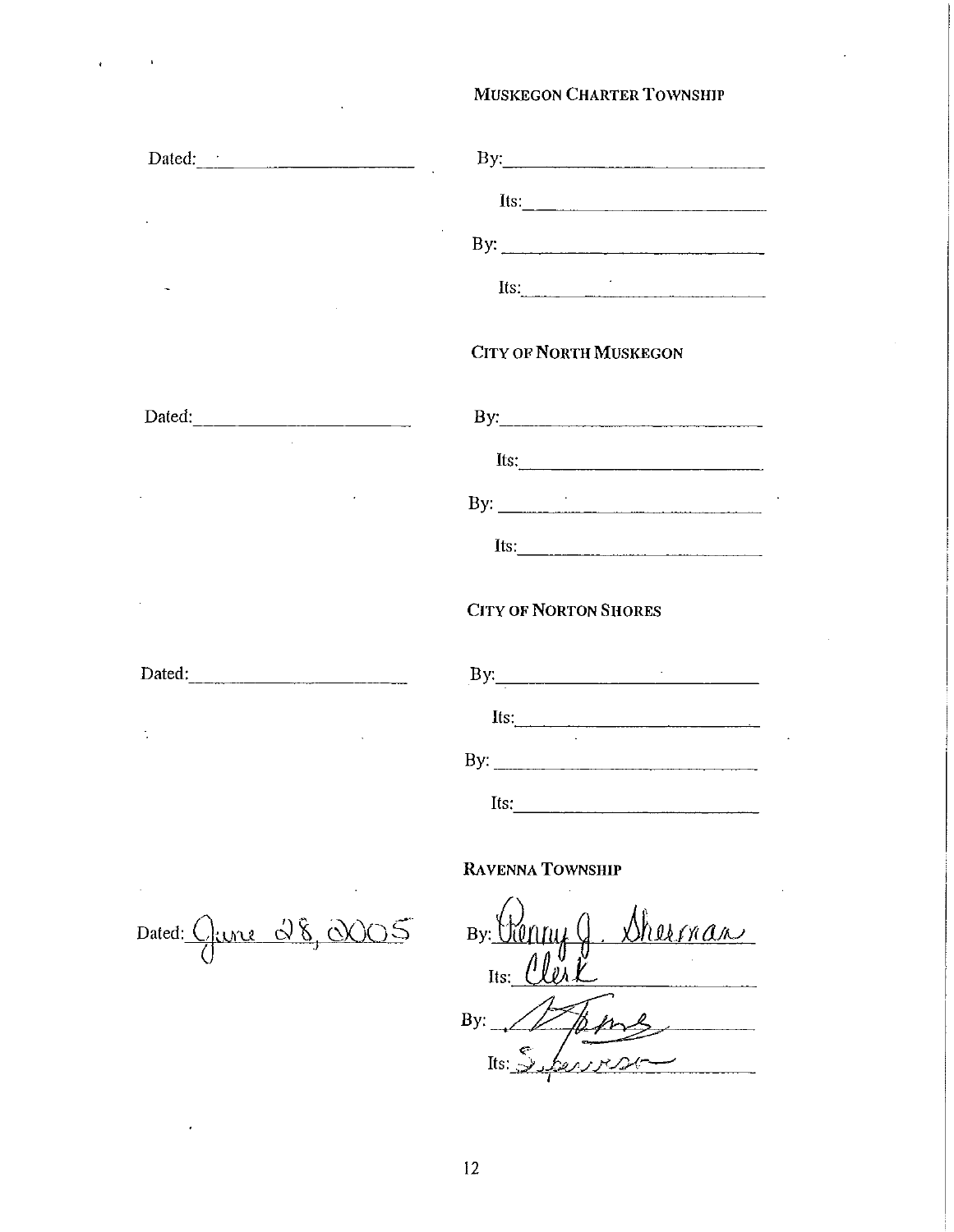Dated: June 27, 2005

 $\ddot{\phantom{0}}$ 

 $\overline{\phantom{a}}$ 

 $\overline{\phantom{a}}$ 

| By:            | $\sqrt{2}$ | $\Lambda$ . |
|----------------|------------|-------------|
| Its:           |            |             |
| $\overline{B}$ |            |             |
| Its:           | C11<br>tу  |             |

# SULLIVAN TOWNSIIIP

| Dated: |                                                                                        |
|--------|----------------------------------------------------------------------------------------|
|        | Its: $\frac{1}{2}$                                                                     |
|        |                                                                                        |
|        | Its:                                                                                   |
|        | <b>WHITE RIVER TOWNSHIP</b>                                                            |
| Dated: |                                                                                        |
|        | $Its$ .                                                                                |
|        |                                                                                        |
|        | Its: $\qquad \qquad$                                                                   |
| Board: | The District Library Agreement is approved and accepted by the Muskegon County Library |
|        | <b>MUSKEGON COUNTY LIBRARY</b>                                                         |

| Dated: |  |  |  |  |
|--------|--|--|--|--|
|        |  |  |  |  |

| Dated: | $\mathbf{By:}$ |  |
|--------|----------------|--|
|        | Its:           |  |
|        | By:            |  |
| ٠      | Its:           |  |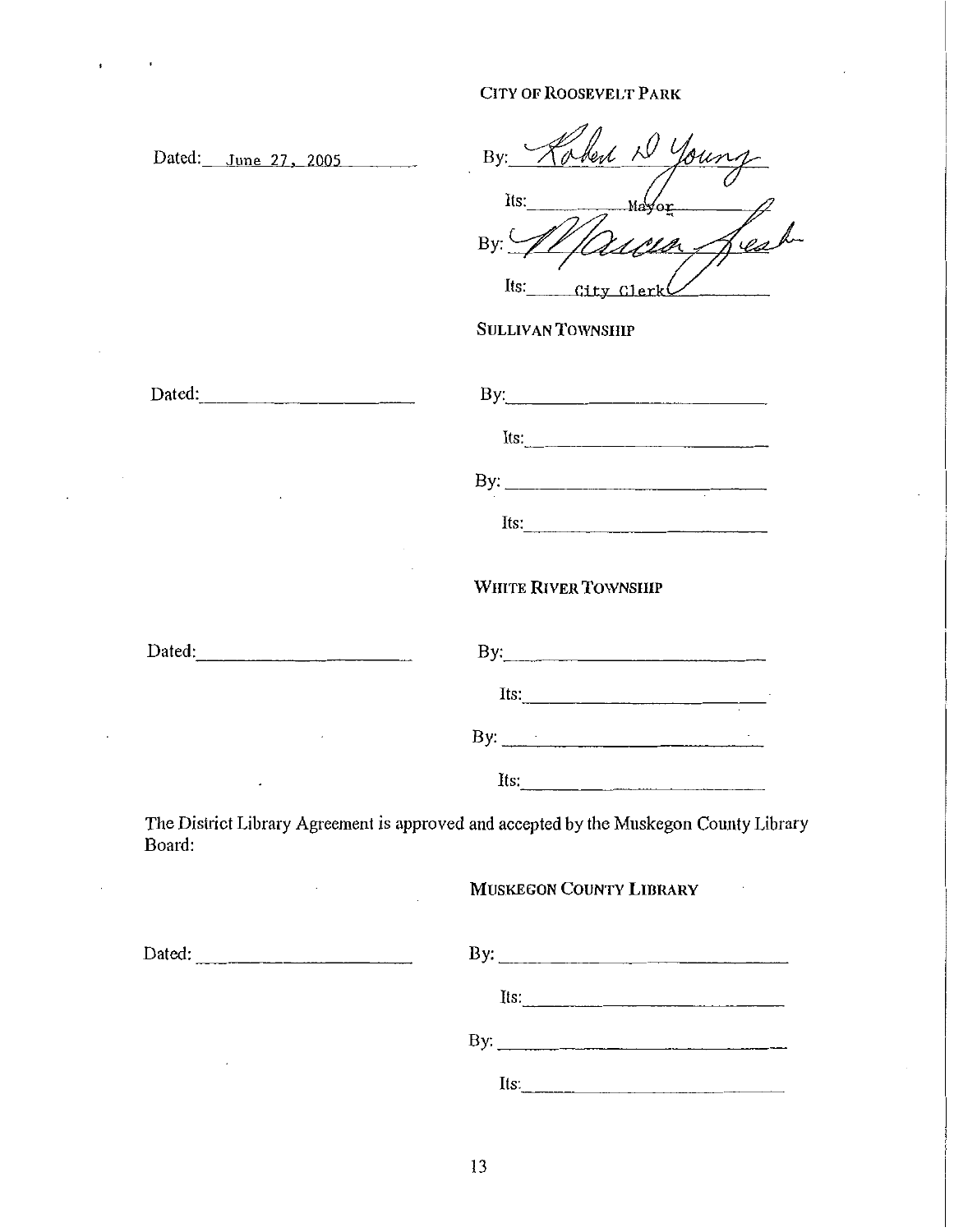| Dated:              | By:                                                                                                                                                                                                                                                                                                                                               |
|---------------------|---------------------------------------------------------------------------------------------------------------------------------------------------------------------------------------------------------------------------------------------------------------------------------------------------------------------------------------------------|
|                     | Its:                                                                                                                                                                                                                                                                                                                                              |
|                     |                                                                                                                                                                                                                                                                                                                                                   |
|                     | $Its:\n \qquad \qquad \qquad$                                                                                                                                                                                                                                                                                                                     |
|                     | $\sim$ and a set of the state of the set of the state of the state of the state of the state of the state of the state of the state of the state of the state of the state of the state of the state of the state of the state<br>SULLIVAN TOWNSHIP                                                                                               |
| Dated: July 5, 2005 | B۱                                                                                                                                                                                                                                                                                                                                                |
|                     | Its: Clerk                                                                                                                                                                                                                                                                                                                                        |
|                     | By: Tormy                                                                                                                                                                                                                                                                                                                                         |
|                     | Its: Supervisor                                                                                                                                                                                                                                                                                                                                   |
|                     | WHITE RIVER TOWNSHIP                                                                                                                                                                                                                                                                                                                              |
| Dated:              | By: $\qquad \qquad$ $\qquad \qquad$ $\qquad$ $\qquad \qquad$ $\qquad$ $\qquad \qquad$ $\qquad$ $\qquad$ $\qquad$ $\qquad$ $\qquad$ $\qquad$ $\qquad$ $\qquad$ $\qquad$ $\qquad$ $\qquad$ $\qquad$ $\qquad$ $\qquad$ $\qquad$ $\qquad$ $\qquad$ $\qquad$ $\qquad$ $\qquad$ $\qquad$ $\qquad$ $\qquad$ $\qquad$ $\qquad$ $\qquad$ $\qquad$ $\qquad$ |
|                     | Its: $\frac{1}{2}$                                                                                                                                                                                                                                                                                                                                |
|                     | By: $\qquad \qquad$                                                                                                                                                                                                                                                                                                                               |
|                     | Its:                                                                                                                                                                                                                                                                                                                                              |
| Board:              | The District Library Agreement is approved and accepted by the Muskegon County Library                                                                                                                                                                                                                                                            |
|                     | MUSKEGON COUNTY LIBRARY                                                                                                                                                                                                                                                                                                                           |
|                     |                                                                                                                                                                                                                                                                                                                                                   |
|                     |                                                                                                                                                                                                                                                                                                                                                   |
|                     |                                                                                                                                                                                                                                                                                                                                                   |
|                     | Its: $\frac{1}{2}$                                                                                                                                                                                                                                                                                                                                |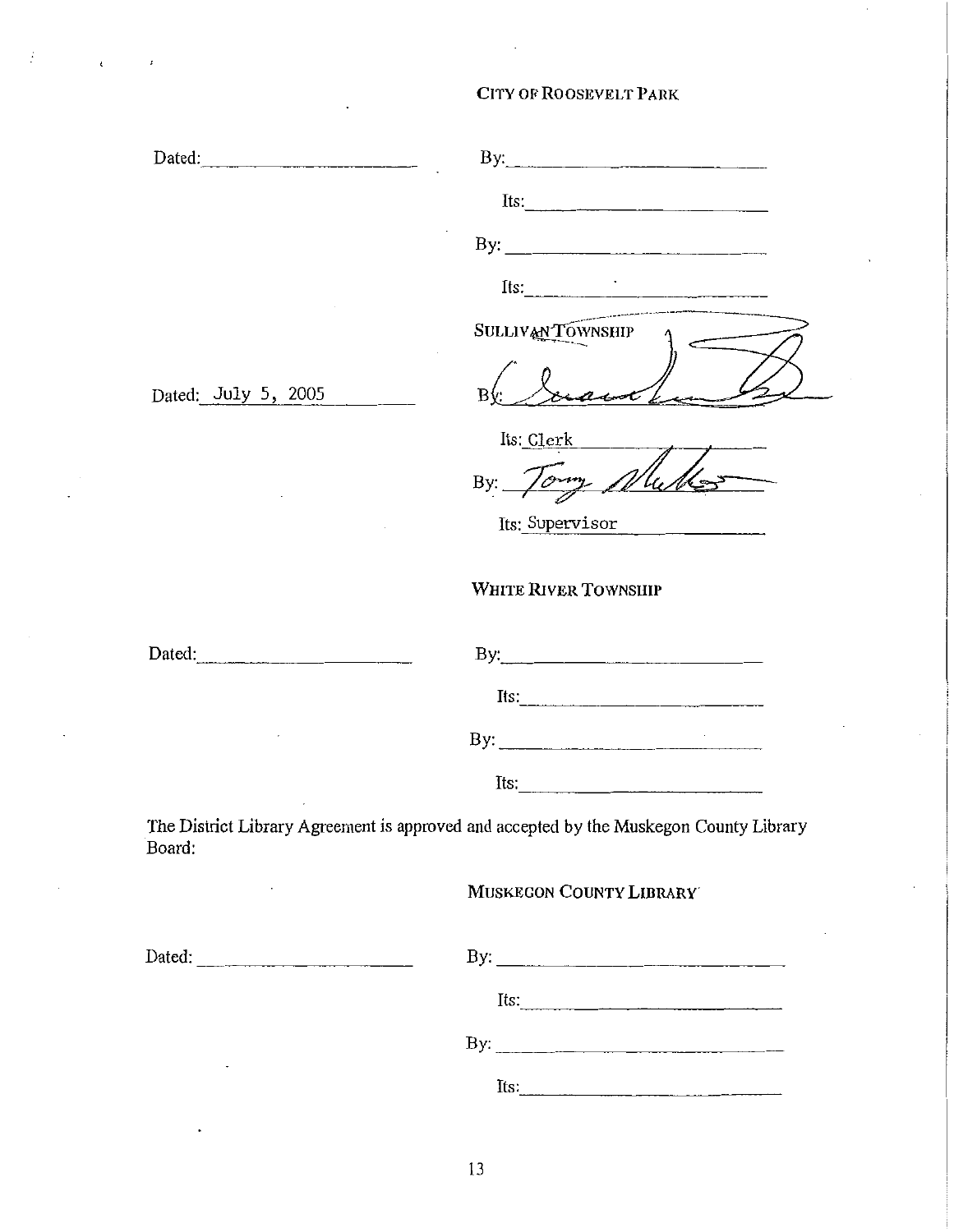| Dated: | By:                      |
|--------|--------------------------|
|        | Its:                     |
|        |                          |
|        | Its:                     |
|        | <b>SULLIVAN TOWNSHIP</b> |
| Dated: |                          |
|        | Its: $\qquad \qquad$     |
|        |                          |
|        | Its:                     |
|        |                          |

WHITE RIVER TOWNSHIP

une 14, 2005 Dated:

 $\sim$ 

By: Mike Cockerill

PERVISO Its:  $\sum_{e}$ By: lerk Its:

The District Library Agreement is approved and accepted by the Muskegon County Library Board:

 $\mathbb{I}$ 

### MUSKEGON COUNTY LIBRARY

| Dated:               | $\mathbf{By:}$                     |
|----------------------|------------------------------------|
|                      | Its:                               |
|                      | By: $\frac{1}{2}$                  |
| $\ddot{\phantom{1}}$ | $\overline{a}$<br>Its:<br>-------- |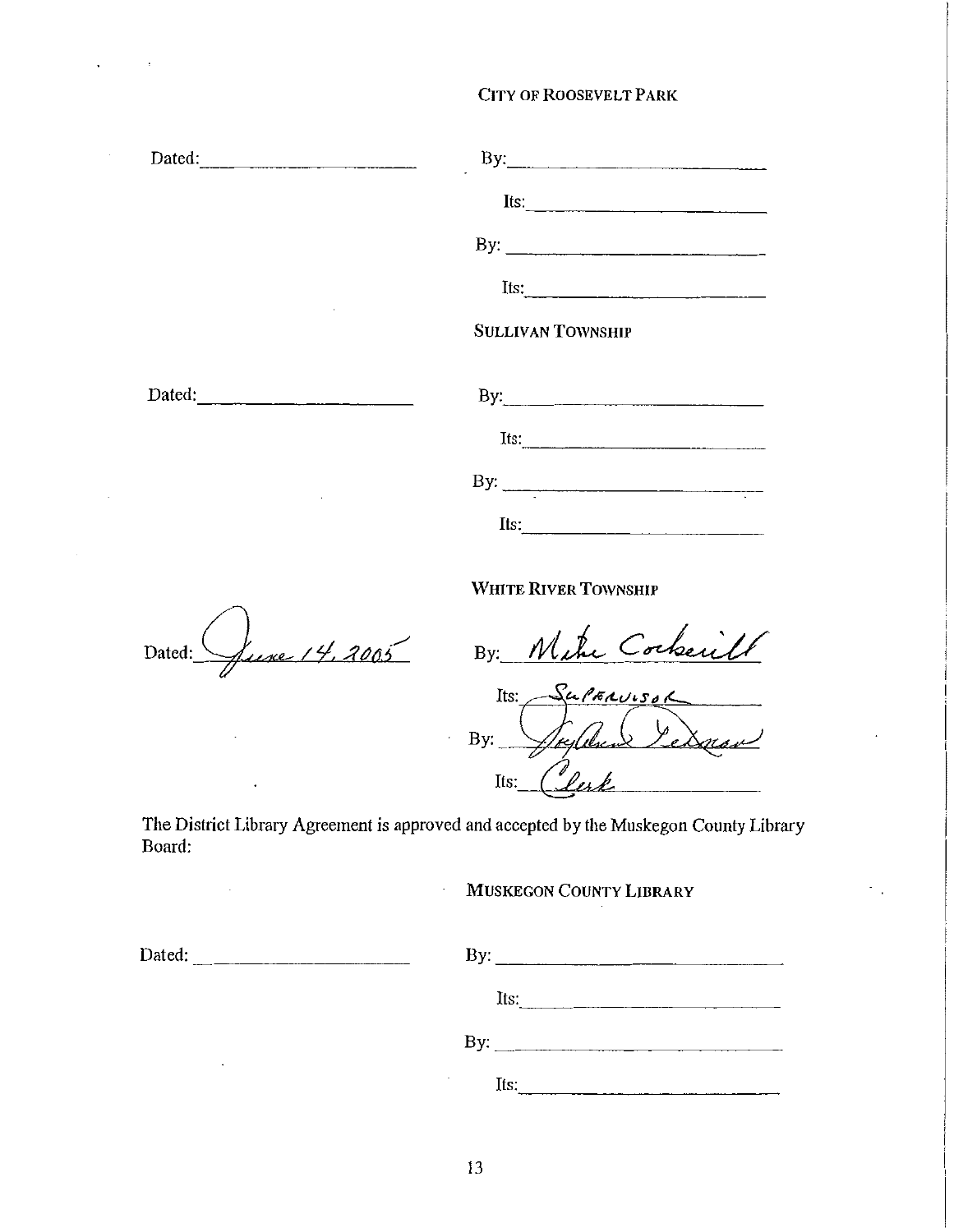|        | Its:                                                                                |
|--------|-------------------------------------------------------------------------------------|
|        | <b>SULLIVAN TOWNSHIP</b>                                                            |
| Dated: | By:                                                                                 |
|        | Its:                                                                                |
|        | By: $\qquad \qquad$                                                                 |
|        | Its: $\frac{1}{\sqrt{1-\frac{1}{2}}\left\vert \frac{1}{2}\right\vert +\frac{1}{2}}$ |
|        | WHITE RIVER TOWNSHIP                                                                |
| Dated: |                                                                                     |
|        | Its: $\qquad \qquad$                                                                |
|        |                                                                                     |
|        | Its:                                                                                |

The District Library Agreement is approved and accepted by the Muskegon County Library Board:

 $\bar{\beta}$ 

MUSKEGON COUNTY LIBRARY

Dated:  $\boxed{\phantom{1}}$ June 6, 2005

 $\bar{\mathcal{L}}$ 

 $\mathcal{L}^{\text{max}}_{\text{max}}$  and  $\mathcal{L}^{\text{max}}_{\text{max}}$ 

 $\ddot{\phantom{0}}$ 

 $By:$ Is.  $\alpha$ iv usche By. Secretary Its: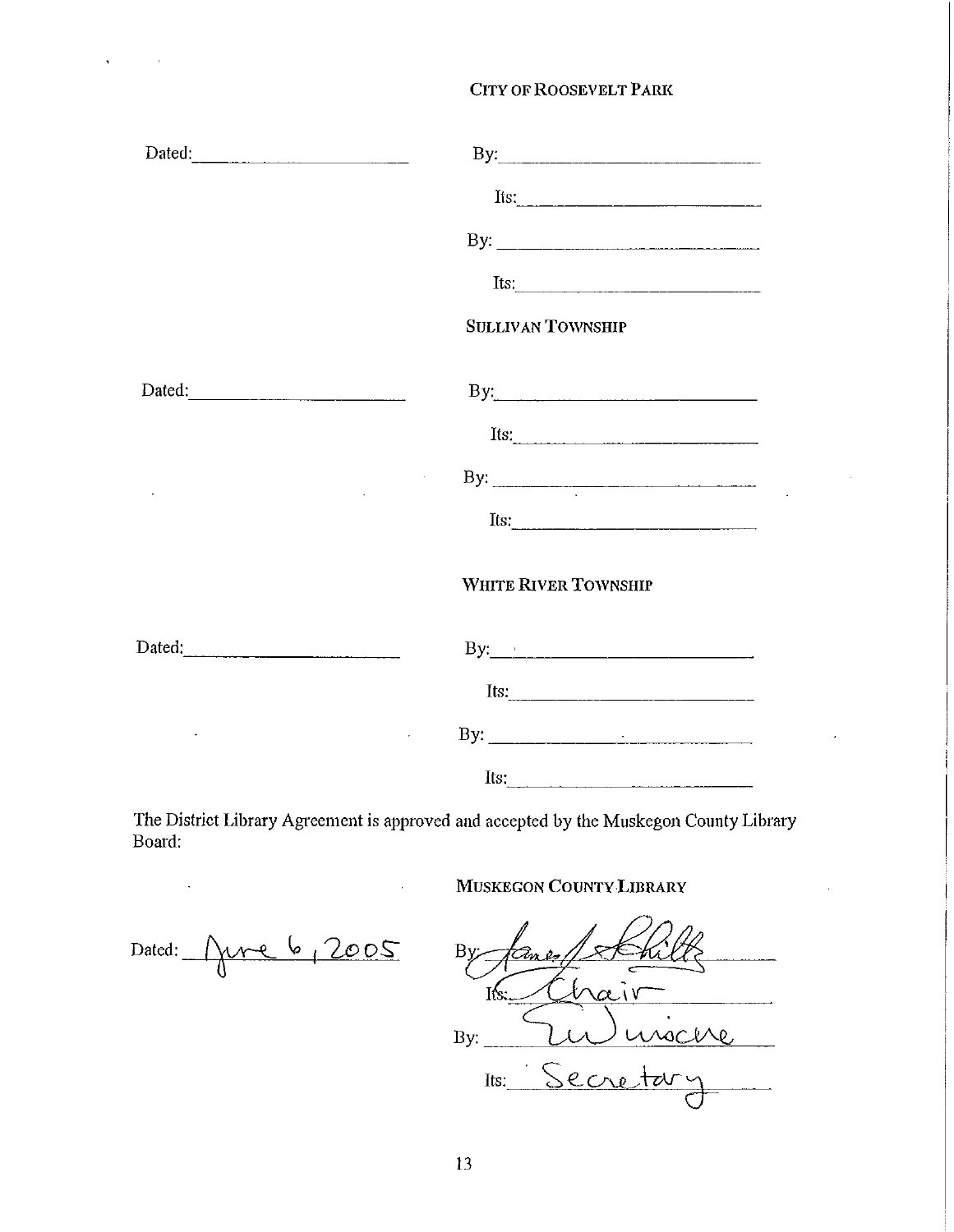### EXHIBIT A-2

# REGIONS FOR APPOINTMENT OF BOARD MEMBERS PURSUANT TO PARAGRAPH **JI.A** OF THE DISTRICT LIBRARY AGREEMENT

#### **REGION**1

City of Norton Shores\*

#### REGION<sub>2</sub>

Muskegon Charter Township\*

# REGION<sub>3</sub>

Muskegon Heights, City of Roosevelt Park, City of

### REGION<sub>4</sub>

Fruitport Charter Township Ravenna Township Fruitport, Village of Casnovia Township

#### **REGION 5**

Egelston Township Cedar Creek Township Moorland Township Sullivan Township

# REGION<sub>6</sub>

North Muskegon, City of Fruitland Township Holton Township Laketon Township

#### REGION<sub>7</sub>

Dalton Township Blue Lake Township Montague, City of Montague Township White River Township

\*The appointments in Regions I and 2 do not rotate.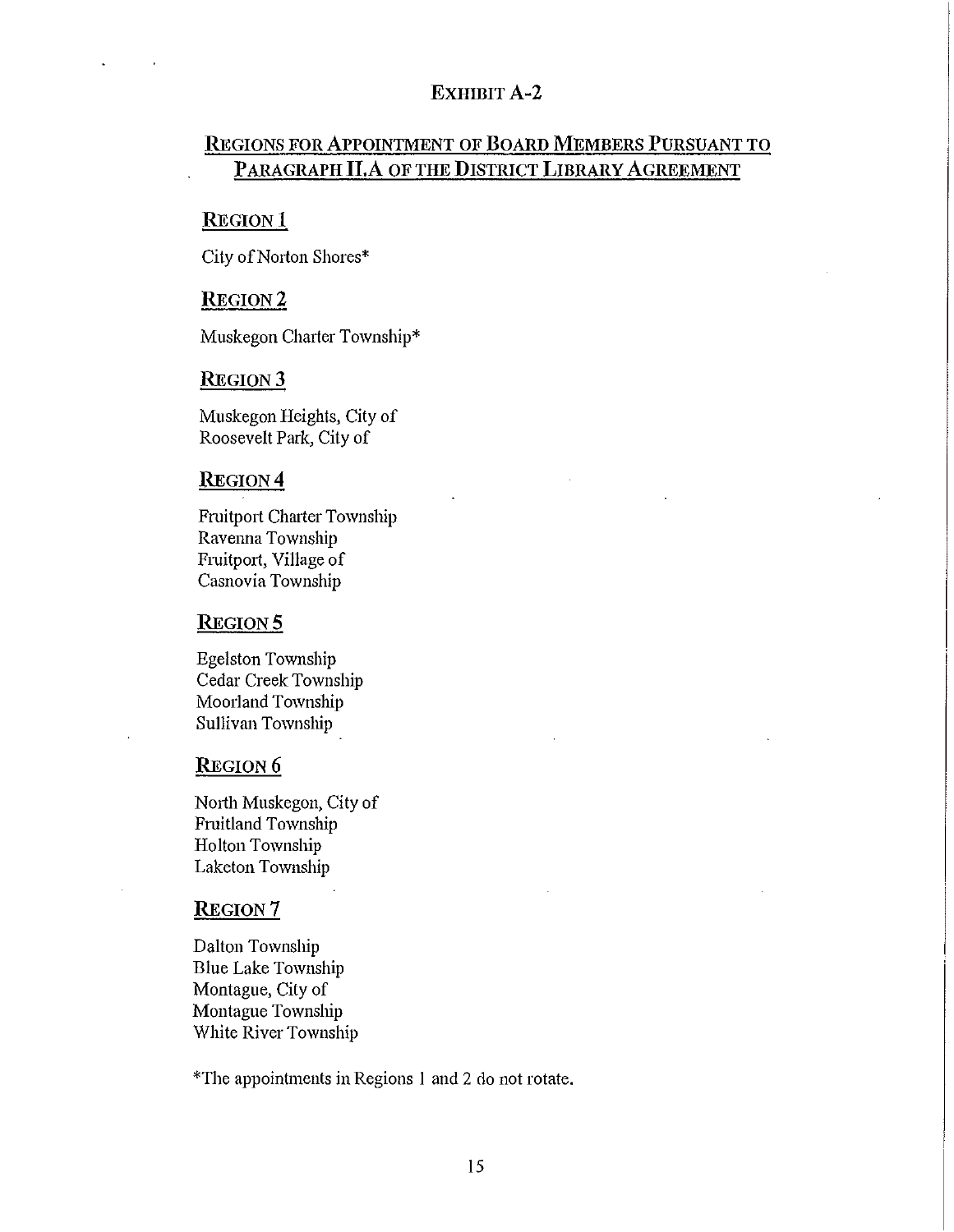### EXHIBIT **B**

#### LIBRARY MANAGEMENT CONTRACT

THIS AGREEMENT, entered into as of the 1<sup>st</sup> day of October, 2005, (the "Effective Date"), by and between Muskegon County (the "County") and the Muskegon Area District Library (the "Library"), a district library established pursuant to the District Library Establislnnent Act, 1989 PA 24, as amended.

#### WITNESSETH:

WHEREAS, the Library has been established for the purpose of operating a public library in the Library's district pursuant to a certain District Library Agreement (the "District Library Agreement") entered into by and among Muskegon County and 21 other Participating Municipalities; and

WHEREAS, the parties to this Agreement desire to cooperate in administering the operation and maintenance of the Library during the "Interim Period", as that tenn is defined in the District Library Agreement, for the purposes of providing uninterrupted library service to the residents of the Library district; and

WHEREAS, the parties desire to enter into a contract whereby, during the Interim Period, the County will provide personnel and fiscal agency services to the Library.

Now, THEREFORE, in consideration of the mutual promises and covenants hereinafter set forth, it is mutually agreed as follows:

- 1. The County is hereby recognized as the Fiscal Agent with respect to the operation and maintenance of the Library.
- 2. The County hereby agrees to act as Fiscal Agent, and to perfotm the duties of Fiscal Agent described in this Agreement and in the statutes, rules, regulations and court decisions applicable to the operation of the Library, subject to the following conditions:
	- a. As Fiscal Agent, the County shall carry out its obligations under this Agreement using the same degree of care and skill it would use in the conduct of its own affairs.
	- b. The County shall not be responsible for any statement, warranty or representation made by the Library to the public during the administration of library services.
	- c. As to the existence or nonexistence of any fact or as to the sufficiency or validity of any instrument, paper, or proceeding, the County shall, in perfonning its function as Fiscal Agent, be entitled to rely on a certificate signed by a duly authorized representative of the Library as sufficient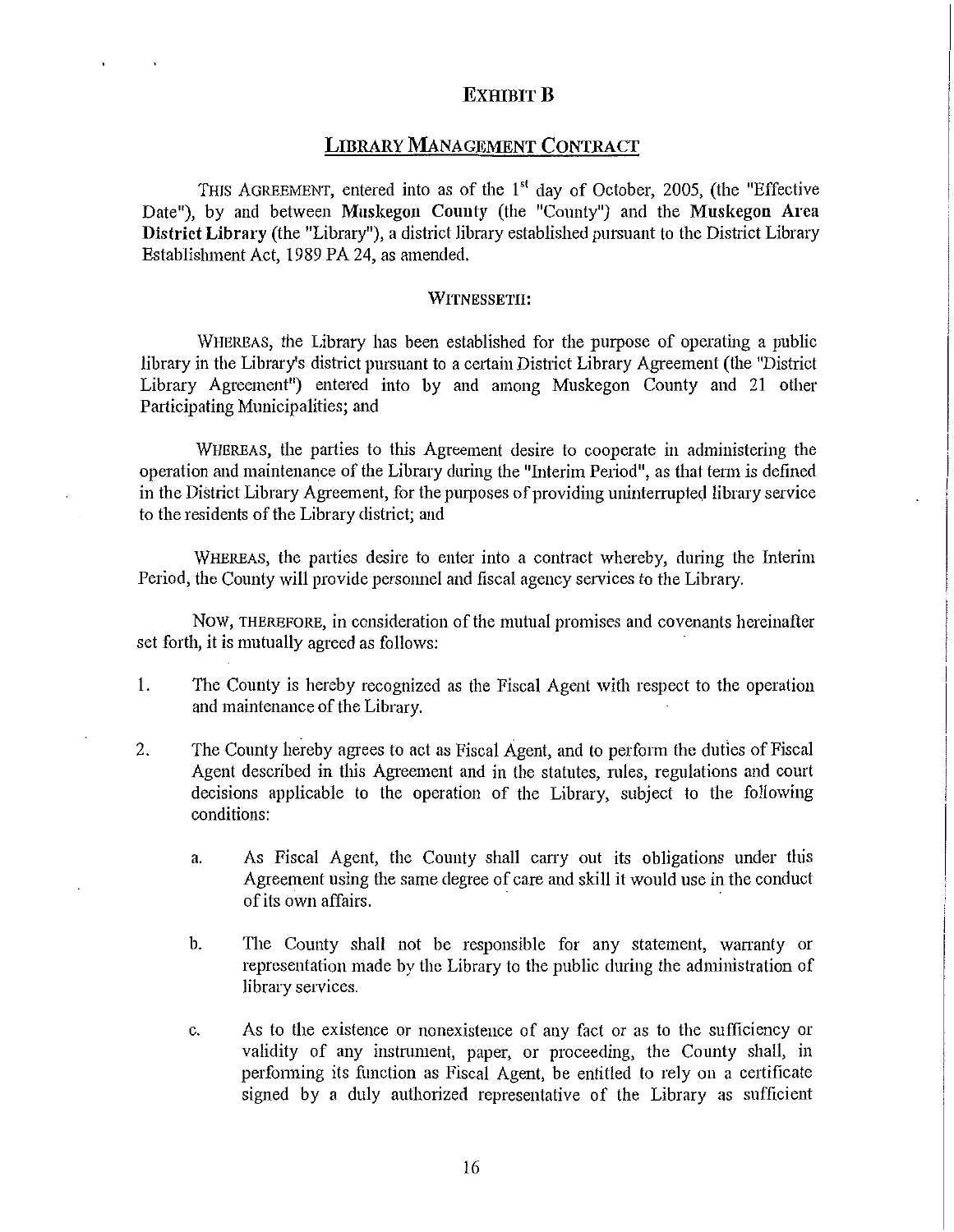evidence of the facts described in such instrument, paper, proceeding or certificate.

- d. The County shall have the right, but not the obligation, to demand from the Library with respect to any application for reimbursement or payment any showing, certificate, opinion, appraisal or other infonnation as a condition of disbursement or payment of Library moneys to the Library as the County may reasonably determine is necessary.
- e. Except as expressly provided in the District Library Agreement or Exhibits thereto, no provision of this Agreement shall be deemed to require the County to expend or risk its own funds or otherwise to incur any financial liability in the performance of its duties under this Agreement.
- 3. During the term of this Agreement, the County shall:
	- a. Hold all funds of the Library, including payments of state aid, penal fines, appropriations, and other revenues (other than petty cash in the amount of not to exceed \$500 which shall be held by the Library), in a separate fund on the accounts of the County entitled "District Library Fund". All earnings from investments of moneys on deposit in the District Library Fund pending disbursement shall be credited to and retained within the District Library Fund. Upon termination of this Agreement as provided in Paragraph 5 below, the balance of the District Library Fund shall be transferred to the Library.
	- b. Process all written requests for reimbursement or payment from the Library from moneys on deposit in the District Library Fund.
	- c. Retain copies of all written requests for reimbursement or payment from the Library, including, copies of all invoices, receipts for payment, executed contracts for goods or materials for which the Library· is being paid or reimbursed, and any other documentation required by the Library or by the County's independent auditor.
	- d. Provide monthly written reports as to the status of the Library budget, including, but not limited to, the aggregate principal amount of all requests for disbursement submitted to the County to date, the aggregate principal amount of all reimbursements received by the County on behalf of the Library to date, the aggregate principal amount of all reimbursements remitted by the County to the Library to date, and any other information which the Library or the County may reasonably require.
	- e. Provide to the Library within 180 days of the end of the County's fiscal year an audited financial statement of the County containing as a separately audited fund the Library budget paid for by the Library.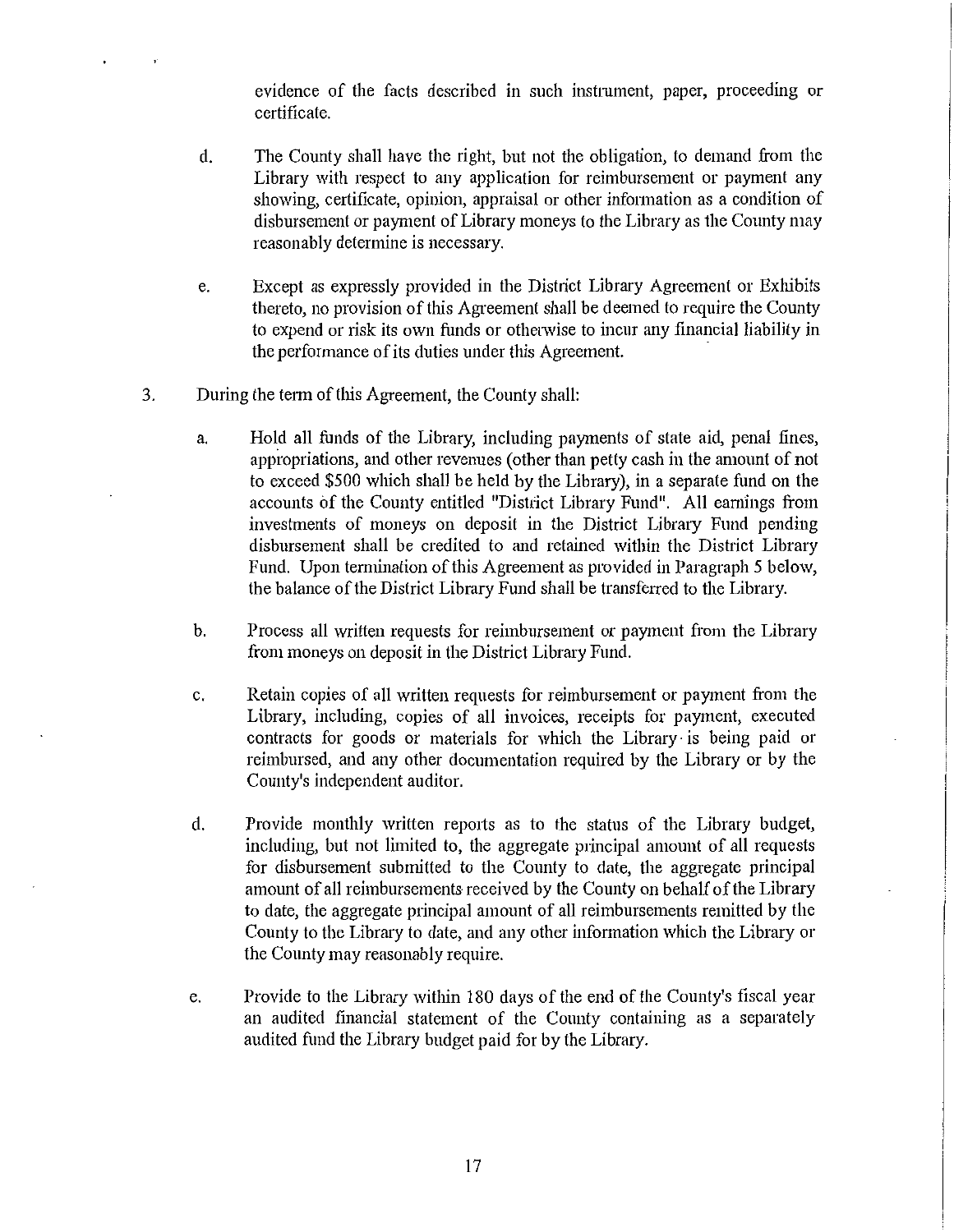- 4. The Library shall pay the County's administrative fee for central support services (such as telephone, motor pool, insurance, human resources, treasurer, purchasing, payroll, information systems, etc. but excluding building space costs which are covered by the Lease attached as Schedule 2 to Exhibit C) pursuant to the methodology of the County's Cost Allocation Plan, consistent with the past practice for the fonner Muskegon County Library, provided, however, that the Library shall not be required to pay any such fee after the date of termination of this Agreement as provided in paragraph 6 below. In exchange for the Library's payment of the County's administrative fee, the County shall provide the same level of central support services as provided to the fonner Muskegon County Library.
- 5. The County agrees to provide all library personnel necessary, including a Director, for the proper functioning of the Library pursuant to the Library Agreement for Lease of County Employees attached as Exhibit E to the District Library Agreement.
- 6. This Agreement shall terminate on the last day of the Interim Period, as defined in Section IV.G. of the District Library Agreement, unless extended by mutual agreement.

IN WITNESS WHEREOF, the parties hereto have executed this Agreement on the day and year first written above.

**MUSKEGON COUNTY**  $Bv$ :  $\mathscr{G}\mathscr{U}$  .  $\mathscr{G}\mathscr{U}$ Its: Chair

**MUSKEGON AREA DISTRICT LIBRARY** 

 $B_{Y}$ : The Wing Tts: By: <u>Maur Vour Burne By: Kub (Jurn</u><br>Its: <u>County Club</u> Its: Secretary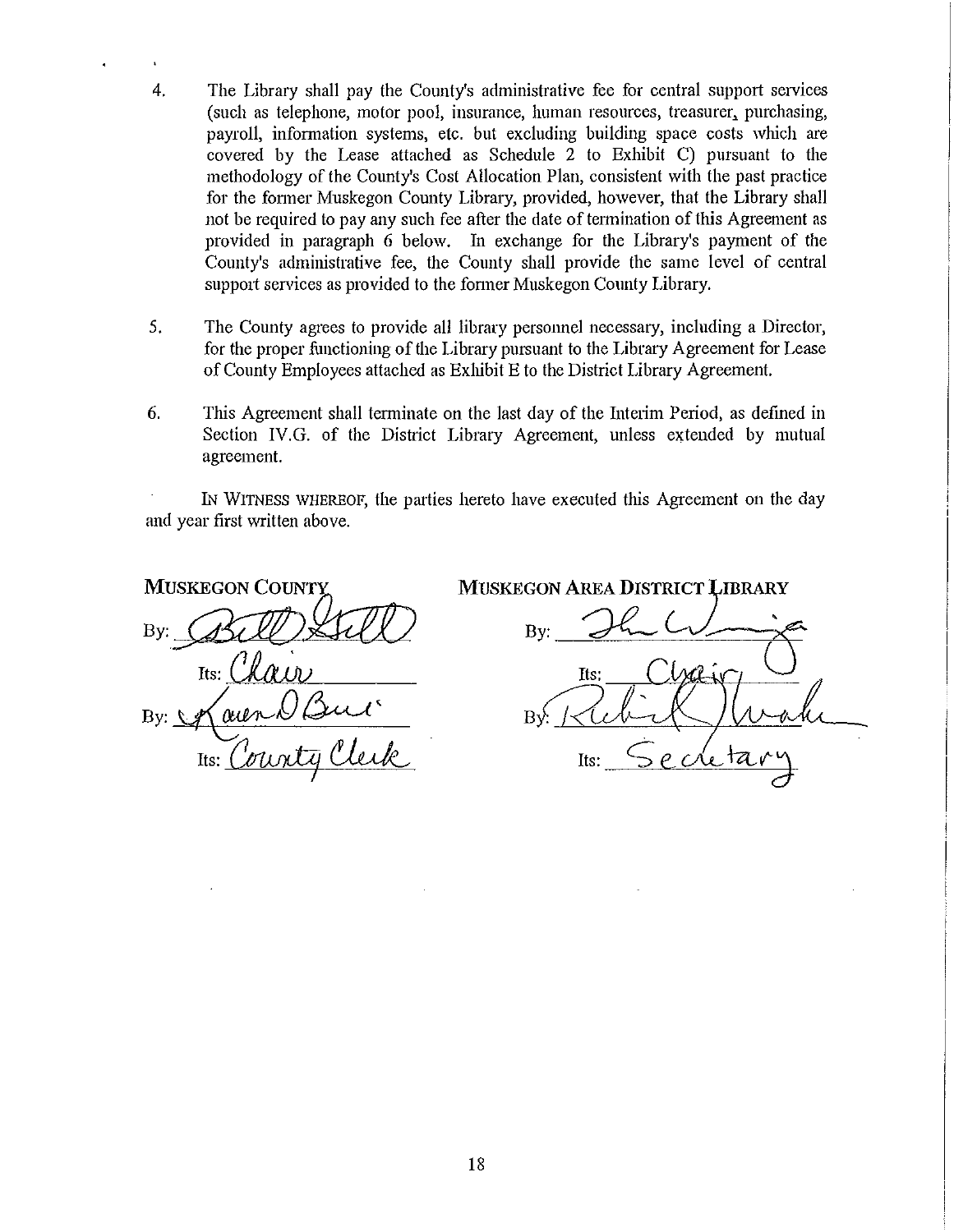### EXHIBIT<sub>C</sub>

### PROPERTY TRANSFER AGREEMENT

THIS AGREEMENT is effective as of the  $1<sup>st</sup>$  day of October, 2005, by and between MUSKEGON COUNTY (the "County"), the MUSKEGON COUNTY LIBRARY (the "Former Library"), and the MUSKEGON AREA DISTRICT LIBRARY, a disttict library established pursuant to the District Library Establishment Act, (the "District Library").

WHEREAS, the District Library was established by agreement effective October 1, 2005, (the "Disttict Library Agreement") entered into by and among Muskegon County and 21 other Participating Municipalities to provide library services in the District Library boundaries, as set forth in Exhibit A of the District Library Agreement.

WHEREAS, the County has operated a public library known as the Muskegon County Library (the "Fonner Library"); and

WHEREAS, to effectuate the purposes of the District Library Agreement, it is necessary for the County to lease real property and transfer personal property to the District Library as set forth in this Agreement.

THEREFORE, in consideration of the premises, the County, the Former Library, and the District Library agree as follows:

- 1. The County shall close the fiscal year of the Former Library as of the Effective Date of the District Library Agreement.
- 2. Subject to the conditions specified in this Property Transfer Agreement, and pursuant to the Bill of Sale attached hereto as Schedule 1 as of the Effective Date of the District Library Agreement, the County and the Former Library shall transfer all the tangible and intangible personal property of the Former Library to the District Library. The County, the Former Library, and the District Library shall execute the Bill of Sale attached as Schedule 1. In addition, the County shall transfer the certificates of title to the District Library for the following vehicles: 1) 2004 Ford van (VIN-1FB5531L84HA90197) and 2) Bookmobile truck (VIN-1FDXF46F91EC39191).
- 3. Upon the Effective Date of this Agreement, the County shall lease a portion of the building and premises at 97 E. Apple, City of Muskegon, to the District Library pursuant to the Lease substantially in the fonn attached as Schedule 2 attached hereto.
- 4. The District Library accepts the assignment of library contracts pursuant to Section IV.D. of the District Library Agreement and shall execute the Assignment of Library Contracts attached thereto as Exhibit D. The District Library hereby assumes and agrees to indemnify the County against all such contractual obligations, including contingent liabilities, of or incurred by the Former Library. The liabilities assumed shall include amounts owed by the Fonner Library to the County under any of those contractual obligations.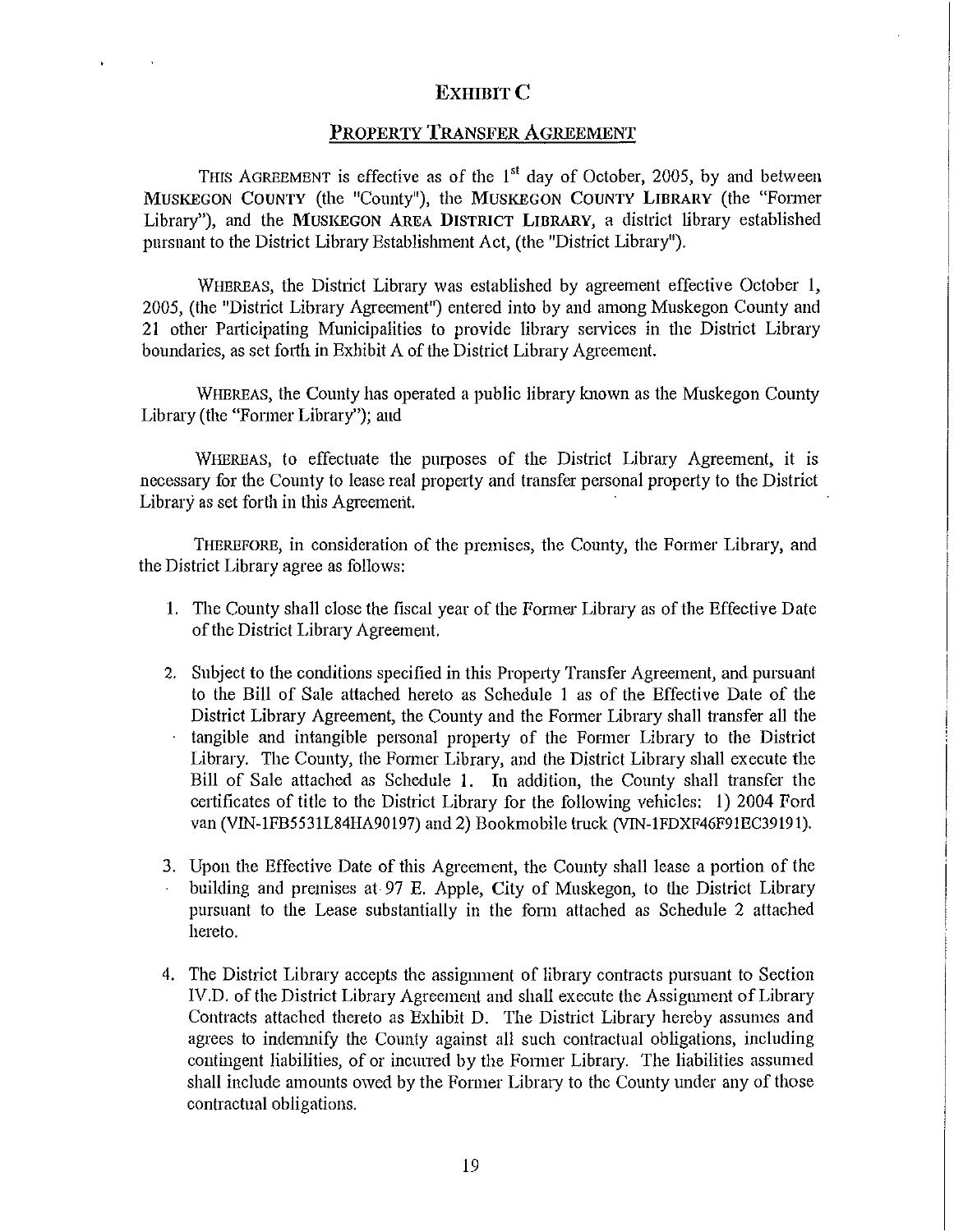- 5. The District Library shall, at its own cost, defend, indemnify and hold the Participating Municipalities in the District Library Agreement and their officers, agents and employees (the "Indemnified Persons") harmless from all claims and liabilities arising out of the operation, maintenance, and improvement of the Muskegon Area District Library in accordance with Section IV.F. of the District Library Agreement.
- 6. In the event of failure by either party to perfonn its obligations under this Agreement, the other party shall have the power to seek such remedies as shall be available to it at law or in equity, including actions for mandamus.

IN WITNESS WHEREOF, the County, Fonner Library, and the District Library have executed this Property Transfer Agreement as of the date first indicated above by and through their respective duly authorized representatives.

**MUSKEGON COUNTY** 

WITNESS:

<u>I fauj déla adul</u>a

Mary Villanueva

 $By$ ; Stall Sull */)()\_* ' .  $\frac{1}{18}$ .  $\frac{1}{18}$ By:  $\sqrt{\alpha}$ *un*  $\ell$ Its: County

MUSKEGON AREA DISTRICT LIBRARY

By: Its:  $Bv'$ Its:

MUSKEGON COUNTY LIBRARY By: 1 asalind Y. Ford Its:  $Use$ -Chairman  $_{\text{By:}}$  GuV usave  $Its: \qquad \qquad \searrow \mathcal{C} \wedge \mathcal{C}$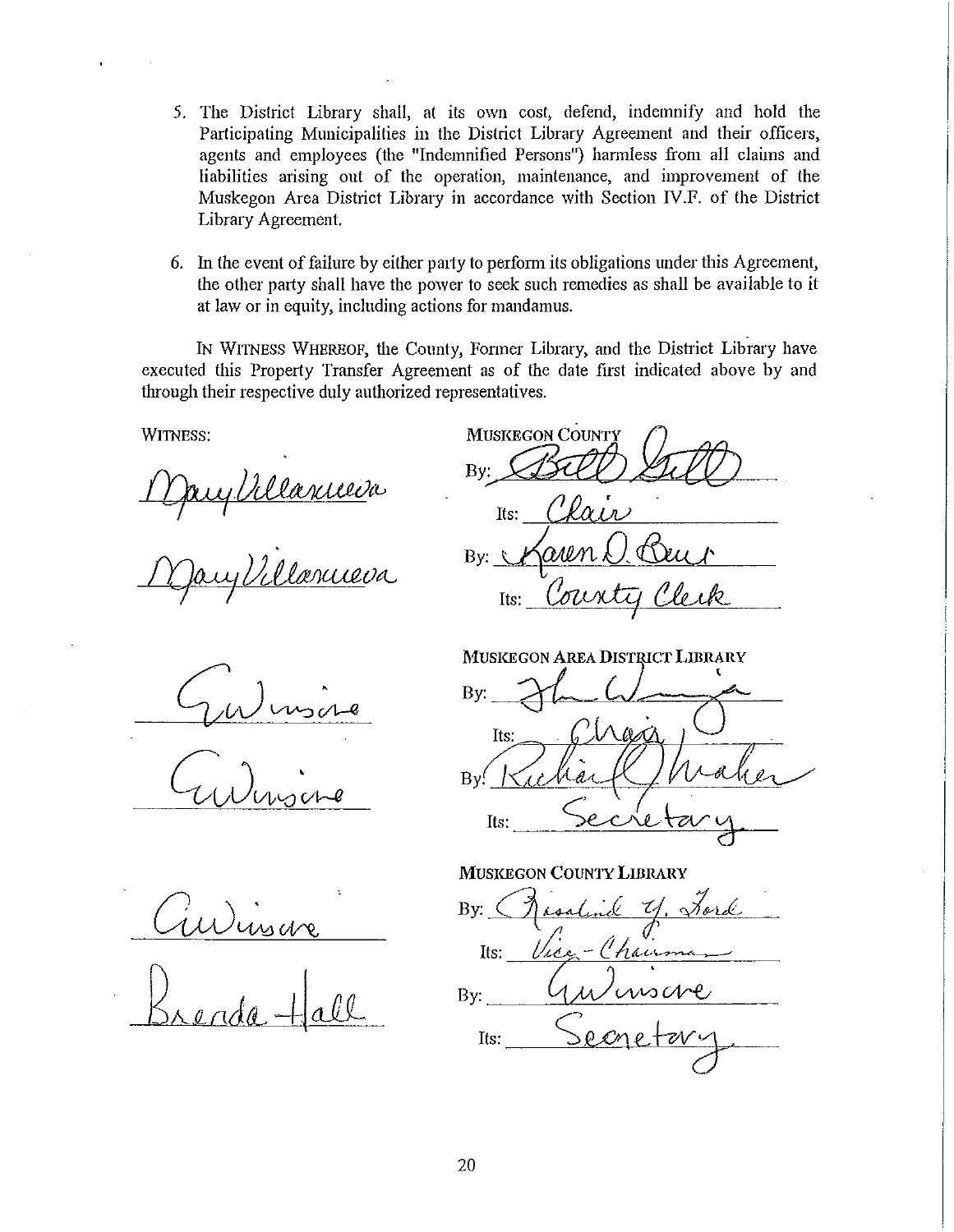### SCHEDULE 1 TO EXHIBIT C

#### BILL OF SALE

This Bill of Sale ("Bill of Sale") is made as of October 1, 2005, between Muskegon County, the Muskegon County Library (collectively "Seller") and the Muskegon Area District Library, a district library established pursuant to the District Library Establishment Act ("Purchaser").

For \$1.00 and other valuable consideration, Seller transfers and conveys to Purchaser all of Seller's right, title and interest in and to all of the tangible and intangible personal property used by Seller in providing public library services, including, without limitation, all of the personal property located in or used in cormection with the Muskegon County Library at library headquatters or in the nine branches of the County Library, and all books, records, reports, documents, instruments and agreements evidencing, detailing or pertaining to any of the personal property, and the Seller's rights therein, the vehicles identified in paragraph 2 of the Property Transfer Agreement, and the Wells Cargo trailer for the Bookmobile. None of the personal propetty is subject to any claim, lien, encumbrance or interest of any kind or nature except for those items listed under "Equipment Rent/Revolving" on Exhibit D-1 for which there are ongoing payment obligations.

Except as expressly provided herein, Seller makes the transfer under this Bill of Sale without any representation, warranty or guaranty, whether express, implied or statutory, including any warranty of condition, merchantability, habitability or fitness for a particular use or purpose. This transfer is made as is, where is, and with all faults.

Purchaser accepts delivery of the personal property and assumes all risk of loss and responsibility for the perfonnance and compliance with any contractual agreement or undertaking related to any of the personal property or any of the Seller's rights therein.

This Bill of Sale is made as of the date first above written.

WITNESSES:

Mary Villanneva<br>Mary Villanneva

**MUSKEGON COUNTY** Bv:

Its: nen K By:  $\mathcal{U}$ Its: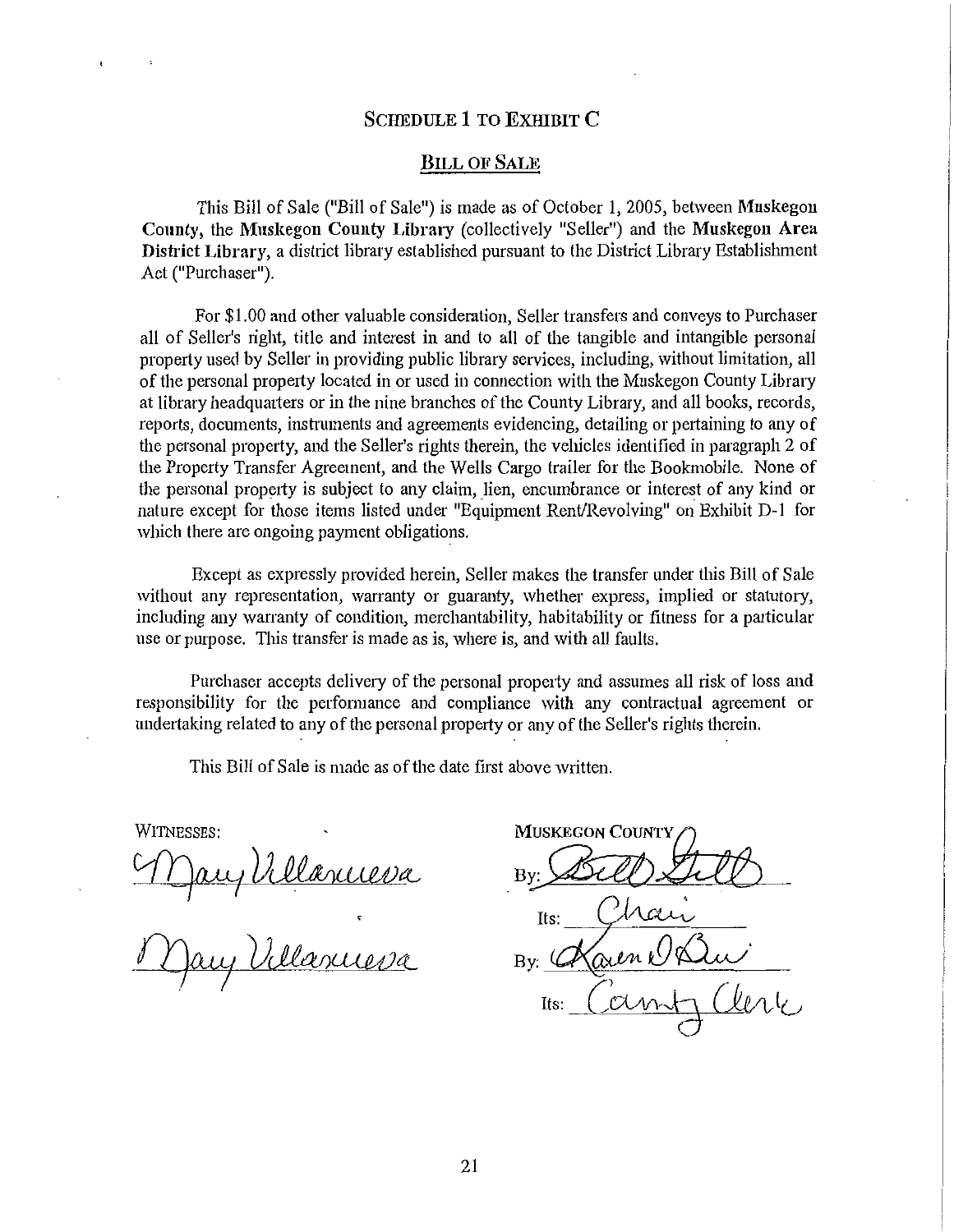Winsere  $\overline{ada} + a$  $\overline{\mathcal{U}}$ 

Eulinsiere

MUSKEGON COUNTY LIBRARY

By: ( Fasaline y, Ford Its: *Vice - Chairman* By: Gulmoure

Its: Secretary

MUSKEGON AREA DISTRICT LIBRARY

By:  $\bigcirc$ (Trey  $Its:$ By Kehar  $Its.$  Secret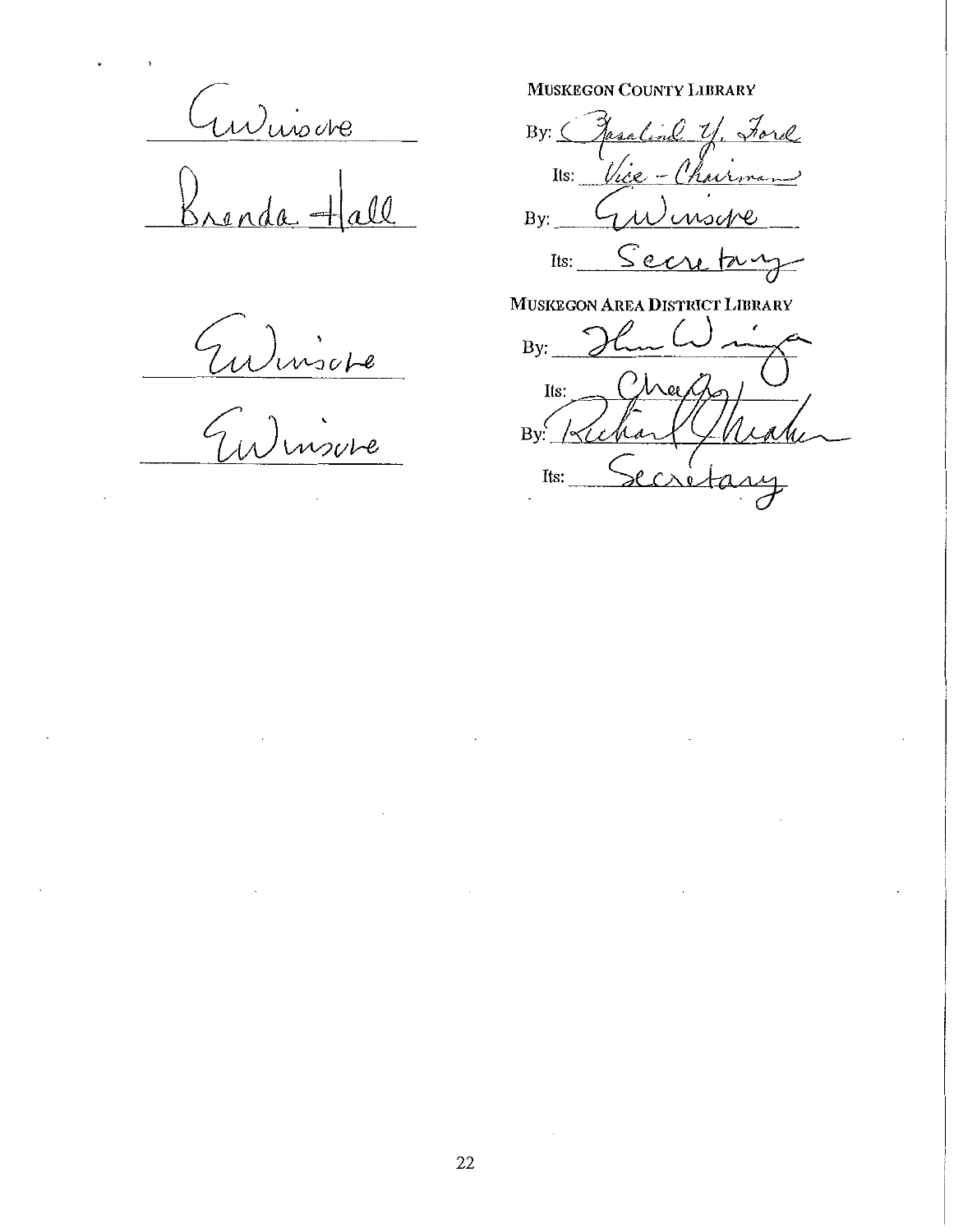### LEASE

THIS LEASE is made as of October 1, 2005, by and between Muskegon County, hereinafter designated as the Landlord, and the Muskegon Area District Library, hereinafter designated as the Tenant.

I. Description and Term. In consideration of the rents described below and the covenants and agreements to be performed by the Tenant, and the Landlord under this Lease, the Landlord leases to the Tenant, and the Tenant leases from the Landlord, a portion of the building (an estimated 4,118 square feet) and premises (including the common areas shown on Schedule 2-A to Exhibit C (consisting of bathrooms, janitor room, mechanical areas, corridors, and vestibules), 2 parking spaces and the existing bookmobile parking space) located at 97 E. Apple in the City of Muskegon, County of Muskegon, Michigan, and additional parking spaces in the County parking lot at the northeast comer of Pine Street and Delaware Avenue, as more particularly described on attached Schedule 2-A to Exhibit C (collectively the "Premises"). It is the intent of this Lease that the Premises leased to the Tenant shall be the same portion of the building (including common areas) and premises (including parking spaces) occupied or utilized by the fonner Muskegon County Library. In addition, the Tenant shall have the same rights to reserve and use the conference room shown on Schedule 2-A to Exhibit C and the meeting rooms in the Training Center at 133 E. Apple Avenue as enjoyed by the former Muskegon County Library. The term of this Lease shall commence on October 1, 2005 and shall extend until December 31, 2010, unless terminated prior thereto as provided in this Lease. Notwithstanding any other provision of this Lease, this Lease shall automatically tenninate upon the termination of the District Library Agreement for the Muskegon Area District Library. In addition, the Tenant may terminate this Lease upon 90 days written notice to Landlord.

2. Rent. In consideration of this Lease, the Tenant shall pay \$1.00 per annum; shall provide public library services; and shall provide the Landlord the right of access set forth in Paragraph 7. In addition, the Tenant shall pay the cost of utilities and maintenance of the Premises as allocated to the Tenant and other occupants of the building at 97 E. Apple consistent with the County's past practice for "Building Rental" with respect to the former Muskegon County Library based upon the Tenant's occupancy of 40.74% of the total space of the building and premises.

3. Tenant and Landlord Responsibilities. Without limiting the foregoing, the Tenant and Landlord agree as follows:

(a) The Tenant shall accept the Premises "as is and with all faults"

(b) The Tenant shall pay for its proportionate share of all utilities and maintenance as provided in paragraph 2.

(c) The Tenant shall not perform or permit any acts or carry on any practices which may injure the building and structures on the Premises. The Landlord shall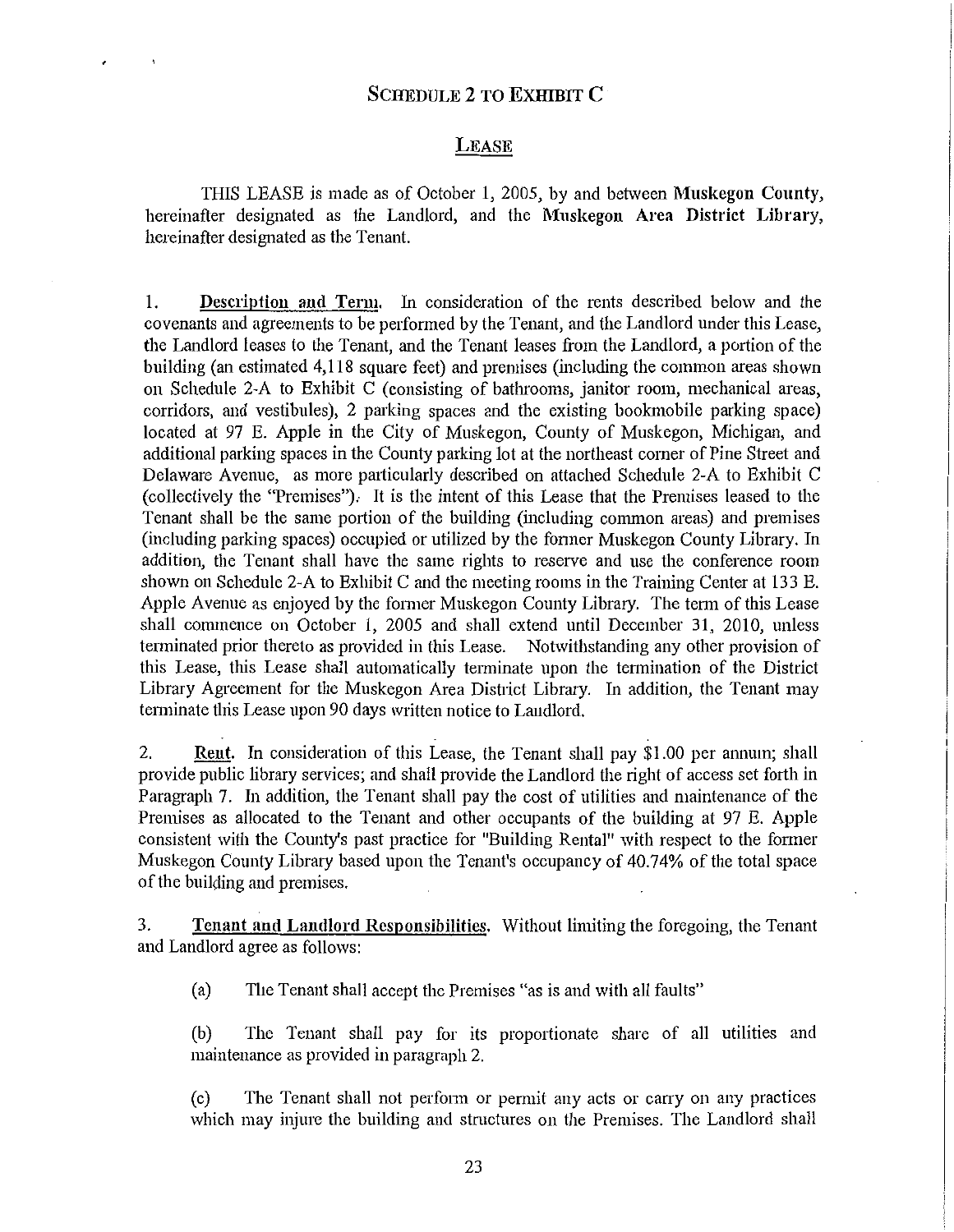keep the Premises clean and free from rubbish, dirt, snow and ice, to the extent practicable at all times and in full compliance with all applicable laws and ordinances.

(d) The Landlord shall maintain the Premises and all fixtures and equipment therein, including all plumbing, sprinkler, heating, air-conditioning, electrical, gas, security and safety and like fixtures and equipment, all window glass, ceilings, doors and door frames, windows and window frames of the Premises in good repair and condition, and shall make all repairs, replacements and upgrades to such fixtures and equipment.

(e) The Tenant shall be responsible for the risk of loss of all the personal property on the Premises and shall provide fire and extended coverage insurance on the personal property located in the Premises in amounts reasonably deemed adequate by the Tenant to fully insure the personal property. It is understood and agreed that if the personal property on the Premises as of the Effective Date of the District Library Agreement is damaged or destroyed in whole or in the part by fire or other casualty during the term hereof, the Tenant will repair and restore the same to good tenantable condition with reasonable dispatch based solely upon the amount of insurance proceeds by the Tenant to cover such casualty. As used in this Lease, "personal property" shall mean all books, collections, materials, equipment, fumiture, and any other tangible personal property of the Tenant.

(f) The Landlord shall maintain the interior wall coverings and floor coverings in good repair and shall replace such wall and floor coverings at its own expense as needed.

(g) The Landlord shall be solely responsible for the provision, maintenance and repair of any exterior and interior signs relating to the use of the Premises.

(h) The Landlord shall maintain the roof, stmctural supports, exterior and interior· walls, floors, walkways, sidewalks, grounds, landscaping and parking lots in good condition.

(i) The Landlord shall at all times during the tenn of this Lease keep the Premises insured against loss or damage caused by fire, with extended coverage, boiler and machinery insurance, water damage and windstorm damage, in an amount not less than one hundred percent (100%) of the full insurable value as determined from time to time. The term "full insurable value" means actual replacement cost without deduction for physical depreciation.

(j) The Tenant shall indemnify and hold harmless the Landlord against any and all personal injury that occurs on the Premises except to the extent caused by the acts or omissions of the Landlord.

(k) The Tenant shall not make stmctural alterations or improvements to the Premises without the prior written approval of the Landlord which shall not be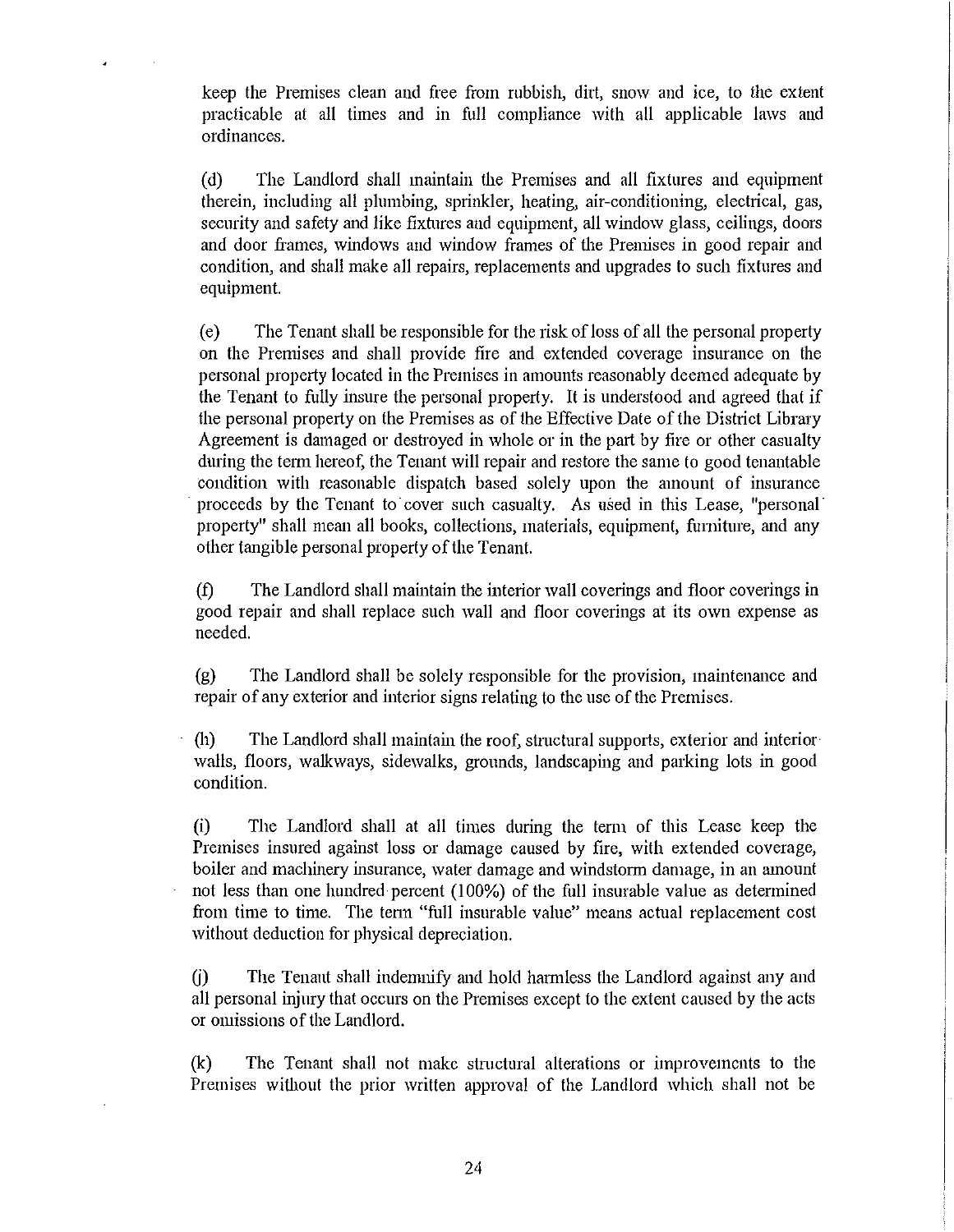unreasonably withheld. The Tenant may make non-structural alterations (including signage) at its sole cost and expense.

4. Assignment. The Tenant covenants not to assign or transfer this Lease under any circumstances without the prior written consent of the Landlord.

5. Use and Occupancy. It is understood and agreed between the parties hereto: (a) that the Premises during the term of this Lease shall be used and occupied for providing public library headquatters and for no other purpose or purposes without the written consent of the Landlord; (b) upon discontinuance of the use of the Premises for public library headquarters purposes, this Lease shall forthwith terminate and possession shall be returned to the Landlord; (c) that the Tenant will not use or permit or suffer the use of the Premises for any purpose in violation of any federal or state law, municipal ordinance or regulation; and (d) that on any breach of this agreement the Landlord may at its option terminate this Lease forthwith and re-enter and repossess the leased Premises.

6. Fire. It is understood and agreed that if the Premises are damaged or destroyed in whole or in part by fire or other casualty during the term hereof, the Landlord will repair and restore the same with reasonable dispatch, unless otherwise agreed by the parties, based solely upon the amount of insurance proceeds received by the Landlord to cover such casualty. The Tenant shall remove its damaged goods, wares, equipment and/or property within a reasonable time to permit the repair and restoration.

7. Access to Premises. During the tenn of this Lease, the Landlord shall have the right to enter upon the Premises at all reasonable hours for the purpose of inspecting the same.

8. Quiet Enjoyment. The Landlord covenants that the said Tenant, on payment of all the aforesaid installments and performing all the covenants aforesaid, shall and may peacefully and quietly have, hold and enjoy the Premises as provided in this Lease for the term aforesaid.

9. Remedies. If the Tenant shall breach or fail to perform any of the promises and agreements in this Lease, and such failure shall continue, without commencement and diligent pursuit of remedial action, for sixty (60) days after written notice from Landlord, Landlord may commence such performance at Tenant's cost and expense or terminate this Lease and reenter and repossess the Premises.

· 10. Remedies Not Exclusive. It is agreed that each and every of the rights, remedies and benefits provided by this Lease shall be cumulative, and shall not be exclusive of any other said rights, remedies and benefits or of any other rights, remedies and benefits allowed by law or equity.

11. Waiver. A waiver of any covenant or condition by the Landlord shall not be construed as a waiver of a further breach of the same covenant or condition.

12. Notices. Whenever notice of any kind is required under this Lease, it shall be deemed sufficient notice and service thereof if such notice is in writing addressed to the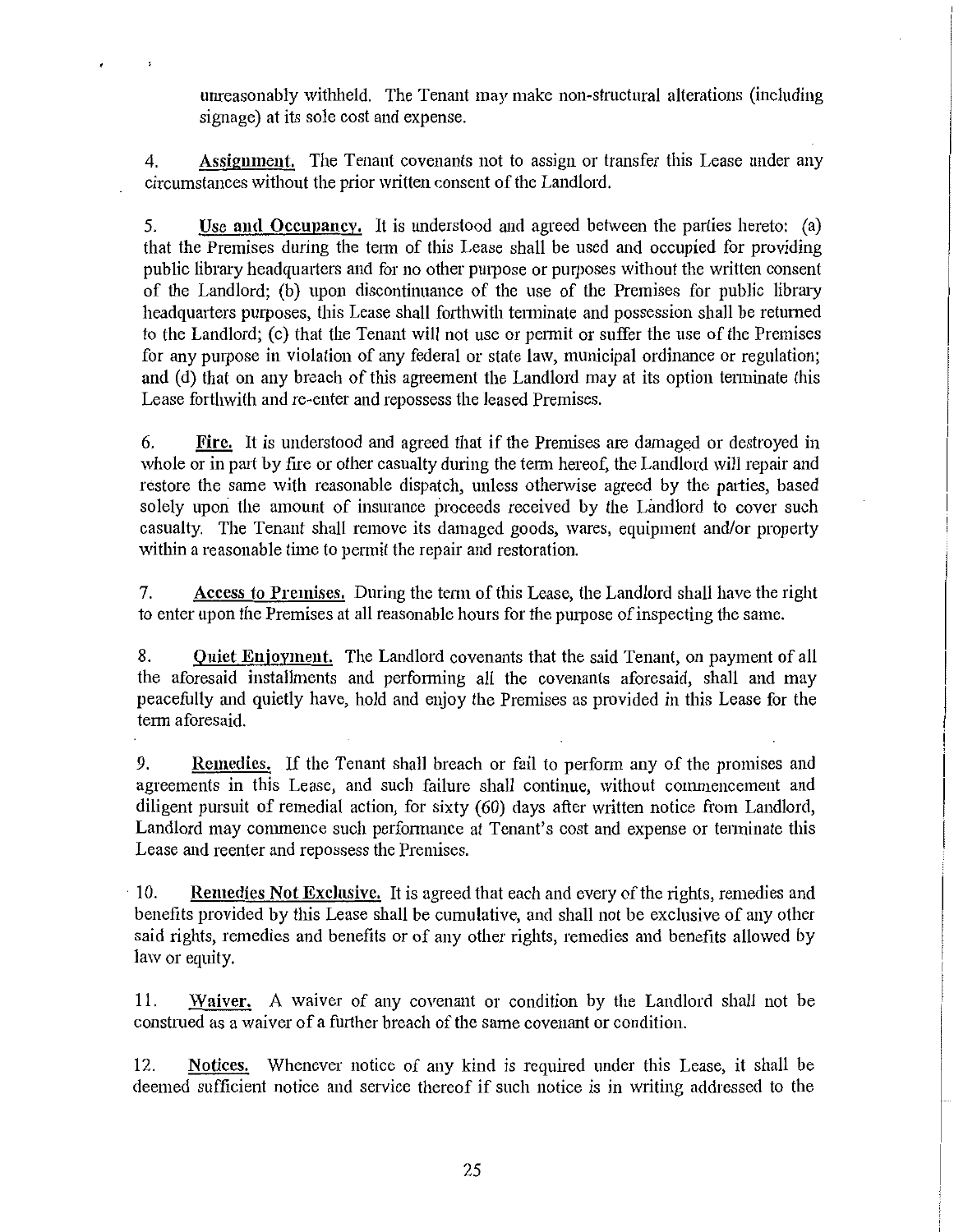applicable party at its last known post office address and deposited in the mail with postage prepaid.

IN WITNESS WHEREOF, the parties have executed this Lease by the signature of the duly authorized officers of the parties as of October 1, 2005

WITNESSES:

*fl}wJ /JJiMM.WceJ* 

May Villanueva By: Karen O. Bui

**MUSKEGON COUNTY** By: Bell 2010 Its:  $\theta$   $\ell$   $\alpha$ 

Kaien D. Bue<br><sup>Its:</sup> Clanty Clerk

UN inscre

MUSKEGON AREA DISTRICT LIBRARY

By: Its: By: ہ ' Its: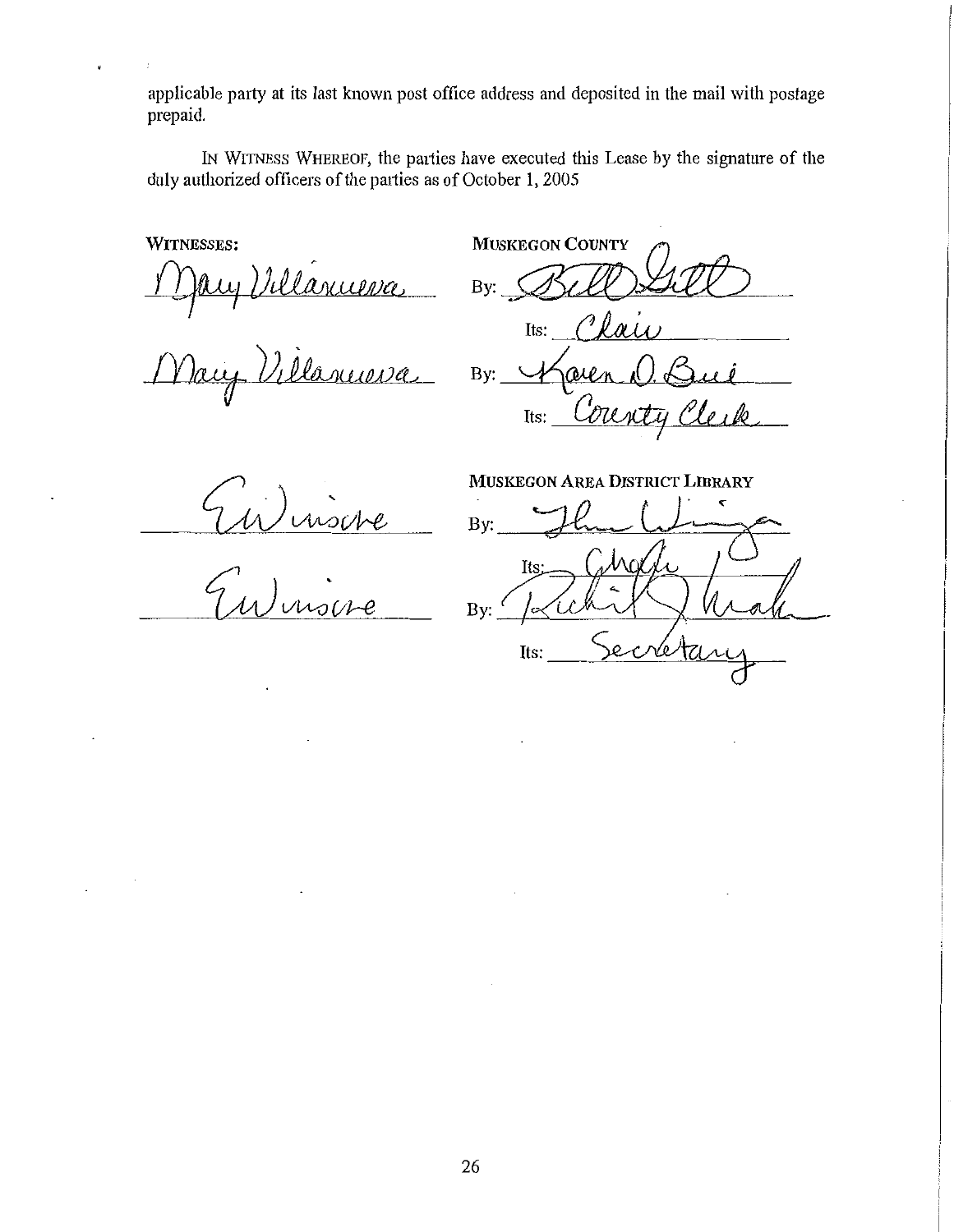# SCHEDULE 2-A TO EXHIDIT C

#### **DESCRIPTION**

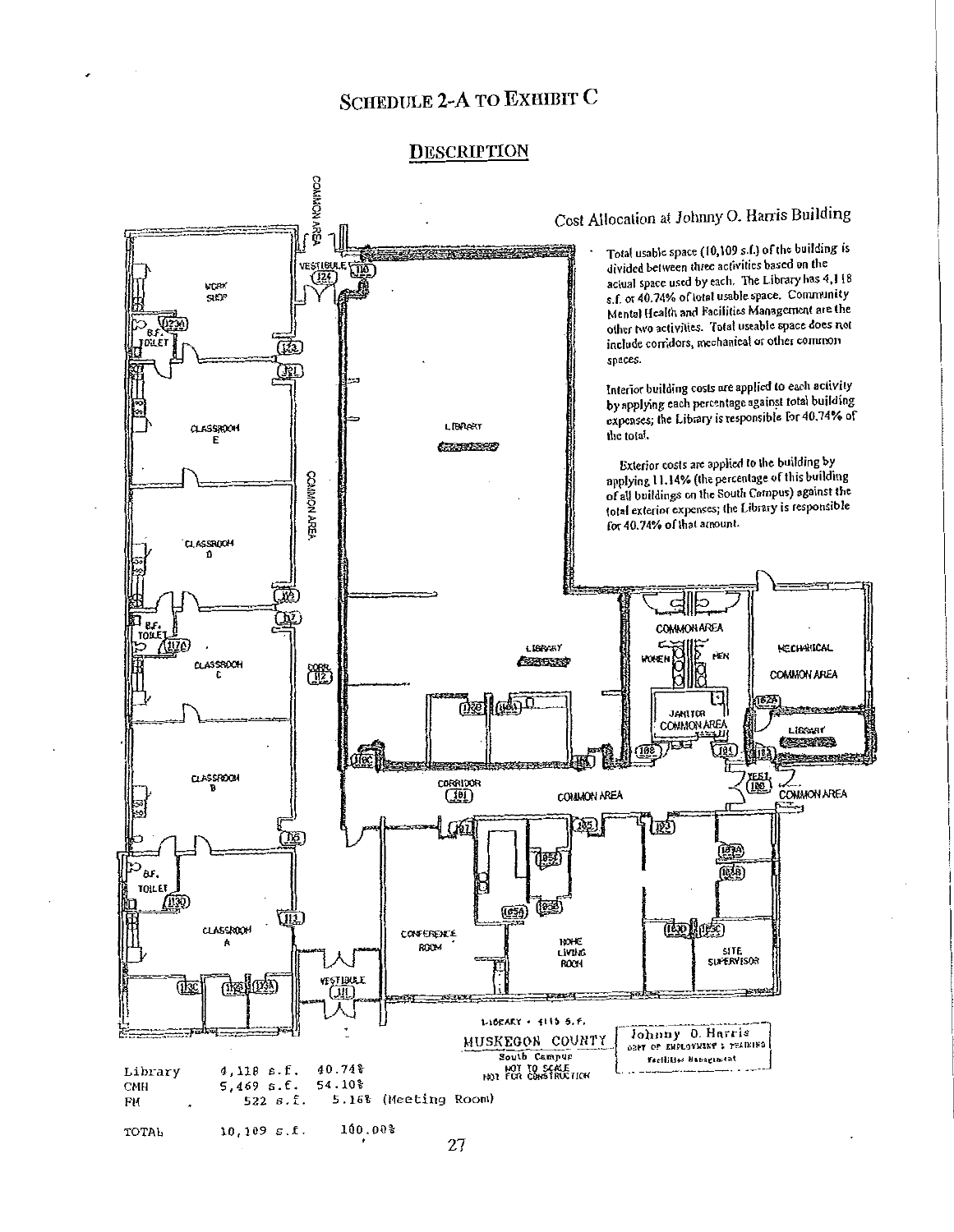# SCHEDULE 2-B TO EXHIBIT C

 $\lambda$ 

# **DESCRIPTION**

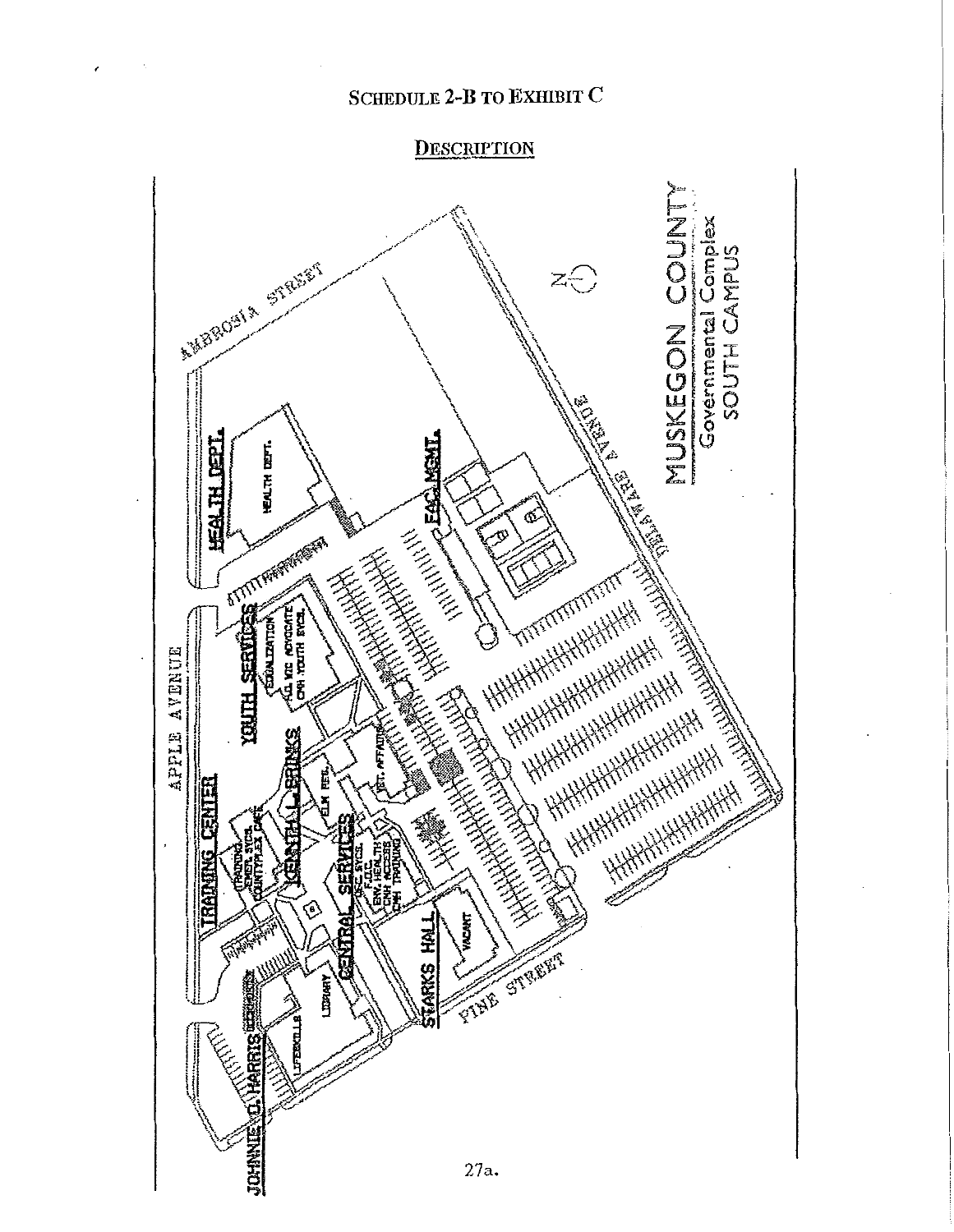# EXHIBIT D ASSIGNMENT OF LIBRARY CONTRACTS

THIS ASSIGNMENT, made as of this 1st day of October, 2005, from MUSKEGON COUNTY, and the MUSKEGON COUNTY LIBRARY, to the MUSKEGON AREA DISTRICT LIBRARY, a Michigan district library established pursuant to 1989 PA 24, as amended.

FOR VALUABLE CONSIDERATION, receipt of which is acknowledged, Muskegon County and the Muskegon County Library hereby assign to the Muskegon Area District Library, as of the date provided below, all of the County's right, title, interest in and to all contracts and agreements of or relating to the Muskegon County Library including, without limitation, the contracts identified on Exhibit D-1 attached hereto.

This Assignment shall be effective as of October 1, 2005. This Assignment is made in fulfillment of Section IV. E. of the District Library Agreement.

This Assignment shall inure to the benefit of, and be binding upon, Muskegon County and the Muskegon Area District Library and their respective successors and assigns.

IN WITNESS WHEREOF, Muskegon County, the Muskegon County Library, and the Muskegon Area District Library have executed this Assignment as of this  $1<sup>st</sup>$  day of October, 2005.

**MUSKEGON COUNEY** Tfs:

Date:

MUSKEGON COUNTY LIBRARY

By Jesslend Y. Word  $B_V$   $\overline{G}$  whisere Its Secretary Date:  $\alpha_{11}$  1005

MUSKEGON AREA DISTRICT LIBRARY

By:  $Its:$   $\geq$   $e$   $\vee$   $e$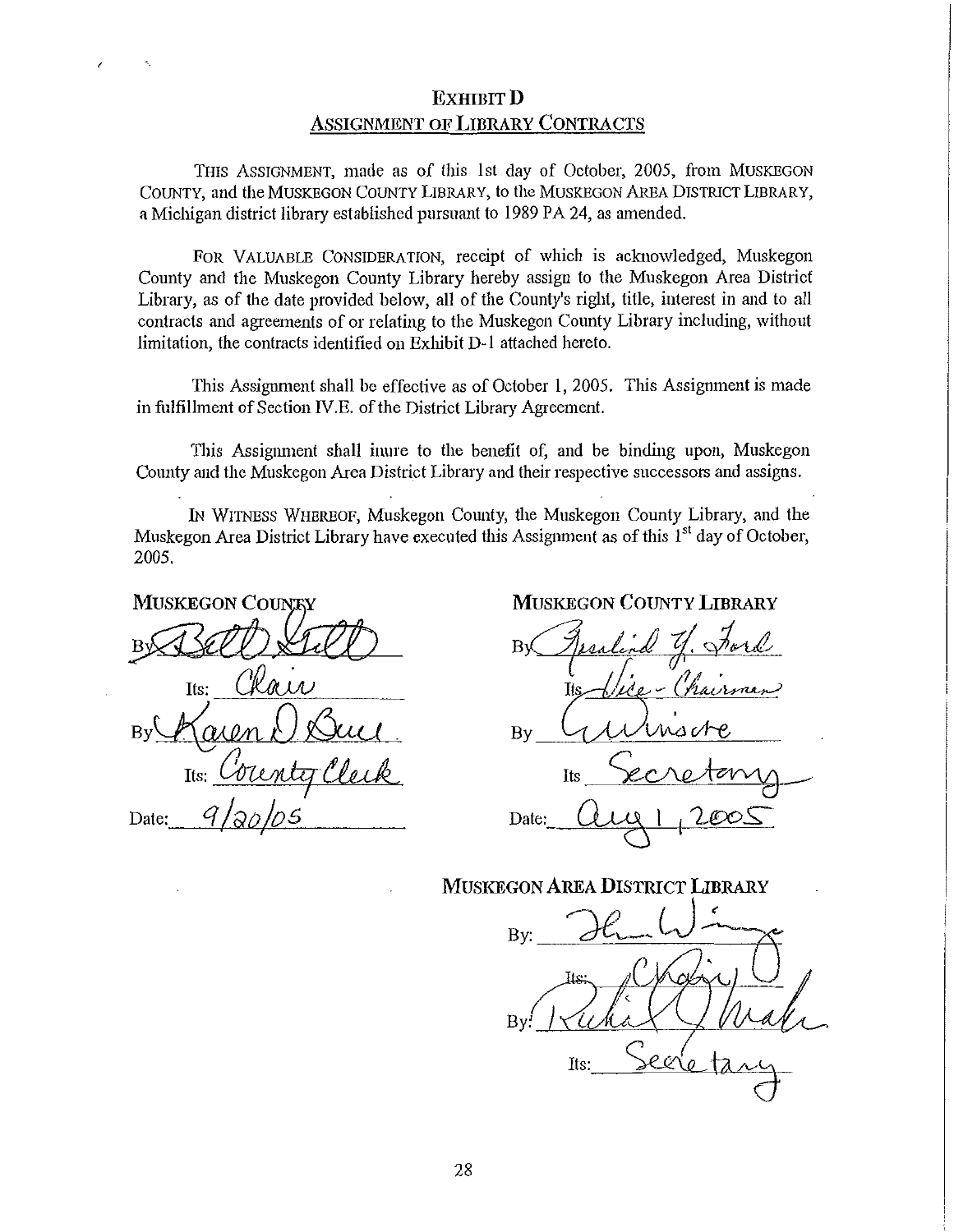# **EXHIBIT D-1**

# **LIBRARY CONTRACTS**

IOS Capital for: 8 copiers at branch locations **1** copier at Library HQ

 $\epsilon$ 

Intergovernmental Agreements with: Dalton Twp/Reeths Puffer Schools Egelston Twp Fruitport Twp/Fruitport Village Holton Twp

Montague City (Salary reimbursement paid by Montague Twp/White River Twp) Muskegon Heights City Norton Shores City North Muskegon City Ravenna Twp

Equipment Rent/Revolving

2 Panasonic Toughbooks, last payment May 2006 Integrated Library System, last payment September 2006 Data Network, last payment May 2006

Lakeland Library Cooperative

Reimbursement for Delivery Services in Muskegon County Member and Services Agreement Network Agreement

Voice Over Intemet Protocol (VOIP) Telephone System and Fiber Optic Lines.

The County intends to install the VOIP Telephone System and Fiber Optic Lines prior to the Effective Date of the District Library Agreement and to allocate to the Muskegon County Library its share of the capital cost on a uniform basis with the other County departments to be paid over five (5) years. The Library shall assume and pay the cost allocated to the former Muskegon County Library for so long as the Lease attached as Schedule 2 to Exhibit C of the District Library remains in effect. The Library shall have no further obligation for payment after the expiration or tennination of the Lease unless the Library transfers the System to a new headqumters location in which event the Library's obligation shall continue until the Library's cost share is fully paid.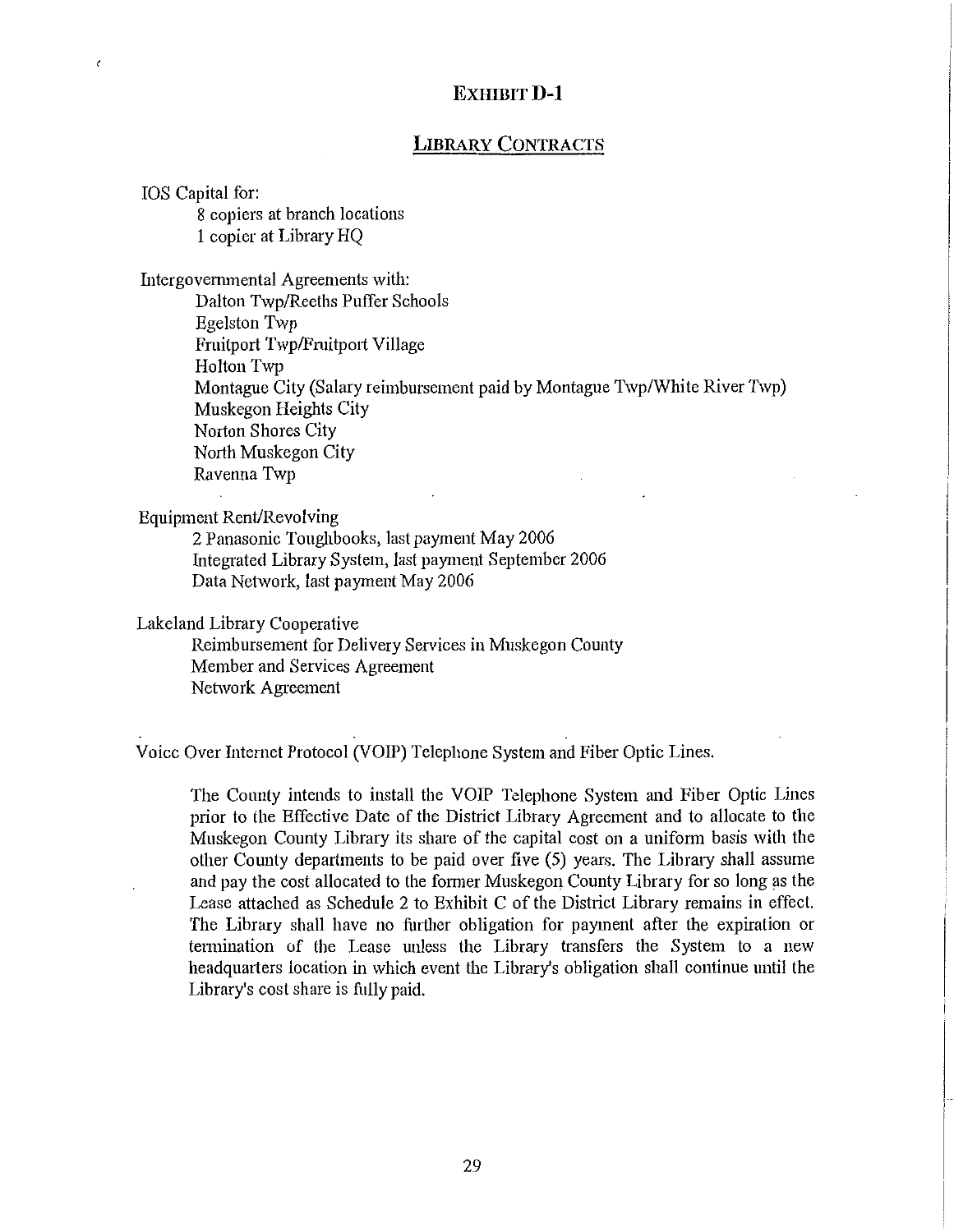#### **EXHIBIT E**

### LIBRARY AGREEMENT FOR LEASE OF COUNTY EMPLOYEES

THIS AGREEMENT, effective as of the 1<sup>st</sup> day of October, 2005 (the "Effective Date"), by and between MUSKEGON COUNTY ("County") and the MUSKEGON AREA DISTRICT LIBRARY (the "Library"), a district library established pursuant to the District Library Establishment Act.

#### RECITALS:

The Library has been established for the purpose of operating a public library in the Library's district pursuant to a District Library Agreement entered into by Muskegon County and 21 other Participating Municipalities.

The parties to this Agreement desire to cooperate in administering the operation of the Library during the "Interim Period", as that tenn is defined in Section *N.G* of the District Library Agreement, to provide uninterrupted library service to the residents of the District Library district.

The Library desires, during the Interim Period, to contract with the County to provide certain County employees to staffthe District Library.

#### AGREEMENT

The parties mutually agree as follows:

- 1. Provision of County Employees. During the term of this Agreement, the County agrees to provide all personnel necessary for the proper functioning of the Library, including a Director, as requested by the Library, subject to paragraph 4. All County employees who are assigned as library personnel as of the Effective Date of the District Library Agreement will be allowed to continue their employment at the library facilities of the Library, subject to rights and responsibilities under the County's personnel policies and any collective bargaining agreement covering these employees. However, if sufficient funding is not available, or becomes unavailable, to continue the Library's reimbursement of the County for the costs of employment of all employees originally provided to the Library as of the Effective Date of the District Library Agreement, the Library may so notify the County and may request a reduction in the personnel provided to the Library. In such event, County employees assigned to the Library are subject to the lay-off provisions of County personnel policies and any applicable collective bargaining agreements.
- 2. Filling Vacancies. The Library Director may request the County to process and assign County employees to fill vacant positions in accordance with the County Personnel Rules and collective bargaining agreements, if applicable. The County will process and assign to the Library those employees selected for hire by the Library Director, subject to paragraph 4.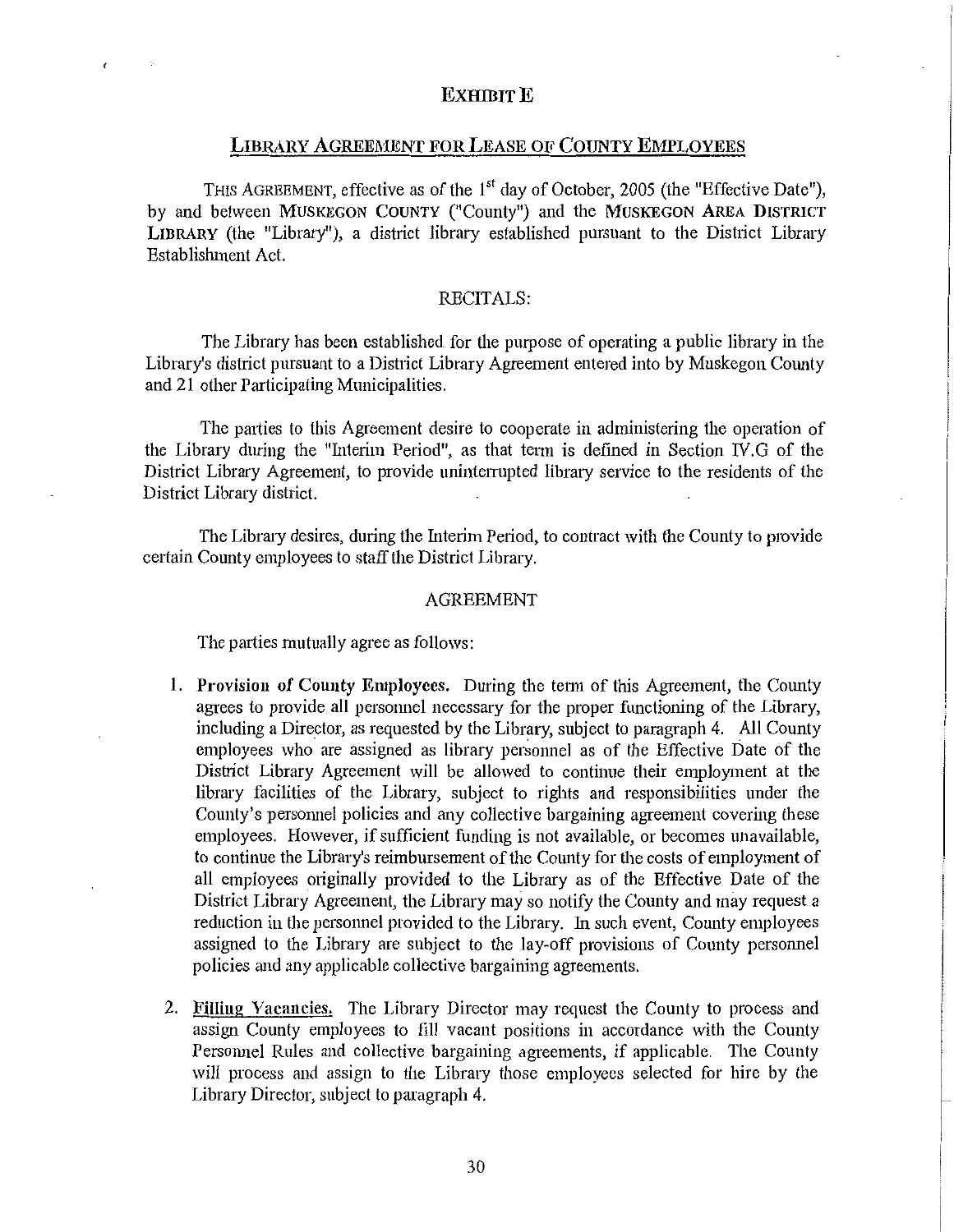- 3. Employee Insurance and Benefits. The County agrees to maintain in effect all insurance and benefit coverages for the employees assigned to the Library as are provided or required for other County employees, either under statute, County policy, or bargaining agreement. This shall include but not be limited to coverage for general liability to third parties for the acts or omissions of the employees and workers disability compensation insurance.
- 4. Reimbursement for County Employees. The Library shall reimburse the County for all associated payroll costs for the County employees assigned to the Library. Payroll costs shall include, but not be limited to, wages, salaries, and all fringe benefit costs, including workers' compensation, unemployment compensation, medical and life insurance premiums, pension and other related costs properly allocated to these employees. Where an employee is assigned for less than a full calendar month, the cost of monthly premiums or payments shall be prorated accordingly.

The Library shall provide the County with a weekly summary of the hours worked for each County employee provided to the Library. The County shall invoice the Library after each pay period for the actual wages and benefits expended during that pay period. The Library shall review and act on the invoice at its next regularly scheduled Board meeting, but in no event more than 30 days after receipt of the invoice from the County.

5. Personnel Policies and Bargaining Agreements. County employees assigned to the Library, including the Director, shall be subject to all applicable County personnel policies in effect during their assignment. The County employees assigned to the Library who are covered by the County's collective bargaining agreement with the Teamsters Local Union No. 214, shall remain subject to and covered by the terms of that agreement during their assignment.

As of the Effective Date of the District Library Agreement, the County has provided the Library with a copy of all applicable County personnel policies and collective bargaining agreements now in effect. The County will provide the Library with a copy of any new or amended personnel policies or collective bargaining agreements applicable to the County employees assigned to the Library.

- 6. Supervision of Employees. The Library Director shall supervise and be responsible for discipline (up to and including discharge of employees assigned to the Library), subject to County personnel policies and any collective bargaining agreement applicable to Library employees.
- 7. Board Authority. The Library Director shall be a County Employee. During the term of this Agreement, the District Library Board shall be responsible for the direct supervision and evaluation of the Library Director. If discipline or removal is deemed necessary, the District Library Board will implement the action to the extent permissible under law and the County personnel policies applicable to the Library Director.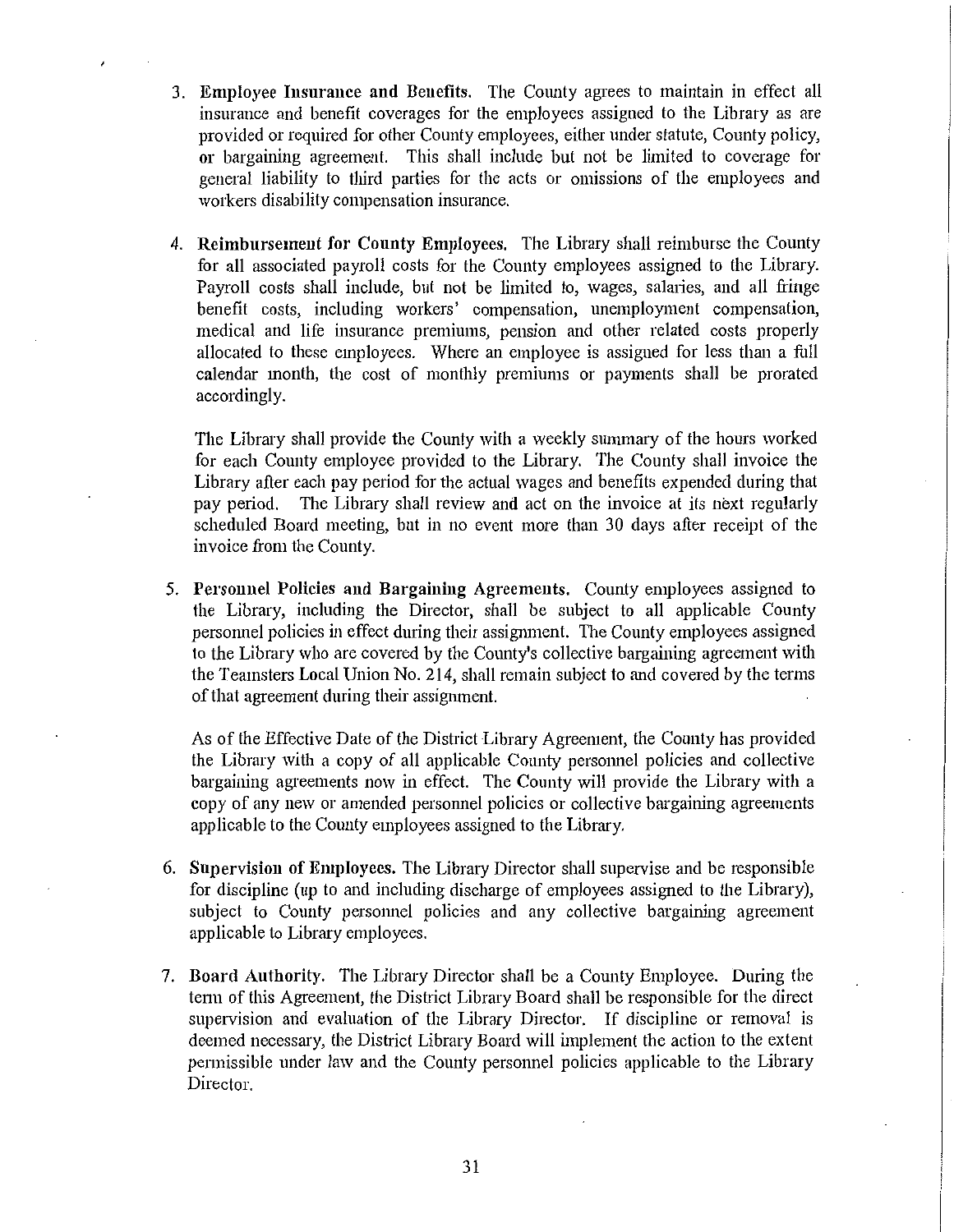Further, the District Library Board, through the Director, shall have the authority to direct the County employees assigned to the Library in terms of the work assignments, schedules, discipline, removal from Library service, and other aspects of performing their duties to the extent that it is not inconsistent with any collective bargaining agreement.

- 8. **Director's Responsibility.** With respect to the operation of the Library (including, but not limited to, the day to day operation of the Library within policies to be established by the District Library Board), the Director shall be responsible to the District Library Board. To the extent policies set by the District Library Board conflict with the County personnel policies, County personnel policies shall prevail.
- 9. **Lawful Conduct.** The Library and the County each agree that it will take no action with respect to County employees assigned to the Library which would violate the County personnel policies, applicable collective bargaining agreements or applicable employment or anti-discrimination laws.
- 10. **Notice of Discontinuation.** At least 30 days before the end of the "Interim Period" as defined in Section IV. G. of the District Library Agreement, the County shall give notice to all County·employees currently assigned to the Library that the County will cease providing employees to the Library at the end of the Interim Period. The County shall be responsible for honoring any rights that the employees may have under the County's personnel policies and any collective bargaining agreement. Any employee who receives a notice described hereinabove, shall, within five (5) days, give notice to the Library that they do not want to transition from County employment to employment with the District Library. Their status to continue County employment at that point shall be subject to the applicable lay-off provisions of the County personnel policies and/or applicable collective bargaining agreements.
- **11. Offer of Employment.** To the best of its ability, the Library shall offer employment to each County employee who received notice under paragraph 10 above, commencing on the day after the end of the Interim Petiod, in accordance with the following:
	- a. The Library agrees that those individuals who accept the employment offer as of the day after the end of the Interim Period shall retain such seniority rights as are provided by the County as of the end of the Interim Period. It is understood, however, that the factors affecting reduction in personnel in a district library are based on demand for public library service and availability of funding.
	- b. The Library further agrees to offer these fonner County employees substantially the same seniority credits and benefits, including accrued sick leave, annual leave, insurance, and pension coverages as they had at the time they left the County's employment. The Library shall provide its own insurance and pension plan separate from the County's plans.
	- c. Accrued Sick Leave and Annual Leave Benefits. The County will transfer to the Library, on behalf of the affected employees, an amount of time equal to one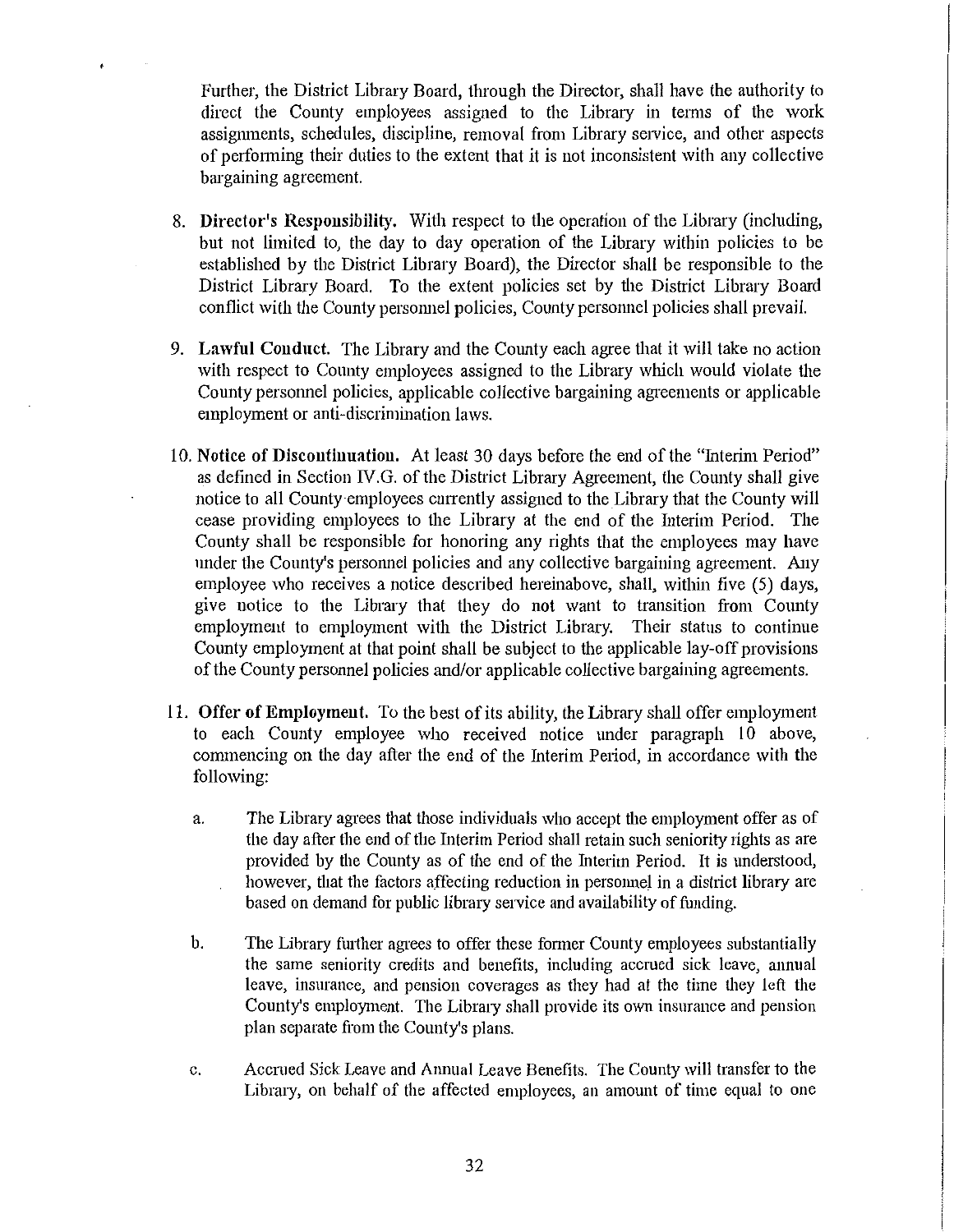hundred percent (100%) of their accrued, but unused annual leave and sick leave benefits, which shall become an unfunded liability.

- 12. **Pension Liability.** The County and Library mutually agree that the MERS-covered, leased Library employees shall be separated from the County's MERS Plan, and all active employees leased to the Library under this Agreement shall continue their participation in MERS with the Library as an independent MERS participating municipality. The Library will provide not less than the same MERS benefit coverage for employees previously covered under the County's MERS program, including all accrued prior service in the employ of the County. The County shall transfer to the Library all actuarial accrued benefit liabilities for the MERS-covered Library employees, together with market assets equal to not less than the funded level for the division (or divisions) from which those employees are transferred (as determined by MERS in the County's latest annual actuarial valuation). Following the transfer, the Library shall be exclusively responsible for the funding of all MERS benefits for all Library employees, and the County shall not. This paragraph shall be implemented at the end of the Interim Period pursuant to a Joint Transfer Agreement Concerning MERS Assets and Liabilities, which document shall be drafted by MERS and approved by the County and Library.
- **13. Retirees' Health Insurance.** The County will transfer the pro rata share of assets of the County's retiree health insurance plan attributable to the liabilities of the employees who transfer to active employment with the Library at the end of the Interim Period to a new retirees health insurance plan maintained by the Library. The value of the assets will be determined at the close of the Interim Period. This pro rata share of assets will be transferred as soon as practical following the close of the Interim Period. The pro rata share will be the fraction whose numerator is the actuarial liability for the employees who transfer to the employment with the Library immediately after the close of the Interim Period and whose denominator is the actuarial liability for all active County employees, employees transferring to employment with the Library, deferred vested former employees, retirees, and other · beneficiaries of the retirees' health insurance plan (the total of all actuarial liabilities of the retirees' health insurance plan). The ratio of liabilities will be determined as of the actuarial valuation date coincident with or immediately preceding the close of the Interim Period.
- 14. **Transition Liability.** The Library shall defend, indemnify and hold harmless the County, and its officers, agents, and employees, against all claims brought by Countyemployees arising from or relating to the execution, delivery and fulfilhnent of this Agreement. This obligation shall survive the termination of the Agreement.
- 15. Access **to Information.** Either patiy shall have the right, but not the obligation, to demand from the other party with respect to any application for reimbursement or payment any showing, certificate, opinion, appraisal or other information as a condition of disbursement or payment of Library moneys as either may reasonably detennine is necessary.
- 16. **Indemnification.** Except as expressly provided in the District Library Agreement or Exhibits thereto, no provision of this Agreement shall be deemed to require the